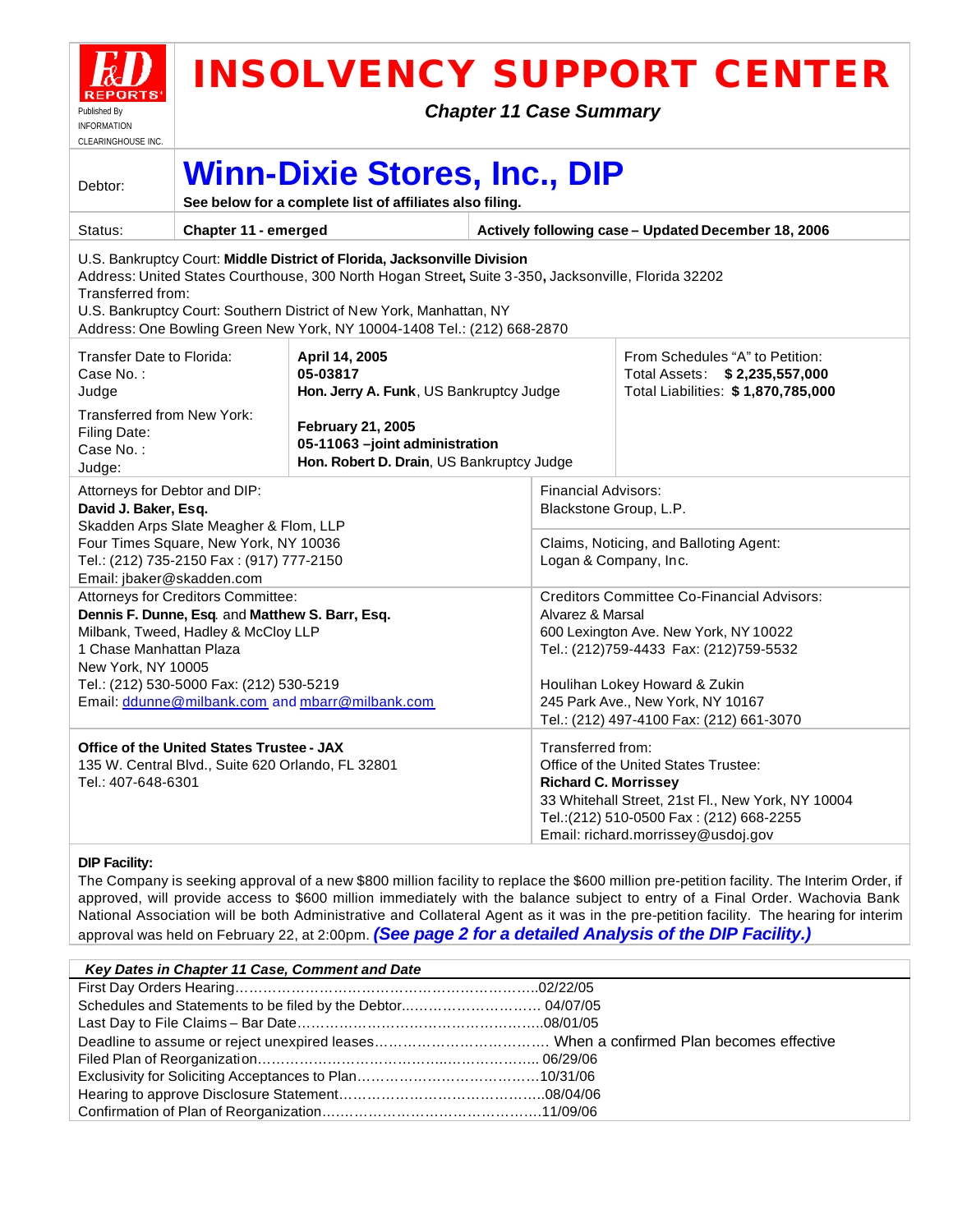#### *Creditors Committee Appointed by Office of the US Trustee* R2 Investments, LDC c/o Amalgamated Gadget, LP Deutsche Bank Trust Company Americas New Plan Excel Realty Trust, Inc. Kraft Foods Global, Inc. Pepsico & Subsidiaries OCM Opportunities Fund V, L.P. Capital Research & Management Company \*Lonestar Partners – added March '06

| Forty Largest Trade Creditors as Listed by the Company in its Petitions |              |                                |             |  |  |  |  |
|-------------------------------------------------------------------------|--------------|--------------------------------|-------------|--|--|--|--|
| Creditor                                                                | Amount       | Creditor                       | Amount      |  |  |  |  |
| Kraft (Kraft Foods, Kraft Pizza, Nabisco)                               | \$15,069,002 | Coca-Cola Bottling Works       | \$1,349,229 |  |  |  |  |
| Pepsico & Subsidiaries                                                  | \$14,560,373 | Schreiber Foods, Inc.          | \$1,348,983 |  |  |  |  |
| Proctor & Gamble                                                        | \$6,068,365  | Campbell Soup Co.              | \$1,325,196 |  |  |  |  |
| Nestle (Nestle USA, Nestle Purina, Nestle Water)                        | \$4,257,179  | Georgia Pacific Corp.          | \$1,318,376 |  |  |  |  |
| General Mills Inc.                                                      | \$3,686,114  | Ross Laboratories              | \$1,316,295 |  |  |  |  |
| Unilever (HPC USA & Best Foods)                                         | \$3,017,094  | Clorox Sales Co - KPD          | \$1,313,037 |  |  |  |  |
| Florida Coca-Cola                                                       | \$2,953,207  | Kellogg Sales Company          | \$1,274,260 |  |  |  |  |
| ConAgra Grocery Products Co.                                            | \$2,797,845  | Johnson & Johnson              | \$1,268,232 |  |  |  |  |
| <b>Kimberly Clark</b>                                                   | \$2,393,060  | <b>Riverdale Farms</b>         | \$1,228,022 |  |  |  |  |
| McKee Foods Corporation                                                 | \$2,063,108  | Anderson News LLC              | \$1,225,488 |  |  |  |  |
| Sara Lee Foods                                                          | \$1,979,199  | Safe Harbor Seafood            | \$1,154,897 |  |  |  |  |
| US Bank Corporation                                                     | \$1,850,000  | Louisiana Coca-Cola            | \$1,131,296 |  |  |  |  |
| Gourmet Award Foods Mid Atlantic                                        | \$1,712,776  | Edy's Grand Ice Cream          | \$1,105,270 |  |  |  |  |
| Good Humor Breyers Ice Cream                                            | \$1,699,429  | Wyeth Consumer Healthcare      | \$1,071,297 |  |  |  |  |
| Keebler Company                                                         | \$1,690,095  | Warner Lambert Consumer Group  | \$1,044,914 |  |  |  |  |
| CH Robinson Worldwide Inc.                                              | \$1,567,192  | <b>Gerber Products Company</b> | \$1,044,436 |  |  |  |  |
| Del Monte Foods USA                                                     | \$1,523,117  | Coca-Cola Bottling Co          | \$993,280   |  |  |  |  |
| Fin Tech                                                                | \$1,500,000  | <b>Sanderson Farms</b>         | \$991,457   |  |  |  |  |
| Powerhouse Produce LLC                                                  | \$1,380,436  | DLJ Produce, Inc.              | \$947,961   |  |  |  |  |
| Gillette Company                                                        | \$1,356,588  | Schering Plough Health Care    | \$931,674   |  |  |  |  |

| Ten Largest Institutional Creditors as Listed by the Company in its Petitions |               |                                          |             |  |  |  |  |
|-------------------------------------------------------------------------------|---------------|------------------------------------------|-------------|--|--|--|--|
| Creditor                                                                      | Amount        | Creditor                                 | Amount      |  |  |  |  |
| Wilmington Trust Company, as Indenture                                        | \$300,000,000 | Fortis Benefits Insurance Company        | \$1,175,000 |  |  |  |  |
| Trustee                                                                       | \$44,950,000  | Goodman & Co. Investment Counsel         | \$1,100,000 |  |  |  |  |
| Capital Research and Management Company                                       | \$23.585.000  | Wellington Management Co. LLC            | \$1,030,000 |  |  |  |  |
| Vanguard Group Incorporated                                                   | \$9,925,000   | Securities Management and Research, Inc. | \$1,000,000 |  |  |  |  |
| Ameriprime Funds                                                              | \$2.150.000   | Aviva Life Insurance Company             | \$775,000   |  |  |  |  |
| Reliance Standard Life Insurance Company                                      |               |                                          |             |  |  |  |  |

| All Other Names used by the Debtor in the last 6 years |                       |  |  |  |  |
|--------------------------------------------------------|-----------------------|--|--|--|--|
| The Marketplace<br>Thriftwav                           |                       |  |  |  |  |
| Sack n' Save<br>Winn-Dixie Marketplace                 |                       |  |  |  |  |
| SaveRite                                               | Grocery Bargain Depot |  |  |  |  |
| <b>Dixie Spirits</b><br>Jitney Jungle                  |                       |  |  |  |  |

| <b>Affiliates also filing for Chapter 11 Protection</b>     |                                                           |
|-------------------------------------------------------------|-----------------------------------------------------------|
| Astor Products, Inc., a Florida corporation                 | Sunbelt Products, Inc., a Florida corporation             |
| Crackin' Good, Inc., a Florida corporation                  | Sundown Sales, Inc., a Texas corporation                  |
| Deep South Distributors, Inc., a Florida corporation        | Superior Food Company, a Florida corporation              |
| Deep South Products, Inc., a Florida corporation            | Table Supply Food Stores Co., Inc., a Florida corporation |
| Dixie Darling Bakers, Inc., a Florida corporation           | WD Brand Prestige Steaks, Inc., a Florida corporation     |
| Dixie-Home Stores, Inc., a South Carolina corporation       | Winn-Dixie Handyman, Inc., a Florida corporation          |
| Dixie Packers, Inc., a Florida corporation                  | Winn-Dixie Logistics, Inc., a Florida corporation         |
| Dixie Spirits, Inc., a Mississippi corporation              | Winn-Dixie Montgomery, Inc., a Florida corporation        |
| Dixie Stores, Inc., a New York corporation                  | Winn-Dixie Procurement, Inc., a Florida corporation       |
| Economy Wholesale Distributors, Inc., a Florida corporation | Winn-Dixie Raleigh, Inc., a Florida corporation           |
| Foodway Stores, Inc., a Delaware corporation                | Winn-Dixie Stores, Inc., a Florida corporation            |
| Kwik Chek Supermarkets, Inc., a Florida corporation         | Winn-Dixie Supermarkets, Inc., a Florida corporation      |

# *DIP Facility Analysis: Final Approval Granted 03/18/05*

**02/22/05** - We have completed our initial review of the motion for Winn Dixie's D.I.P. Financing Order, which will be heard in conjunction with other first day orders today. The Company is seeking approval of a new \$800 million facility to replace the \$600 million pre-petition facility. The Company had utilized \$430 million under the pre-petition facility at the petition date. The Interim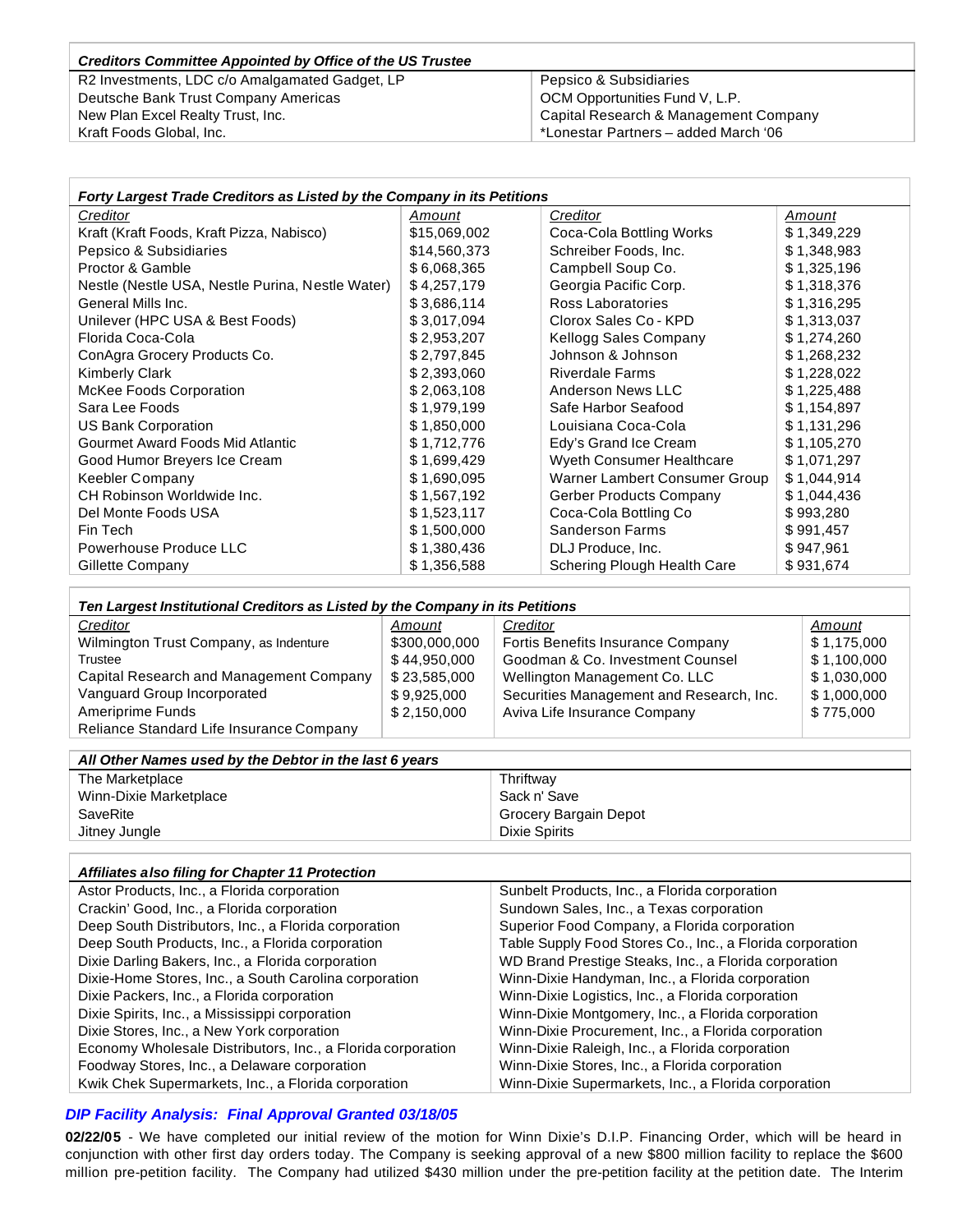Order, if approved, will provide access to \$600 million immediately with the balance subject to entry of a Final Order. Wachovia Bank National Association will be both Administrative and Collateral Agent as it was in the pre-petition facility.

The D.I.P. facility will be secured by a senior, perfected, valid, enforceable and non-avoidable security interest upon all collateral while priming pre-petition liens and providing Adequate Protection. The Order will grant the facility Super Priority Administrative Claim status, subject only to a \$12 million professional fee Carve-Out, and authorize the use of Cash Collateral. Winn Dixie Stores, Inc. is the borrower (along with other retail operating entities) while the manufacturing facilities identified by the Company for sale, are listed as guarantors. The D.I.P. financing includes a \$300 million subfacility for letters of credit.

There are borrowing base limitations identified. The first is fundamentally 70% of eligible inventory plus 80% of eligible pharmacy receivables. The borrowing base also allows for amounts for real property and leasehold values.

The term is defined as the earlier of: 24 months, the Effective Date of a confirmed Plan, or the last termination date set forth in the Interim or Final Order(s). The Agent may also terminate upon the occurrence of an Event of Default. The interest rate is the Alternate Base Rate (ABR) plus ¼% or LIBOR plus 1¾%, unless based on Leasehold Availability or Supplemental Junior Availability where each rate ratchets up 2% and 5.25%, respectively.

Financial covenants include an excess availability requirement of \$300 million at Closing, \$200 million prior to approval of a Final Financial Order and \$100 million thereafter; minimum EBITDA requirements of at least 80% of Monthly Projections (to be submitted); and limitations on capital expenditures. All defined Events of Default are considered "typical" including maintaining all administrative payment obligations current. Any Event of Default must be cured within 5 days of written notice.

Fees identified in the Order include: 0.375% per annum Unused Line Fee, Subfacility Letter of Credit Fee at 1% per annum on daily outstanding balance from preceding month, Standby Letter of Credit Fee at 1 ¾ % per annum on daily outstanding balance from preceding month, Closing Fee of 1% of maximum non-leasehold availability plus 2.5% of maximum leasehold availability in effect at the closing date, and a Collateral Monitoring Fee of \$16,500 per month.

#### *Current Events:*

**12/18/06 -** *How Many?*… As detailed in our *Special Update* issued December 15, **Winn-Dixie** (Jacksonville, FL) began advising its pre-petition unsecured creditors entitled to receive its new common stock that it currently anticipates the initial distribution of the common stock under its Plan of Reorganization will occur on December 21, 2006. A total of 54 million shares may be issued under the Plan to holders of allowed unsecured claims and to the common stock reserve on account of disputed unsecured claims. The common shares came out at \$11.25 on November 26 and are currently trading under the symbol WINNV. With a share price of \$15.10 at the close of market on Friday, the Company has an equity market value of over \$820.0 million, compared to the approximately \$750.0 million value anticipated in the Plan when filed.

**12/15/06 -** Winn-Dixie Stores, Inc. today announced that it has begun advising its pre-petition unsecured creditors entitled to receive its new common stock that it currently anticipates the initial distribution of the common stock under its Plan of Reorganization will occur on December 21, 2006.

Winn-Dixie has selected American Stock Transfer & Trust Company to serve as the Transfer Agent for the New Common Stock to be distributed to holders of allowed unsecured claims under its Plan of Reorganization. Noteholders will receive their distribution of shares through the facilities of the Depository Trust Company, based on instructions from the indenture trustee.

Under the Plan of Reorganization, Winn-Dixie has until January 5, 2007 (or such later date as may be approved by the Bankruptcy Court) to distribute its common stock, and there can be no assurance that the scheduled December 21 distribution will not be delayed

Winn-Dixie emerged from bankruptcy on November 21, 2006. The common stock currently trades on the Nasdaq Global Market on a when-issued basis under the symbol WINNV. The stock price closed at \$15.30 yesterday.

**11/21/06 -** Winn-Dixie Stores, Inc. today announced that it has emerged from bankruptcy. The Company and its domestic subsidiaries officially concluded their Chapter 11 reorganization today after meeting all closing conditions to the Company's Plan of Reorganization, which was confirmed by the U.S. Bankruptcy Court for the Middle District of Florida in an order entered on November 9, 2006.

In conjunction with its emergence from Chapter 11, Winn-Dixie today closed on its new \$725.0 million exit financing facility provided by a consortium led by Wachovia Bank. This financing will be available to support the Company as it seeks to make significant investments in its current store base, to develop new stores, and to ake other actions to position the business to compete effectively in its markets over the next several years. The company also expects to emerge with only a minimal amount of long-term debt on its balance sheet.

Winn-Dixie Chief Executive Officer and Chairman of the Board Peter Lynch, said, "This is a historic day for the outstanding Associates of Winn-Dixie, who have demonstrated tremendous dedication and focus over the past two years as we have sought to become a better company. While there is much work still to do, it is a day to reflect on the great progress that has been achieved in improving the quality and value of the products and service we provide our customers. We are exiting bankruptcy having achieved the restructuring objectives we set out when the Company first filed its Chapter 11 petition in February 2005. We have reduced our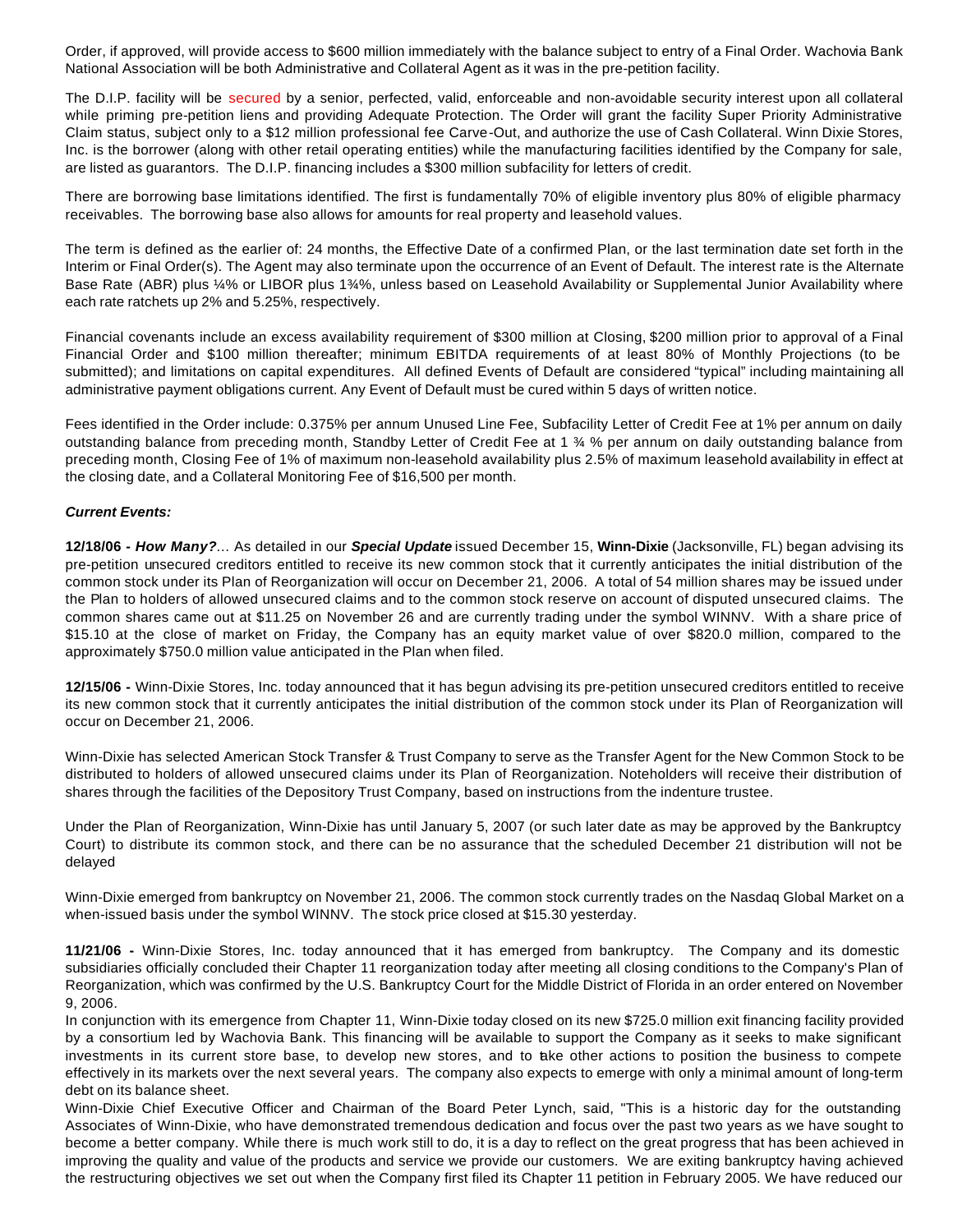store footprint to focus on those markets in which we believe we are best positioned for success. We have strengthened our balance sheet through significant reduction in debt and asset sales. We have obtained \$725.0 million in new financing to significantly improve our liquidity. And we have enhanced our operating cash flows through a combination of increased sales and expense reductions."

In accordance with the Plan, the previous common stock trading under WNDXQ was cancelled and the Company will issue new shares of Winn-Dixie common stock in payment of bankruptcy claims. These new shares will be issued within the next 45 days. The new shares have been approved for quotation on the NASDAQ National Market System. Beginning on November 22, 2006, the new shares will trade on a "when-issued" basis under the symbol WINNV and under WINN after issuance.

The Company will issue the new shares to the Company's unsecured creditors holding allowed claims and to a reserve for disputed claims (or, to the extent not used for that purpose, for distribution to unsecured creditors at a later date). The Company estimates that following the distribution of the new shares, there will be approximately 54.5 million shares of the new common stock outstanding (inclusive of the reserve, but exclusive of approximately 5.5 million additional shares reserved for issuance under a management incentive plan).

**11/10/06 – MOR For Period Ended 10/18/2006 -** After closing out the first quarter with the first positive month of EBITDA in four months, the Company began the second quarter taking three steps backward as EBITDA was negative \$6.0 million for the month ended October 18, 2006. Despite a full year of positive comps and a year and a half to fix the business and shed unwanted overhead, the Company has yet to prove it can be profitable. The Company finally received Court confirmation on its Plan of Reorganization yesterday and expects to emerge within 30 days; about a month later than originally planned. Inventory levels continue to increase; up \$50 million from last month and % of inventory financed by vendors has also increased to 49.1%. This is approaching the Company's stated 2007 goal of 51% but expectations of pushing that to 54% and 62% over the next two years will be a reach if performance trends don't improve quickly. Second quarter comps will be telling as the Company begins to lap positive comps from last year. The second half will also begin the Company's first efforts at meaningful store renovations in some time. The bonds have been hovering between \$70 and \$75 (closing at \$72 yesterday), signaling about a 25% discount in the value of the Company from the value estimated in the plan of reorganization. The Company has an exit facility with Wachovia ready to go and the beefed up inventory helps increase the borrowing base. Liquidity post-emergence should approach \$400 million. However, confidence in the Company's future can't be all that high right now, and if the #2 grocery chain in the country (Albertsons) can decide to maximize its value by selling assets piecemeal, then Winn Dixie should also be considering this at some point in its future.

**11/09/06 – First Quarter ended 09/20/06 -** The fiscal 2007 first quarter was the fourth consecutive quarter of positive comps for Winn Dixie DIP. The Company must now show they can build year-over-year sales growth, and more importantly show that it can register profitable sales. The month ended September 20 was the first with positive EBITDA in the last four, while the Company returned to negative EBITDA in October. The Company projects positive comps for 2007 but less than the 5.1% seen in the latest quarter. It also expects competitive openings to continue to impact its comp store sales performance. The Company's plan of reorganization was confirmed today by the Court and the Company now expects to emerge within 30 days. We then expect another six weeks before the new stock is distributed. Liquidity is not an issue for the short-term, but the lack of steady margin improvement is certainly a concern as the Company has had a year and a half in bankruptcy to correct these issues. The bonds are trading in the low \$70's, which shows that the bond market perceives the Company's enterprise value somewhere below the \$750 million anticipated in the Plan.

**11/09/06 -** Winn-Dixie Stores, Inc. DIP today announced that the U.S. Bankruptcy Court for the Middle District of Florida has entered an order confirming the Company's Plan of Reorganization.

With this action, Winn-Dixie expects to emerge from Chapter 11 within 30 days. Following a confirmation hearing held on October 13, the Honorable Jerry A. Funk today issued a ruling affirming that the Company had met all of the necessary statutory requirements to confirm its Plan. The Plan will become effective -- and the Company will emerge from bankruptcy -- once all closing conditions to the Plan and to the Company's exit financing have been met.

As previously announced, Winn-Dixie has a commitment for \$725 million in exit financing from a consortium led by Wachovia Bank. The Company expects to emerge from Chapter 11 protection with sufficient financing and liquidity to make significant investments in its current store base, to develop new stores, and to take other actions to position the business to compete effectively in its markets over the next several years. The Company also expects to emerge with only a minimal amount of long-term debt on its balance sheet.

Winn-Dixie President and Chief Executive Officer Peter Lynch said: "We are very pleased that the court has confirmed our Plan of Reorganization and that Winn-Dixie's emergence from Chapter 11 is now just around the corner. This is an exciting time for everyone at the company. We will continue to work hard to build on the turnaround we have started and to accelerate our momentum."

Lynch continued, "When Winn-Dixie emerges from bankruptcy, the company will be in a stronger and more financially stable position. We will be able to increase the level of investment in our stores and pursue other initiatives to improve and add value to our business. Our focus will remain on providing outstanding service and products to our customers."

**10/26/06 - Monthly Operating Report For Period Ended 9/20/06 issued.** Winn Dixie DIP's creditors voted to approve the Company's plan of reorganization on October 9, 2006. A Court hearing regarding confirmation of the plan was held on October 13 with approval expected any day now. This would presumably pave the way for emergence in mid-November. Comp-store sales for the quarter ended September 20, 2006, were a positive 5.1% and represents the fourth straight quarter of comps between 5% and 10%. However, such sales improvements have not been translating into profitability as of yet. Particularly, this was the first month of positive EBITDA in the last four months. These trends have signaled to the bond market that the Company may not be as far along in its recovery as it should be or its projections would indicate. The bonds have been hovering around \$70, signaling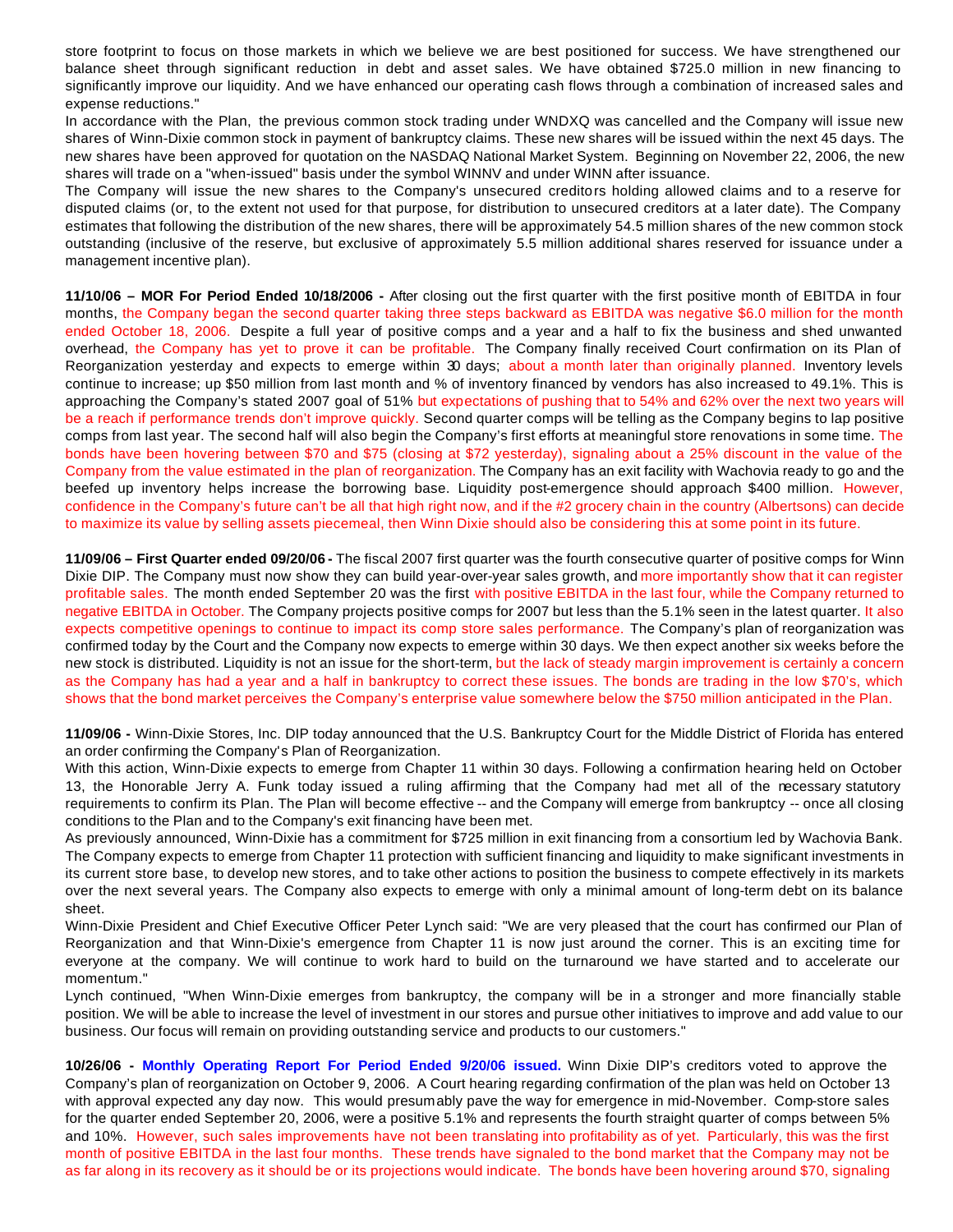a 27% discount in the value of the Company from the value assigned/estimated in the plan of reorganization. That said, along with the sales growth, inventory and accounts payable have been slowly growing and liquidity should not be an issue for the foreseeable future. With an exit facility ready to go that will provide more flexibility than the current DIP facility, the Company's liquidity post-emergence should approach \$400 million. However, it's not the cash in the wallet that is of concern but the amounts that yet must be invested into the store base, and invested wisely and productively.

**10/16/06 - Winn-Dixie, DIP** (Jacksonville, FL) completed the proposed sale of its distribution center and dairy operation in Montgomery, AL. The purchase price was \$6.0 million. With this sale, the Company now operates five distribution centers. In other news, the Company agreed to extend the contract of CEO Peter Lynch. If approved, Mr. Lynch would earn \$1.25 million per year, beginning on the restructuring date and extending through June 30, 2010. He would also be eligible to receive annual

bonuses totaling another \$1.25 million and a "special" bonus totaling \$2.0 million. At last Friday's confirmation hearing US Bankruptcy Court Judge Jerry Funk did not indicate when he will issue a final ruling; however, an attorney representing Winn-Dixie said he expects a decision within 10 – 15 days. If the Plan is approved, the attorney anticipates it would be about two more weeks before the Company could emerge from chapter 11, possibly by mid-November. Management remains "confident" the Plan will be confirmed.

**10/10/06 -** Today, Winn-Dixie Stores, Inc., DIP, reported that creditors voted yesterday in favor of approving the Company's Plan of Reorganization. The next step is a hearing Friday in which the U.S. Bankruptcy Court will be asked to approve the plan. Approval by creditor class, including vendor, noteholder and landlord claims were 96.7%, 80.5% and 99.5%, respectively, based on value of total claims in the class.

**10/10/06 - Winn-Dixie, DIP** (Jacksonville, FL) proposed a new board of directors to run the chain as it emerges from Chapter 11. The designees include current president and CEO Peter Lynch, who is expected to serve as chairman, as well as Ronald E. Elmquist (president and CEO of Qualserve and a director of **RadioShack**), Evelyn V. Follit (director at Catalina Marketing and GetConnected), Charles P. Garcia (president of the Sterling Hispanic Capital Markets Group at vFinance), Jeffrey C. Girard (former vice chairman, finance and administration at **ShopKo Stores**), Yvonne R. Jackson (founder and president of BeecherJackson), Gregory P. Josefowicz (former chairman, president and CEO of **Borders Group** and a director of **PetSmart**), Terry Peets (senior advisor to J.P. Morgan Partners and a director of Berry Plastics, Pinnacle Foods Group, Ruiz Foods, and WKI Holding Company), and Richard E. Rivera (president and CEO of Rubicon Enterprises and a director of the National Restaurant Association).

**10/02/06 -** Putting a damper on the hope that **Winn-Dixie, DIP** (Jacksonville, FL) might emerge from Chapter 11 next month, the US Trustee in the case filed an objection to the proposed Plan of Reorganization, questioning provisions which would allow the Company to pay certain professional fees without first obtaining Court approval. The Trustee also took issue with management's plan to grant liability releases to Wachovia Bank, the members of the Creditors Committee, and present and former directors, officers and employees of the Company.

Management expects to resolve these issues in advance of the October 13 confirmation vote.

**9/25/06 - Winn-Dixie, DIP** (Jacksonville, FL) requested Bankruptcy Court authorization to sell its distribution center and dairy operation in Montgomery, AL to Montgomery Warehouses. The stalking horse bid was \$6.0 million, with a proposed breakup fee of \$120,000. Objections are due today and competing bids are due tomorrow. If any higher bids are received, the Company will host an auction on September 28.

Approval of the sale will be considered at an October 5 hearing.

**9/18/06 - Winn-Dixie, DIP** (Jacksonville, FL) is spending \$25.0 million to rehabilitate two New Orleans, LA area stores that were closed by Hurricane Katrina. One store is scheduled to reopen on September 29, followed by the second on October 13. Following these reopenings, 11 of the 45 local Winn-Dixie stores will still be closed due to the hurricane.

In other news, the Company is seeking Bankruptcy Court approval to sell two stores (Pembroke Pines and West Palm Beach, FL) to Fine Foods Gourmet for \$1.0 million. A hearing on the matter is scheduled for September 21.

**09/18/06 - Monthly Operating Report For Period Ended 8/23/06 issued -** Sales continue to follow the geography and head south at Winn Dixie DIP falling 4.3% in August from the previous month. However, the most alarming figure in last month's results was the significant decline in EBITDA to negative \$9.1 million. That brings the cumulative EBITDA loss for the past three months to \$22.0 million after about four months where it appeared that EBITDA was about to start making some positive strides. Skepticism has increased after not only showing a fading operating trend but a 10-K NT (Not Timely) filing for its annual results. The outlook is reflected in the falling bond prices, which were down 5% last week and are now trading at \$70, well below the \$90 level of a few months ago. These developments raise doubt over the \$750 million enterprise valuation provided by the Company in its reorganization plan. Despite the valuation issue, the voting period for the Plan is set for September 25, a hearing for Court confirmation of the Plan is scheduled for October 13 and the Company still anticipates emerging by late October. The completed sale of the Bahamas assets in early August resulted in proceeds of about \$50.0 million which boosted cash levels to \$272.0 million. In reality, liquidity is not an issue; however, the Company lacks the funds required for a serious capital reinvestment plan.

**Albert Furst, Vice President. (800) 789-0123 ext. 147.**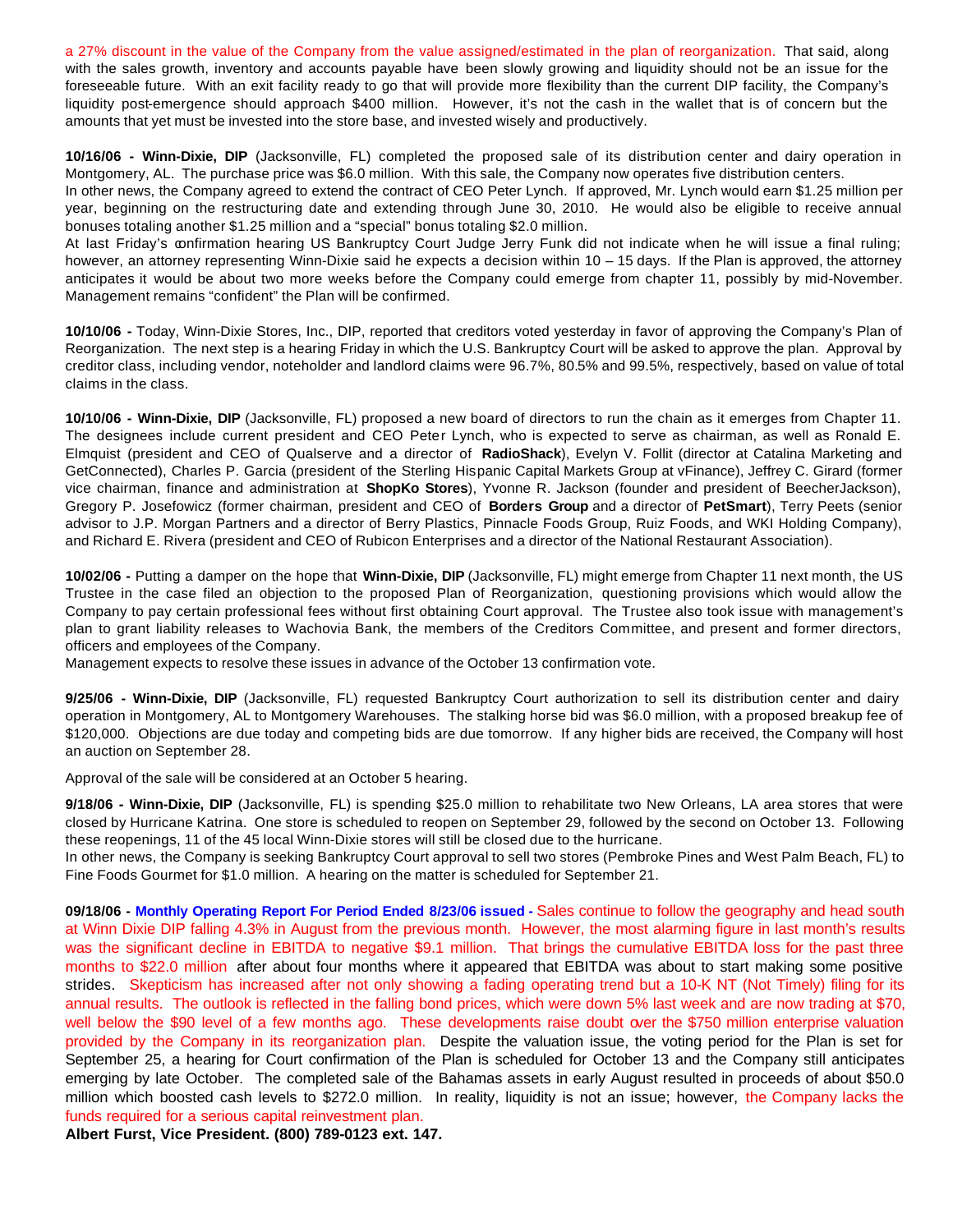**9/12/06 –** Winn-Dixie, DIP, today announced that while preparing its annual financial statements, it discovered it had not utilized certain carrybacks in fiscal 2005 that are expected to result in aggregate tax benefits of approximately \$11.5 million. Additionally, the Company reached a tentative settlement agreement with the IRS on the amounts assessed for the 2000 - 2002 tax years. The Company is working on appropriate adjustments to reflect the carrybacks and settlement adjustments in its financial statements. The Company is also completing the reclassification of discontinued operations due to the exit during fiscal 2006 of approximately 350 stores and four distribution centers as well as the pending sale of its ownership interest in Bahamas Supermarkets Limited.

Due to the Chapter 11 filing and the additional and critical demands that the filing has placed on the time and attention of senior management, the significant time to finalizing its plan and soliciting creditors for approval and completing the two items described above, the Company has been unable to complete all work necessary to timely file the annual report on Form 10-K without unreasonable effort or expense. The Company expects to file its Form 10-K on or before September 26, 2006, the fifteenth calendar day following the prescribed due date.

**9/05/06 - Winn-Dixie, DIP** (Jacksonville, FL) received Bankruptcy Court approval to extend its exclusive period to solicit acceptances to its Reorganization Plan by 60 days as reported last Wednesday. The period is now scheduled to expire on October 31. The previous expiration date was August 29. This extension effectively pushes the Company's emergence date to at least the end of the year.

**08/30/06 -** Winn-Dixie, DIP, received court approval to extend the exclusive period to solicit acceptances of its plan of reorganization to the earlier of the entry of an order confirming the plan or October 31, 2006. The prior exclusivity period was to expire yesterday.

**08/28/06 -** *Thank You, Winn-Dixie*… As detailed in the July 31 issue of this publication, **Associated Grocers of Florida** (Miami, FL) purchased an 800,000 square-foot distribution center in Pompano Beach, FL from **Winn-Dixie, DIP** (Jacksonville, FL) for \$51.0 million. According to published reports, AG experienced a 20% increase in productivity since it shifted operations from two smaller DCs in Miami, FL (totaling 517,000 square feet) to the new facility.

**08/21/06 -Winn-Dixie, DIP** (Jacksonville, FL) is seeking Bankruptcy Court approval to extend its exclusive period to solicit acceptances to its Reorganization Plan by 60 days. If approved at a hearing scheduled for August 24, the period would expire October 31. The period is currently to set to expire August 29. Objections are due tomorrow. Such an extension would effectively push the Company's potential emergence date to at least the end of the year.

**08/16/06 - Monthly Operating Report For Period Ended 7/26/06 issued -** For a company that is preparing to emerge from bankruptcy, most would expect some improved earnings results or at least a solid trend on which to build. However, Winn Dixie DIP's July results were disheartening as EBITDA was again negative, the third month in the last four (and May was only slightly positive). Sales were up slightly and overhead margin was reduced, but gross margin was down another 70 basis points. The Company's plan of reorganization was submitted early last month and received Court approval last week. However, the lack of operating improvement has raised speculation over the \$750 million enterprise valuation and as such the bonds, which were as high as \$88 not too long ago, have been slumping and are now at about \$75. As we mentioned just last month; 'should performance falter, the Company's value and the estimated recoveries could both head south'. Liquidity remains adequate and an exit revolving credit facility has been arranged but the Company still does not have the capital for an expanded reinvestment program. The voting period for all claimholders regarding the plan of reorganization ends September 25 and the Company intends to seek Court confirmation on October 13 and emerge later that month.

**08/14/06 -** *Done with a Dozen*… Inching toward emergence from Chapter 11, **Winn-Dixie, DIP** (Jacksonville, FL) completed the sale of its nine City Markets and three Winn-Dixie stores in the Bahamas. As previously detailed, BSL Holdings Limited, a Bahamian investor group, agreed to purchase the units for approximately \$54.0 million. However, Winn-Dixie will not receive all the proceeds as it owned only 78% of the Bahamian operation.

In other news, US Bankruptcy Court Judge Jerry Funk approved fee and expense applications from 19 professional firms totaling \$16.6 million.

**08/07/06 -** As indicated in our *Special Update* issued August 4, **Winn-Dixie, DIP** (Jacksonville, FL) received court approval of its Disclosure Statement last week and is now free to solicit acceptances.

**08/04/06 -** As indicated in our Winn-Dixie Stores, Inc. DIP monthly operating report issued on July 7, a Court hearing was set for today to consider the adequacy of the disclosure statement with respect to its joint plan of reorganization. We have confirmed that today the Court did in fact rule that Winn-Dixie's Disclosure Statement was adequate for the purposes of soliciting creditor approval for the Plan of Reorganization. A confirmation hearing for the Court to consider approval of the Plan has been scheduled for October 13. Later this month Winn-Dixie will begin mailing notice of the proposed confirmation hearing and begin the process of soliciting approvals for the Plan from qualified claim holders. The official committee of unsecured creditors in Winn-Dixie's Chapter 11 proceedings has provided a letter to the Company, to be mailed to creditors with the Disclosure Statement, recommending that creditors vote in favor of the Plan of Reorganization. Assuming the requisite approvals are received and the Court confirms the Plan under the Company's current timetable, Winn-Dixie will emerge from Chapter 11 protection in late October or early November 2006.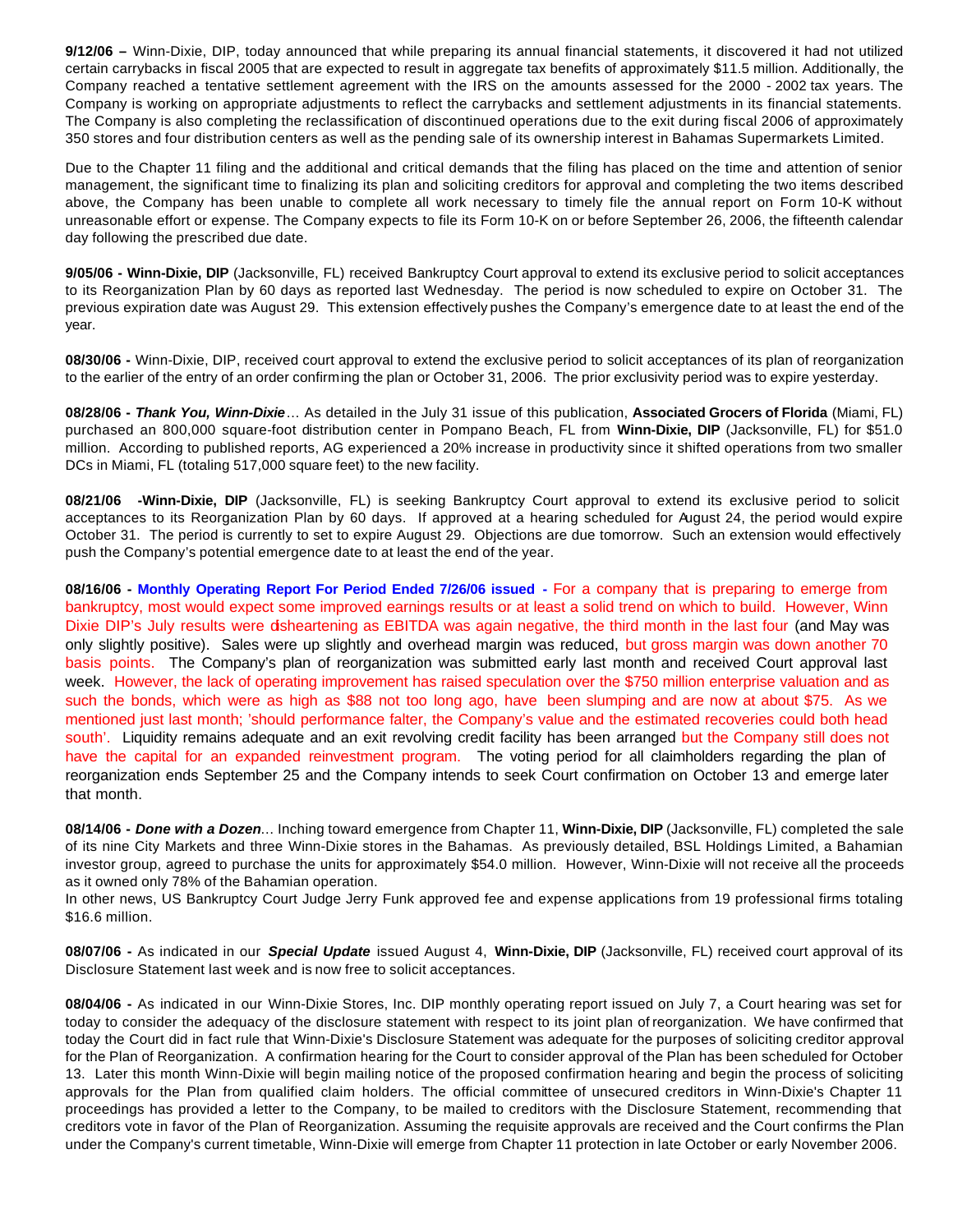The Company also amended its DIP credit agreement for a fifth time, effective August 2, 2006. Under the amendment, "Qualified Cash" of up to \$75.0 million will be added to the calculation of "Excess Availability", thus potentially increasing availability under this facility.

**07/31/06 -** *New HQ*… As detailed during our coverage of the **Winn-Dixie, DIP** (Jacksonville, FL) Chapter 11 case, **Associated Grocers of Florida** (Miami, FL) purchased the Company's 790,000 square-foot distribution center in Pompano Beach, FL for \$51.0 million, well above its stalking horse bid of \$39.3 million. In connection with the purchase, Associated will shift its corporate offices to the new facility and close its two warehouses in Miami. According to the Company, most operations have already been moved. The Miami facilities are expected to close next month.

In other Winn-Dixie news, the Company received Bankruptcy Court approval of its proposed \$725.0 million exit financing agreement with Wachovia Bank.

**07/19/06 – Monthly Operating Report For Period Ended 6/28/06 issued -** After showing some EBITDA improvements in February and March, and stalling in the next two months, June was not kind to Winn-Dixie as EBITDA fell to negative \$8.5 million; its worst showing since a negative \$21.8 million reported the previous July. Sales were down another 3% month to month, but the Company has not yet provided comp-store sales performance for the month or fourth quarter after strong comps in the second and third quarters. Net debt levels were essentially unchanged from last month, but cash levels were up about \$25 million as \$55 million in asset sales offset capital spending and \$16 million used in operations. Borrowing availability under the DIP facility was also up about \$15 million with a \$25 million boost in inventory and corresponding impact on the borrowing base. As expected, Winn-Dixie filed its plan of reorganization on June 29, which included a substantive consolidation of the debtors and a compromise on payouts to various unsecured creditors who will be receiving new equity in the newly reorganized Winn Dixie. Estimated recoveries according to the plan, which includes 70.6% for vendors/suppliers, are based on a \$749 million equity value for Winn Dixie. Projections for the initial fiscal 2007 period, which began this month, call for \$7.3 billion in sales and a weak \$110 million in EBITDA (1.5% EBITDA margin). However, performance will need to start improving quickly if even these unspectacular goals are to be achieved. Should performance falter, the Company's value and the estimated recoveries could both head south.

**07/07/06 -** Winn-Dixie's, DIP, recently filed plan of reorganization (see our *Special Update* issued June 29) represents the culmination of extensive negotiations between the Company and various creditor groups, which ultimately resulted in a settlement of the substantive consolidation issue with the creditors committee and the ad hoc committees representing the trade vendors and retirees. The plan proposes a compromise relating to whether the liabilities and assets of the Debtors should be substantively consolidated for purposes of distributions under the plan. Following court approval, a hearing is scheduled for August 4, creditors will vote on the final plan by early October, setting the stage for Winn-Dixie to emerge shortly thereafter.

The estimated range of reorganization value of Winn-Dixie in the plan is approximately \$625 million to \$890 million, with a midpoint value of \$759 million, as of an assumed emergence date. Based upon the assumed range of the reorganization value and an assumed total funded debt amount of approximately \$10 million, an imputed estimate of the range of equity value for the Reorganized Debtors is between \$615 million and \$880 million, with an approximate mid-point value of \$749 million. Based upon a reorganized equity value of \$749 million, the issuance of approximately 50 million total shares to creditors, and claims information as of June 26, 2006, the recoveries in accordance with the compromise to unsecured creditor constituencies will be as set forth in the below chart. Please note that the information below and the valuation estimates in this paragraph may change based on greater or lesser claim amounts, the allocation of claims within categories and changes to valuation assumptions. In addition, all recoveries are subject to dilution arising from equity (i.e., stock grants or options) issued to management.

- Noteholder Claims 62.69 shares per \$1,000 of Allowed Claim
- Landlord Claims 46.26 shares per \$1,000 of Allowed Claim
- Vendor/Supplier Claims 46.26 shares per \$1,000 of Allowed Claim
- Retirement Plan Claims 38.75 shares per \$1,000 of Allowed Claim
- Other Unsecured Claims 34.89 shares per \$1,000 of Allowed Claim

The reorganized Winn-Dixie will issue to holders of allowed unsecured claims the new common shares on the initial distribution date, which shall be no later than 45 days following the effective date of emergence (currently anticipated to be late October). The number of shares assumes an aggregate initial distribution of approximately 50 million shares and unsecured claims in an aggregate amount of \$985.4 million, which is the current estimate of allowed unsecured claims. If such estimate is accurate, then based upon the estimated reorganized equity value, it is projected that the initial distribution will produce the following recoveries for each Class: 95.6% for Noteholder Claims, 70.6% for Landlord Claims, 70.6% for Vendor/Supplier Claims, 59.1% for Retirement Plan Claims, and 53.2% for Other Unsecured Claims. These recoveries are subject to possible decrease as a result of the potential allowance of disputed claims. Therefore, the plan proposes to establish a common stock reserve. Winn-Dixie, in consultation with the creditors committee, will seek to determine a maximum potentially allowable amount for all disputed claims, obtaining orders of the Bankruptcy Court where necessary to estimate or fix the maximum amount, and will set aside shares in the common stock reserve to ensure the same distribution (in terms of shares per \$1,000 allowed daim) to holders of disputed unsecured claims as was received by holders of allowed unsecured claims in the initial distribution. Based upon the contingencies associated with the disputed claims, it is not possible at this time to estimate the final percentage recovery to be realized by holders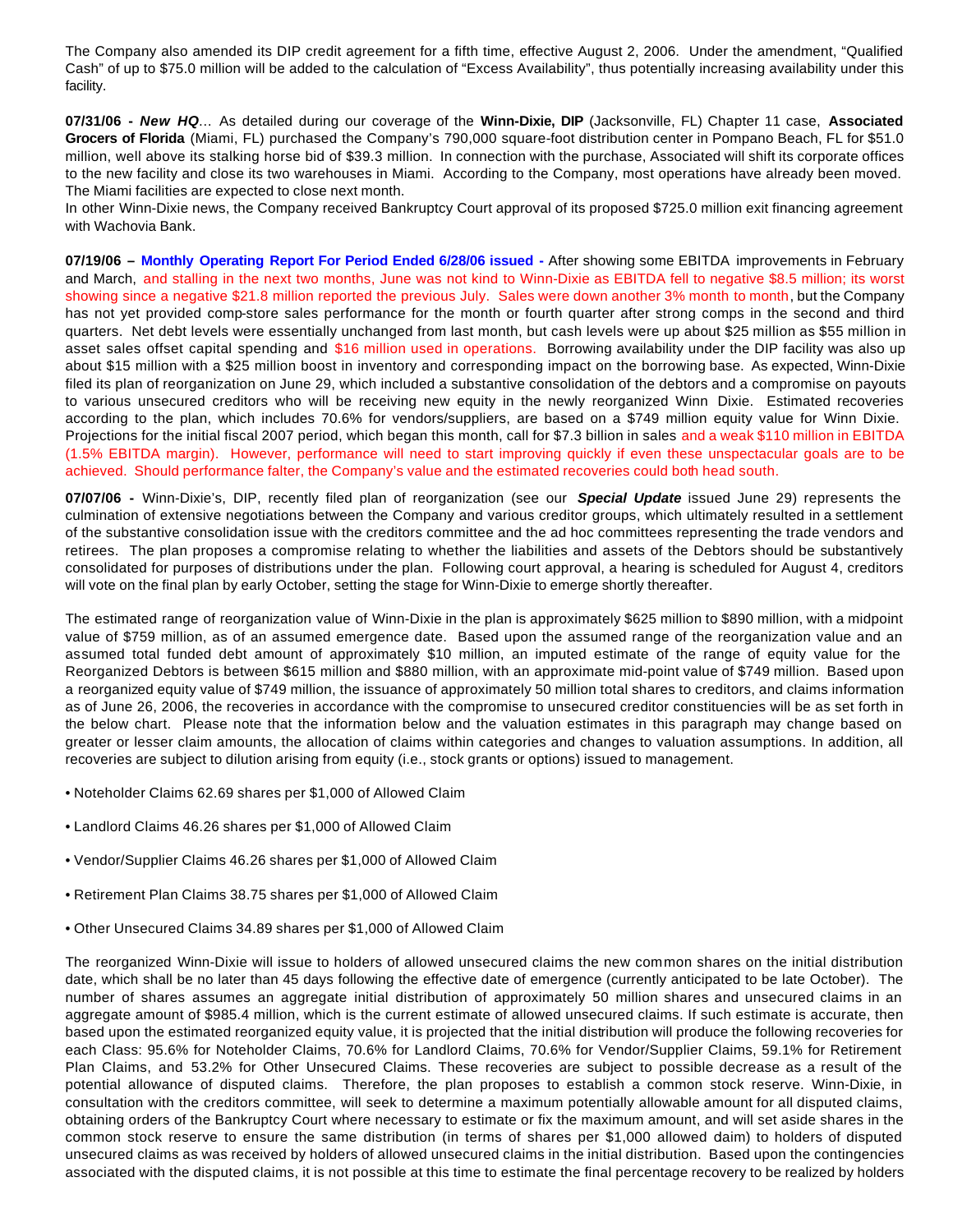of allowed unsecured claims or the per share value of the new common stock, which will ultimately depend on the number of shares issued on account of the disputed claims. The previously estimated recovery values (70.6% for Vendor/Supplier claims) are based on an equity value of \$749 million and an aggregate of 50 million shares issued. The fact remains that additional shares will almost certainly be issued to satisfy disputed claims and pursuant to the establishment of a management equity incentive plan, which absent any appreciation in per share value, can only dilute the estimated recovery values.

Winn-Dixie also provided some clues to its future in its proposed plan of reorganization. Building on its new slogan, "Getting Better All the Time," CEO Peter Lynch said the Company will continue to work on the basics including cleaning up stores, offering better customer service, and focusing on perishables. Lynch noted these changes helped drive recent identical store sales at the retailer's 527 stores in Florida, Georgia, Alabama, Louisiana and Mississippi. The Company is implementing merchandising initiatives to improve its customers' shopping experience and help drive sales and profit growth. The Company's approach is to launch initiatives department by department to facilitate training of the store staff. During the third and fourth quarters of fiscal 2005, the Company launched the first set of sales initiatives, which focused on the Company's produce department and its meat department. The Company implemented sales initiatives at additional departments during fiscal 2006, including its floral and bakery departments.

Pursuant to the plan, the Company presented financial projections through fiscal year 2011. The projections were developed based on the following key assumptions:

- Sales are assumed to grow at a rate of 5.2% 7.1% over the course of the projection period due to operating initiatives (merchandising, marketing, customer service), store remodels and new store openings.
- Overall gross margin is expected to improve until 2009 and remain constant thereafter. As part of its turnaround strategy, the Company has implemented a shrink task force that has lowered shrink levels in recent periods.
- SG&A margin is expected to decrease due to improved operating performance and cost savings. The projections also include estimates of unreimbursable losses related to potential hurricanes.
- Working capital changes will reflect an increase in accounts payable due to improved vendor turns. Days payables outstanding are expected to increase during fiscal 2007 and 2008 as vendors restore payable terms that are in line with what the Company perceives as normal industry practice.
- Capital expenditures are expected to range between 2.0% 2.8% of sales, including for store remodeling activity beginning in fiscal 2007 and new store openings in fiscal 2008 and each year thereafter.
- Winn-Dixie received a commitment for up to \$725 million in exit financing from Wachovia Bank. The exit financing, which will replace the Company's current debtor-in-possession (DIP) credit facility on the effective date of a plan of reorganization, is expected to increase cash availability substantially. The exit facility is expected to be secured by substantially all the assets of the Company.
- Estimated adjustments to the financial statements have been made to reflect fresh start accounting.

Details of the projections are as follows: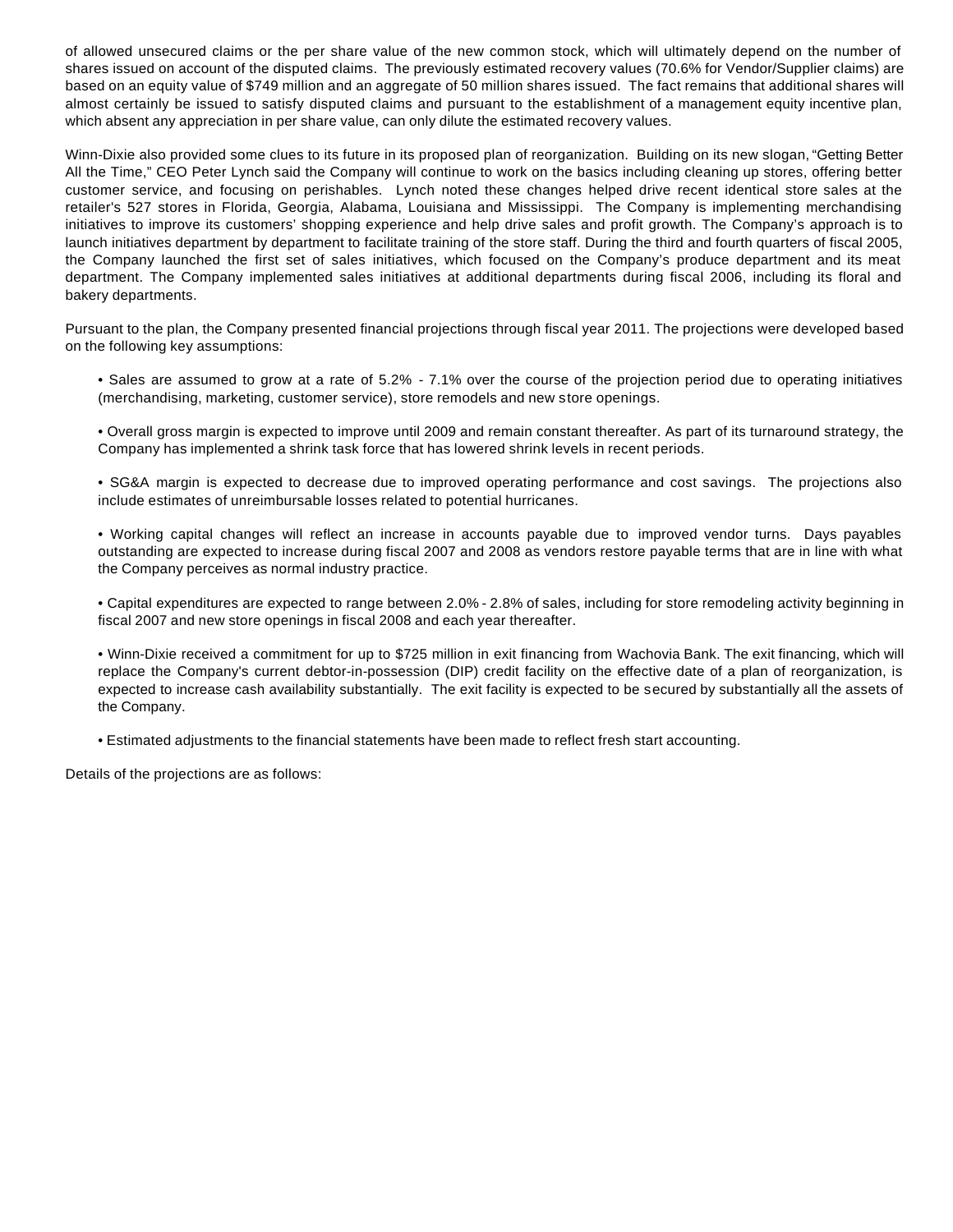| (Dollars In Millions)                              |     | <b>Fiscal</b><br>2007 |    | <b>Fiscal</b><br>2008 | %<br><b>Fiscal</b><br>2009<br>Change |    |           | ℅<br><b>Fiscal</b><br>Change<br>2010 |    | %<br><b>Fiscal</b><br>2011<br>Change |          |    | %<br>Change |          |
|----------------------------------------------------|-----|-----------------------|----|-----------------------|--------------------------------------|----|-----------|--------------------------------------|----|--------------------------------------|----------|----|-------------|----------|
| <b>Operating Performance:</b>                      |     |                       |    |                       |                                      |    |           |                                      |    |                                      |          |    |             |          |
| <b>Sales</b>                                       | \$  | 7.329.4               |    | \$7,711.4             | 5.2%                                 |    | \$8,240.6 | 6.9%                                 |    | \$8,824.9                            | 7.1%     |    | \$9,348.8   | 5.9%     |
| <b>Gross Margins</b>                               |     | 27.8%                 |    | 27.9%                 | 0.1%                                 |    | 28.0%     | 0.1%                                 |    | 28.0%                                | 0.0%     |    | 28.0%       | 0.0%     |
| <b>SG&amp;A Margin</b>                             |     | 26.3%                 |    | 25.5%                 | $-0.8%$                              |    | 24.7%     | $-0.8%$                              |    | 23.9%                                | $-0.8%$  |    | 23.3%       | $-0.6%$  |
| EBITDA <sup>(1)</sup>                              | \$  | 108.7                 | \$ | 180.7                 | 66.2%                                | \$ | 272.2     | 50.7%                                | \$ | 362.C                                | 33.0%    | \$ | 438.5       | 21.1%    |
| <b>EBITDA Margin</b>                               |     | 1.5%                  |    | 2.3%                  | 0.8%                                 |    | 3.3%      | 1.0%                                 |    | 4.1%                                 | 0.8%     |    | 4.7%        | 0.6%     |
| Int. Exp. (Income)                                 | \$  | 6.0                   | \$ | 8.4                   | 38.6%                                | \$ | 8.3       | $-1.1%$                              | \$ | 5.8                                  | $-29.6%$ | \$ | 5.1         | $-13.0%$ |
| Net Income (Loss)                                  | \$. | (53.2)                | \$ | 13.1                  | 124.6%                               | \$ | 59.2      | 353.0%                               | \$ | 103.7                                | 75.3%    | \$ | 137.2       | 32.3%    |
| <b>Times Interest Earned</b>                       |     | 18.03                 |    | 21.62                 | 19.9%                                |    | 32.92     | 52.3%                                |    | 62.18                                | 88.9%    |    | 86.56       | 39.2%    |
| <b>Capital Expenditures</b>                        | \$  | 149.8                 | \$ | 217.8                 | 45.4%                                | \$ | 222.3     | 2.1%                                 | \$ | 209.4                                | $-5.8%$  | \$ | 220.2       | 5.2%     |
| <b>Working Capital &amp; Liquidity Indicators:</b> |     |                       |    |                       |                                      |    |           |                                      |    |                                      |          |    |             |          |
| Cash and Equivalents <sup>(2)</sup>                | \$  | 67.7                  | \$ | 34.4                  | $-49.2%$                             | \$ | 34.4      | $0.0\%$                              | \$ | 58.2                                 | 69.4%    | \$ | 156.0       | 167.9%   |
| Inventory                                          | \$  | 487.2                 | \$ | 511.9                 | 5.1%                                 | \$ | 546.3     | 6.7%                                 | \$ | 585.0                                | 7.1%     | \$ | 619.7       | 5.9%     |
| % Inventory financed by vendors                    |     | 51.1%                 |    | 54.2%                 | 3.1%                                 |    | 61.6%     | 7.4%                                 |    | 61.6%                                | $0.0\%$  |    | 61.6%       | $0.0\%$  |
| Inventory turnover (annualized)                    |     | 10.86                 |    | 11.13                 | 2.5%                                 |    | 11.21     | 0.7%                                 |    | 11.23                                | 0.2%     |    | 11.17       | $-0.5%$  |
| <b>Accounts Payable</b>                            | \$  | 249.0                 | \$ | 277.7                 | 11.5%                                | \$ | 336.3     | 21.1%                                | \$ | 360.2                                | 7.1%     | \$ | 381.6       | 5.9%     |
| <b>Days Payable Outstanding</b>                    |     | 16.93                 |    | 17.98                 | 6.2%                                 |    | 20.41     | 13.5%                                |    | 20.41                                | 0.01%    |    | 20.41       | 0.01%    |
| <b>Working capital</b>                             | \$  | 247.3                 | \$ | 227.0                 | $-8.2%$                              | \$ | 222.3     | $-2.1%$                              | \$ | 281.1                                | 26.5%    | \$ | 414.6       | 47.5%    |
| <b>Debt &amp; Leverage Ratios:</b>                 |     |                       |    |                       |                                      |    |           |                                      |    |                                      |          |    |             |          |
| <b>Total Debt</b>                                  | \$  | 7.0                   | \$ | 42.8                  | 508.6%                               | \$ | 32.1      | $-24.9%$                             | \$ | 5.0                                  | $-84.3%$ | \$ | 4.5         | $-9.9%$  |
| <b>Stockholders' Equity</b>                        | \$  | 743.3                 | \$ | 756.4                 | 1.8%                                 | \$ | 815.6     | 7.8%                                 | \$ | 919.3                                | 12.7%    |    | \$1,056.5   | 14.9%    |
| <b>Total debt to TTM EBITDA</b>                    |     | 0.06                  |    | 0.24                  | 266.2%                               |    | 0.12      | $-50.2%$                             |    | 0.014                                | $-88.2%$ |    | 0.010       | $-25.7%$ |

(1) Does not include amortization of future non-cash stock based compensation.

(2) Cash flow for fiscal 2007 includes \$46.3 million from the sale of the Bahamian operations and \$122.2 million cash used at emergence from Chapter 11.

The Company plans to remodel approximately 50 stores in 2007, and has set its sights on opening new stores in 2008, primarily in its existing markets. The Company also has a new store prototype in the works. The chain will retain Peter Lynch (who was brought in shortly before it filed Chapter 11 in February 2005) as its president and CEO and once the plan is confirmed, a new nine-member board of directors will be appointed which will include Mr. Lynch.

Clearly, the reorganization process will allow Winn-Dixie to emerge with a significantly stronger financial position, with virtually no debt while also building its cash levels through asset sales. However, upon emergence, operations will continue to be at a competitive disadvantage, despite whatever modest store improvement initiatives have been implemented to date. EBITDA margin is projected to improve to just 1.5% for fiscal 2007, from a current rate of just barely positive over the past five months. Capital investments will be needed to support the projected improvements in sales and subsequent EBITDA growth. According to the Company projections, we estimate capital investments will include \$75-\$150 million annually for store investments over the next five years. We also expect that the chain will need to spend at least \$1.5 million per store on remodels, which will include at least half the chain. This begs the question: Is Winn-Dixie's planned investment too little and too late? It may well be that Winn-Dixie will need to assume some additional debt (risk) to support a more aggressive store investment plan if it is to truly expect any definite improvements. The fact remains that the generic initiatives announced to date represent little more than Grocery Retailing 101 and to succeed long term this company must find a point of differentiation in order to capture and maintain a niche as their primary competitors have done.

**07/03/06 -** *Pay Day…* Last Thursday **Winn-Dixie, DIP** (Jacksonville, FL) filed its Chapter 11 Reorganization Plan (for details please refer to our July 29 *Special Update*). As part of the Plan, Winn-Dixie will repay noteholders, landlords, retirees and other unsecured creditors with about 50 million shares of the Company's new stock. Unsecured creditors can expect to recover between 53.2% and 95.6% on their claims. Emergence is not expected until at least late October.

**6/29/06 -** Winn-Dixie Stores, Inc. today announced that it has filed its proposed Plan of Reorganization and related Disclosure Statement with the U.S. Bankruptcy Court for the Middle District of Florida. A hearing is scheduled for August 4, 2006 to seek approval of the Disclosure Statement and related voting solicitation procedures. Assuming these milestones are achieved, Winn-Dixie expects to emerge from Chapter 11 reorganization as soon as late October 2006.

The proposed Plan of Reorganization represents the culmination of extensive negotiations with various creditors and creditor groups in Winn-Dixie's Chapter 11 cases. Creditors have been divided over whether these cases should be substantively consolidated or not. Litigation of that issue would have been complex and expensive, delaying Winn-Dixie's emergence from Chapter 11 for a substantial period of time. Accordingly, the Official Committee of Unsecured Creditors (the Creditors Committee), with Winn-Dixie's support, successfully negotiated a settlement of the substantive consolidation issue. The Creditors Committee and the Company have garnered the support of ad hoc committees representing the interests of trade vendors and retirees. Winn-Dixie's Plan of Reorganization incorporates the substantive consolidation settlement.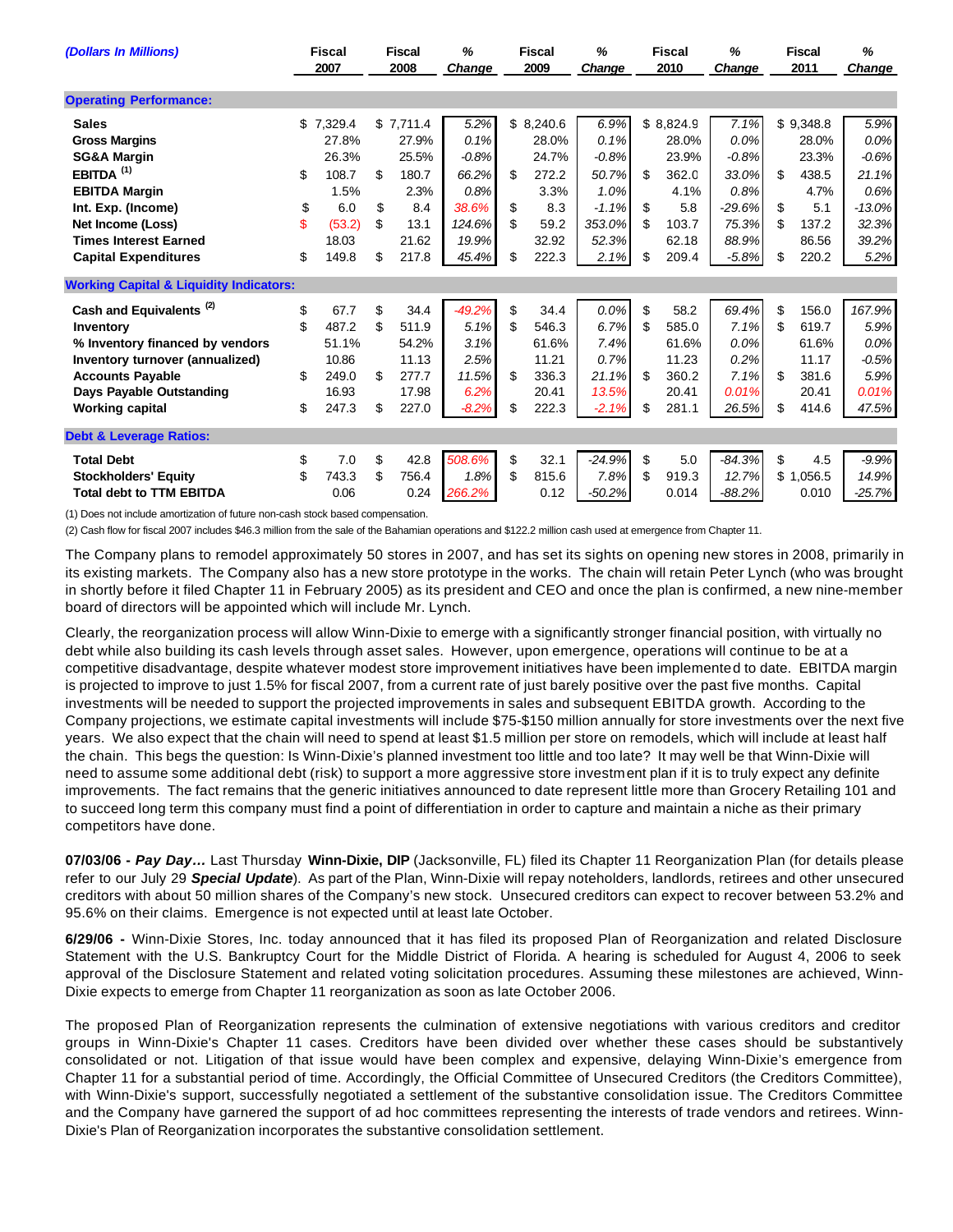Winn-Dixie also announced that it has received a commitment for up to \$725 million in exit financing from Wachovia Bank. The exit financing will replace the Company's current \$800 million debtor-in-possession (DIP) credit facility on the effective date of a Plan of Reorganization and is expected to increase Winn-Dixie's cash availability substantially.

According to the Company, it expects to emerge from its reorganization with sufficient financing and liquidity to make significant investments in its current store base, to selectively open new stores, and to take other actions to position the business to compete effectively in its markets over the next several years. The Company also expects to emerge with only a minimal amount of long-term debt on its balance sheet.

Winn-Dixie president and CEO Peter Lynch said, "The filing of the Plan of Reorganization and Disclosure Statement represents an important milestone in our Chapter 11 cases. We are hopeful that all parties involved in our Chapter 11 cases will agree that this plan represents an appropriate resolution of a variety of complex issues, including potential disputes regarding substantive consolidation. Winn-Dixie now is positioned to emerge from bankruptcy as soon as late October. Upon emergence, Winn-Dixie will be in a stronger and more financially stable position. We will have only a minimal amount of long-term debt on our balance sheet and, between our projected cash flow and new exit financing, we will be able to make significant investments in our stores and our business to ensure that we can continue to provide outstanding service and products to our customers and compete effectively in our markets."

## **Business Plan**

The Disclosure Statement includes Winn-Dixie's five-year business plan. The business plan highlights actions the Company has already taken to enhance its operational and financial performance including merchandising and marketing initiatives, such as a focus on improving the perishables offering to reinforce the stores' image of freshness and quality and communicating the branding message of "Getting better all the time." Other completed actions include a reduction of the store footprint to focus on regions where Winn-Dixie's market share and profitability provide the best foundation for growth, a major redesign of the field and corporate overhead structure, and an annual cost reduction of approximately \$100 million. The Company currently operates 527 stores in Florida, Alabama, Louisiana, Georgia, and Mississippi, as well as 12 stores in the Bahamas that are in the process of being sold.

In its business plan, Winn-Dixie projects additional growth in revenue (fueled by continued increases in identical store sales and, beginning in 2008, new store openings), gross margin and EBITDA during the five-year period.

#### **Details of Proposed Plan of Reorganization**

The Plan of Reorganization and Disclosure Statement may be modified prior to the approval of the Disclosure Statement and as a result of the confirmation process. Key elements of the Plan of Reorganization, as currently proposed and subject to approval by the Bankruptcy Court, include:

• The Company and its subsidiaries will be deemed substantively consolidated for purposes of the Plan of Reorganization and distribution under the Plan of Reorganization in accordance with the settlement negotiated by the Creditors Committee, which include different levels of recovery for different categories of unsecured creditors, based on their relative rights and the strengths of their positions on the substantive consolidation issue and other matters. **Accordingly, the estimated recovery percentage is 95.6% for bondholders, 70.6% for trade and landlord claims, and between 53%-59% for all other claims.**  Previously, F&D Reports had estimated a recovery range for trade claims, assuming a substantive consolidation of assets, of 48% - 77%.

Substantially all of the unsecured liabilities of the Company will be discharged in exchange for distribution of common equity of the reorganized company, allocated to the unsecured creditors in accordance with the substantive consolidation compromise.

• A portion of the common equity of the reorganized company will be set aside for use in a long-term incentive plan to be provided to certain key Winn-Dixie Associates. That plan may consist of a combination of stock grants and options.

• On the effective date of the Plan of Reorganization, a new Board of Directors will be appointed. The initial New Board will be comprised of nine directors.

• Administrative claims and priority claims will be paid in full as required by the Bankruptcy Code, unless otherwise agreed by the holders of such claims. Secured claims may be reinstated on original terms, satisfied on deferred payment terms, or paid in full at the election of the Company.

• "Convenience Class" will be defined as claims under \$3,000, including creditors who elect to reduce their claims to \$3,000, and will receive cash payments equal to 67% of the amount of their claims. Creditors with claims under \$100 will be paid in cash, in full.

• Current holders of Winn-Dixie's equity will not receive any distributions following emergence and their equity interests will be cancelled once the Plan of Reorganization becomes effective. Similarly, subordinated claims, including stock-related claims, will not receive any distributions and will be discharged.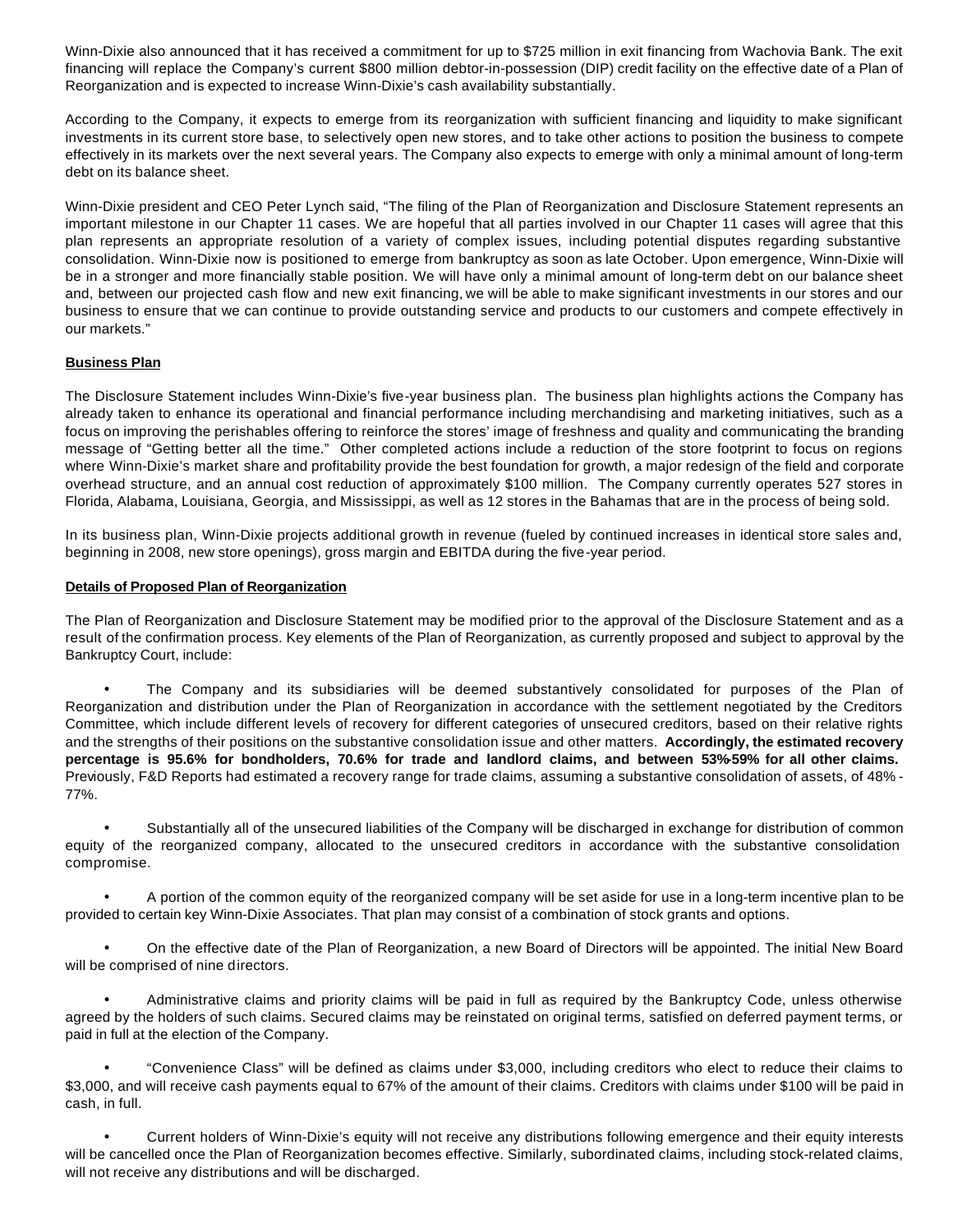### **CEO Retention**

The reorganized company expects to enter into a new employment agreement with Peter Lynch, pursuant to which he will continue to serve as the president and CEO of Winn-Dixie after the Effective Date of the Plan of Reorganization. Lynch has expressed a strong desire to continue serving in these roles after the Company emerges from Chapter 11. To this end, the Winn-Dixie Board, Creditors Committee and Lynch are negotiating the terms of a new employment agreement for Lynch. His current retention agreement expires on August 31, 2006.

#### **06/21/06 - Monthly Operating Report For Period Ended 5/31/06 issued**

**6/19/06 -** In the **Winn-Dixie, DIP** (Jacksonville, FL) Chapter 11 case, the exclusivity date to file a Plan of Reorganization is set to expire on June 29. According to a spokesman for the Company, if Winn-Dixie files its Plan by that date, a court hearing would be held on August 4 to address related matters. A vote on the Plan would follow and management could expect to emerge from bankruptcy protection in late October.

The Company has been negotiating with creditors over how to treat unsecured claims, and whether the debtors' bankruptcy estates should be consolidated. Last week, we reported in an *ISC Chapter 11 Case Update* that Winn-Dixie asked the Court to deny a motion filed by the Ad Hoc Trade Committee to substantively consolidate the Chapter 11 case, claiming such an action would deprive the Company of its exclusivity to file a Plan. Apparently, under a compromise agreed to with the Creditors Committee, which is comprised mainly of non-trade creditors, the Company hopes to file its Plan of Reorganization before the end of the month. The Ad Hoc committee's motion, supported by confidential information provided by Winn-Dixie and, therefore, intended to be filed under seal, also received an objection from the Internal Revenue Service. The IRS argued it couldn't determine whether to support a substantive consolidation if the reasons were not made public. A hearing on the matter was continued until further notice.

**6/16/06 – Third Quarter Update Issued – Analytical Overview -** After several extensions of its exclusivity date to file a plan of reorganization, Winn Dixie, DIP is now approaching the one and a half years that many expected before the Company would emerge from bankruptcy. The latest extension of the Company's exclusive period to file a plan is June 29, 2006 with acceptances due by August 29. The primary issue requiring resolution is the subcon issue. The Company is attempting to work some type of compromise into its plan to appease all creditors and avoid lengthy litigation although there are no promises that they will be able to achieve this goal. However, at this point the Company still indicates that they intend to file a plan by June 29th and anticipates emerging in late October.

Operationally, top line growth is showing some traction but EBITDA margin remained a very weak 0.3%.

Margin improvements achieved from less inventory shrink were given back in promotional pricing, reduced vendor allowances and investments in labor costs. The Company has built some cash (\$132.0 million) as a result of asset sales, with more to come, and has access to another \$154.0 million through its DIP credit agreement. This may be enough to push a plan through and emerge from bankruptcy but is questionable if it is enough to succeed. Capital spending of \$19.0 million through three quarters is microscopic and the Company has acknowledged a need to spend \$1.4 million per store on remodels, which would likely include at least several hundred stores. The other unwelcome variable is that hurricane season is now upon them once again. With insurance premiums rising \$20.0 million, higher deductibles and a ceiling on future claim payouts, the Company is sure hoping 2006 shows more compassion than the previous two years.

#### **Albert Furst, Vice President. (800) 789-0123 ext. 147.**

**6/15/06 -** On June 13, 2006, Winn-Dixie, DIP asked the Court to deny, or at least abate the Ad Hoc Trade Committee's motion to substantively consolidate the Debtor's estate as filed on May 11, 2006. The Debtor stated that one of the most significant issues remaining in reaching a consensual reorganization plan relates to whether the Debtors' estates should be substantively consolidated. They also stated that they and the Official Committee of Unsecured Creditors were working for the past several months on a compromise of the issue that the Debtors would propose as part of its plan of reorganization, which is not due until June 29, 2006. The Debtor believes that granting substantive consolidation would "preclude the possibility of alternative methods of reorganization" and that the compromise would help avoid protracted litigation over the issue.

In March 2006 several trade creditors, along with a group of claims traders, formed what they called the ad hoc committee of trade creditors to investigate substantive consolidation. The Official Committee of Unsecured Creditors is comprised of mostly non-trade entities.

**6/12/06 - Winn-Dixie, DIP** (Jacksonville, FL) sold its former distribution center in Charlotte, SC. Terms were not disclosed, but the 1.1 million square-foot facility, including land and buildings, is assessed at \$26.6 million for tax purposes.

**6/05/06 - Winn-Dixie, DIP** (Jacksonville, FL) recently filed a series of motions seeking Bankruptcy Court approval to auction a distribution center in Montgomery, AL, a warehouse in Louisville, KY, a store in Stockbridge, GA and four tracts of land in Florida. A hearing to consider the requests is scheduled for June 15. According to the Company, it has received stalking horse bids totaling \$7.2 million for the Florida, Georgia and Kentucky properties, and is seeking at least \$7.0 million for the Alabama facility.

In other news, an attorney for Winn-Dixie recently said the Company is making "significant progress" on resolving any remaining issues standing in the way of its Plan of Reorganization. The comment came as several agenda items regarding the Ad Hoc Trade Committee's plan to substantively consolidate the grocer's pre-petition claims were continued at last Thursday's hearing.

Reportedly, the Company, the Creditors Committee, the Ad Hoc Committee and various other groups continue to negotiate on the matter. A co-counsel for the Creditors Committee indicated "progress is being made."

The Ad Hoc Committee's motion to file its substantive consolidation plan under seal is now scheduled to be heard on June 15.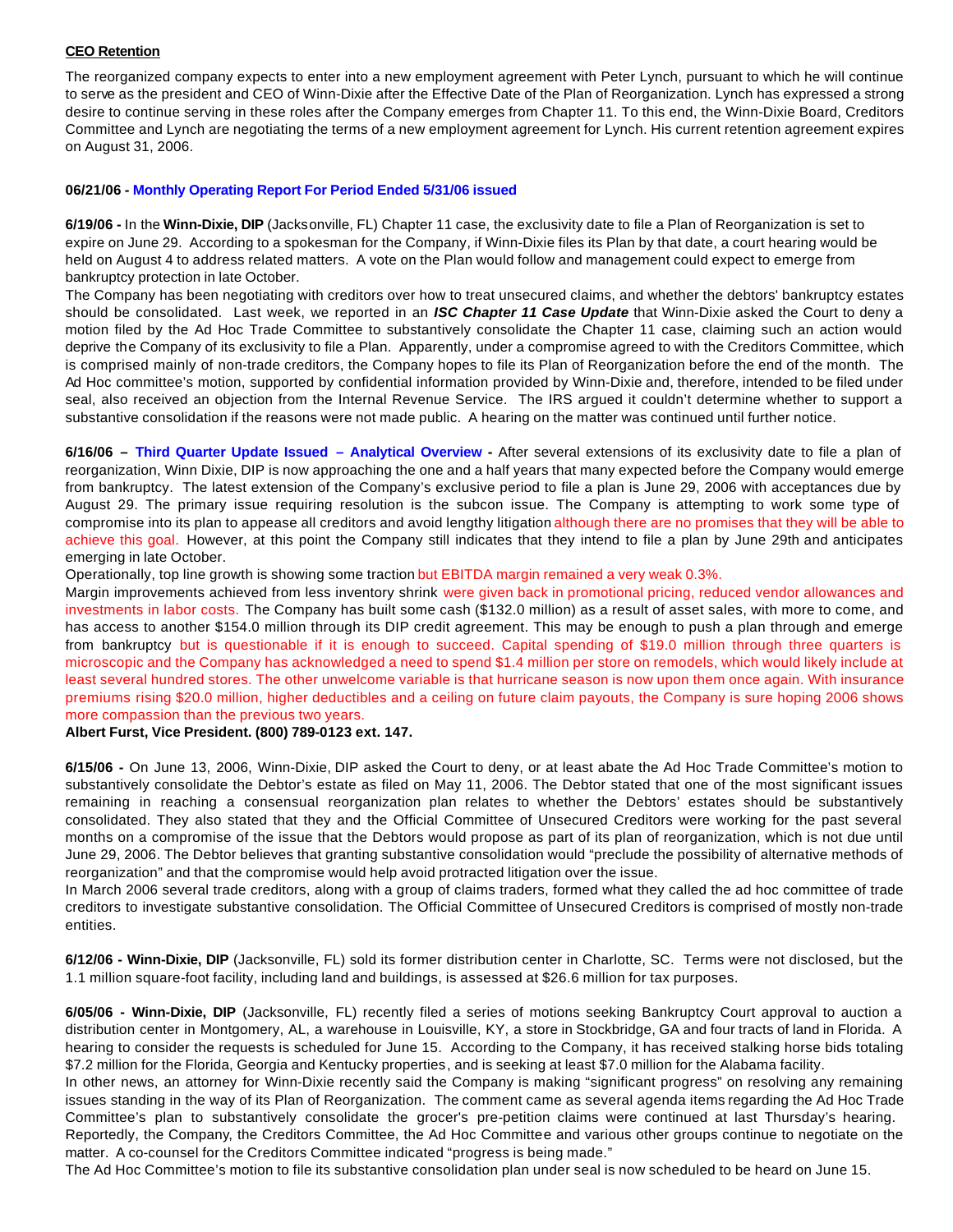**5/30/06 - Winn-Dixie, DIP** (Jacksonville, FL) was drawn, buttered and ordered to pay a \$200,000 criminal fine for selling undersized spiny lobsters in October 2002. The Company was also forced to forfeit 6,000 pounds of lobster worth \$160,000 seized during the investigation and was placed on probation for two years. The only thing worse would have been to put the store managers in those little salt water tanks.

#### **5/24/06 – Monthly Operating Report period ended May 3, 2006 – Analyst Summary**

Winn-Dixie's string of two consecutive months of positive EBITDA was interrupted by a \$644,000 EBITDA loss for the 4 weeks ended May 3. While we are still awaiting better results than even the last two positive EBITDA months, the return to negative territory is certainly disappointing. Sales were down 1.1% as the Company continues to pare some final non-core assets. The large net loss was the result of the overall decline in operating performance but mostly reflected losses from discontinued operations, in particular, \$57.2 million in lease termination costs related to the latest exit of 35 stores. The required dates for the Company to file a Plan of Reorganization and get it approved are June 29 and August 29. As operations are condensed, inventory fell by \$24.0 million, or 4.8% from last month, however, at least for the short term, accounts payable was maintained at \$225.0 million. Borrowings under the \$800 million DIP credit facility were again relatively unchanged but availability did shrink by \$15.0 million with the drop in inventory levels and corresponding impact on the borrowing base. Cash levels were up again, \$25.0 million to \$170.0 million related to the working capital shifts mentioned above as well as another \$10.0 million received on hurricane insurance claims.

**5/22/06 - Winn-Dixie, DIP** (Jacksonville, FL) received Bankruptcy Court approval of its previously announced plans to sell a distribution center in Pompano Beach, FL and 29 stores (17 in Florida and 12 in the Bahamas). Total proceeds were \$118.0 million.

#### **5/16/06 – Monthly Operating Report period ended April 5, 2006 – Analyst Summary**

Winn-Dixie generated \$5.2 million in EBITDA during the four weeks ended April 5, 2006, which reflects the second straight month of positive EBITDA and the third in the last four. Sales were down again as the Company continues to pare some final non-core assets. Gross margin was stable and SG&A margin improved 25 basis points from last month. These improvements are nice but EBITDA margin remained south of 1%, well below the 9% garnered from its main competitor Publix, and also below the 6% range of the big 3 national supermarket operators. The latest extensions on the required dates for the Company to file a Plan of Reorganization and get it approved are June 29 and August 29. Borrowings under the \$800 million DIP credit facility were relatively unchanged and availability was down about \$4.0 million with the drop in inventory levels and corresponding impact on the borrowing base. However, cash levels were up about \$35.0 million from the previous month largely due to \$25.0 million in advances on hurricane insurance claims and \$8.0 million from additional asset sales.

**05/08/06 - Winn-Dixie, DIP** (Jacksonville, FL) recently indicated that stalking horse bids for eight of the 35 stores slated for divestiture have increased by \$700,000 to \$4.3 million. As mentioned previously, the Company initially received stalking horse bids on the eight properties totaling \$3.6 million. An auction is scheduled for May 9.

In other news, the Company finally settled a creditor dispute with local utility company JEA. The two sides agreed to amended service agreements, whereby JEA will continue to bill the Company under volume pricing terms similar to the pre-petition contract between the two parties, and Winn-Dixie will pay \$583,000 to satisfy its outstanding pre-petition debts with JEA.

According to Winn-Dixie's co-counsel, the new contract will save the Company \$50,000 – \$60,000 per month.

The Company also received Bankruptcy Court approval to retain Deloitte Financial Advisory Services and Deloitte Consulting to provide "fresh-start" accounting services in connection with implementation of a Plan of Reorganization and emergence from Chapter 11.

**05/01/06** - An "Ad-Hoc Trade Committee" in the **Winn-Dixie, DIP** (Jacksonville, FL) Chapter 11 case is seeking Bankruptcy Court authority to examine the entities that underwrote the \$300.0 million of notes issued by the Company in December 2000. According to the group, the examination is likely to provide information helpful in compelling substantive consolidation of the Company's Chapter 11 case.

The Court has not yet scheduled a hearing on the matter.

In other news, the Company's next Monthly Operating Report and Form 10-Q for the periods ended April 5 are due on May 15.

**04/24/06** - In last week's issue of this publication, we indicated **Winn-Dixie, DIP** (Jacksonville, FL) filed a motion seeking court authorization for the sale of 35 additional stores. According to subsequent reports, the stores have attracted attention from **Publix Super Markets** (Lakeland, FL) and **Wal-Mart** (Bentonville, AR). As previously mentioned, an auction is proposed for May 9. Meanwhile, the Company received Bankruptcy Court approval of a 70-day extension of its exclusive periods to file a Plan and solicit acceptances to the Plan (detailed in our *ISC Chapter 11 Case Update* issued last Friday).

**4/21/06 -** Winn-Dixie, DIP, received court approval for its motion requesting an extension of the exclusive periods to file a Plan of Reorganization and solicit acceptances to the plan. The new extension pushes back the deadline Winn-Dixie has to file a plan by 70 days to June 29, 2006 and the deadline to secure approvals of the plan until August 29, 2006.

The Company had previously commented that it was targeting a June emergence date; however, the current extension could push that target out to the fall.

**4/17/06 - Winn-Dixie, DIP** (Jacksonville, FL) filed a motion seeking court authorization for the sale of 35 additional stores, whose closure was discussed in our March 28 *Special Update*. Eight of the properties have received stalking horse bids totaling \$3.6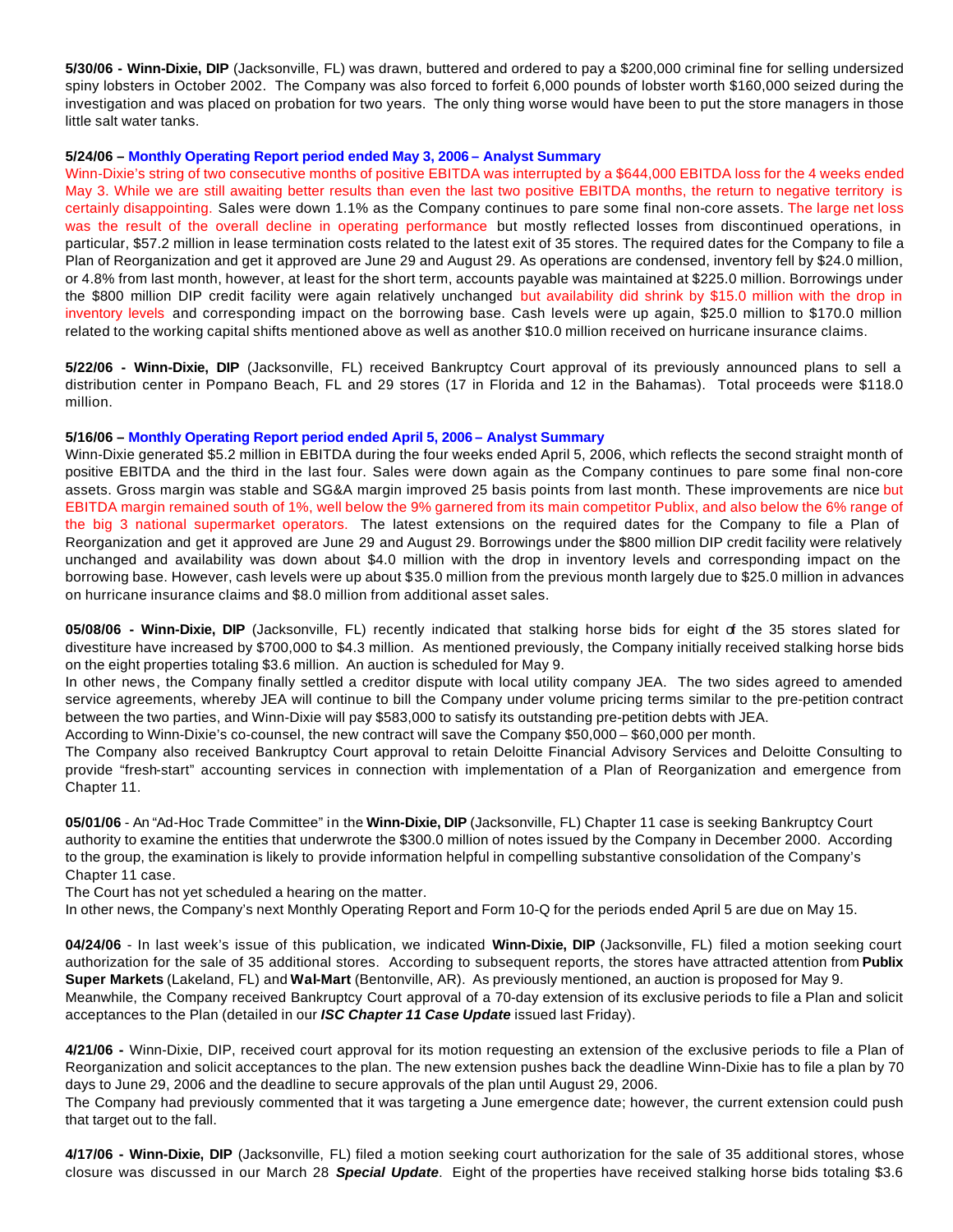million and there is word the Company received tentative bids for seven other units. An auction is proposed for May 9, with the properties being marketed by The Food Partners and DJM Asset Management.

The Company is also auctioning its 790,000 square-foot distribution center in Pompano Beach, FL. **Associated Grocers of Florida** (Miami, FL) placed a stalking horse bid of \$39.3 million. Competing bids are due by May 15, with an auction scheduled for May 17. Final approval will be considered at a hearing the following day. The sale is part of management's previously announced plan to consolidate the Company's distribution operations in southern Florida (detailed in our *Special Update* issued March 29).

**04/10/06 - Winn-Dixie, DIP** (Jacksonville, FL) received Bankruptcy Court approval to pay an aggregate of \$16.0 million in fees to 16 of the professional firms assisting the Company's Chapter 11 proceedings. The payments cover outside professional work done between October 2005 and January 2006.

**03/30/06 -** Following up on yesterday's announcement to consolidate and attempt to sell its Pompano Beach distribution facility (as detailed in our Special Update issued yesterday), Winn-Dixie Stores, Inc., DIP, today announced plans to sell the 12 supermarkets it operates in the Bahamas -- 9 under the City Markets banner and 3 under the Winn-Dixie banner. All 12 stores are expected to remain open following completion of the transaction.

A wholly-owned subsidiary of Winn-Dixie, W-D (Bahamas) Ltd., a Bahamas Company ("W-D (Bahamas)"), has reached a definitive agreement to sell its majority stake in Bahamas Supermarkets Limited ("BSL") to a local Bahamian company, BK Foods, Ltd., for approximately \$50.0 million. The agreement provides an opportunity for the submission of higher or better offers through an auction to be held at a later date. W-D (Bahamas) owns approximately 78% of the common stock of BSL. The other 22.0% of BSL's common stock will remain publicly traded in the Bahamas.

Winn-Dixie President and Chief Executive Officer Peter Lynch said, "We have concluded that a sale of our Bahamian operation is in the company's best interest as we continue to sharpen our focus on successfully implementing our business plan and preparing to emerge from Chapter 11. Although the 12 stores in the Bahamas are profitable, they are not a core business for us. The additional liquidity generated from this sale will help Winn-Dixie support the remodeling of existing stores and development of new stores in our core U.S. markets. We are pleased that a local Bahamian company recognizes the value of the Bahamian stores and the Associates working in them."

Jerome Fitzgerald, Director of BK Foods, said, "My partners and I are pleased to have been able to successfully conclude this phase of the transaction. Bahamas Supermarkets Limited has had a long history of success and profitability, and our group fully expects that success to continue with the same management team overseeing day-to-day operations at the company and the same Associates in the stores. We believe this is a good opportunity that puts the retail food business in the Bahamas completely in the hands of Bahamians."

The agreement is subject to conditions, including Winn-Dixie obtaining Bankruptcy Court authority to exercise its consent to execution of the transaction by W-D (Bahamas), which is not a debtor under Winn-Dixie's Chapter 11 proceedings. In addition, subject to obtaining Bankruptcy Court authority, Winn-Dixie has agreed to (i) enter into a transition services agreement that provides for an orderly transfer of management and operational know-how regarding the operation of the Bahamian business, and (ii) enter into a Non-Compete Agreement for a period of two years. The agreement does not include rights to use any Winn-Dixie trade name or trademark, all of which will be removed from the stores in the Bahamas within six months of closing of the transaction.

**03/29/06 -** Winn-Dixie Stores, Inc., DIP, today announced that as part of its ongoing focus on enhancing its financial performance and helping to position the Company for profitability when it emerges from Chapter 11 later this year, it has decided to consolidate its distribution operations in Southern Florida.

Winn-Dixie plans to sell its distribution center in Pompano Beach, Florida and move the work performed at that facility to its distribution center nearby in Miami. The transfer of operations is expected to begin in late April and be completed by the end of June.

Winn-Dixie President and Chief Executive Officer Peter Lynch said, "We have continued to examine our operations to ensure Winn-Dixie is best positioned to emerge from Chapter 11 financially healthier and better able to compete. Using one facility rather than two in Southern Florida will allow us to leverage economies of scale and operate more efficiently. Proceeds received from the sale of the Pompano distribution center will provide us with additional capital to help fund our remodeling program and other improvements. We are pleased that this consolidation can be achieved with a minimal amount of layoffs, as we expect to be able to offer employment opportunities at the Miami facility to every associate in the Pompano Beach distribution center."

Winn-Dixie, together with its outside advisors, will conduct an active marketing effort to identify potential buyers for the Pompano Beach facility, which is approximately 787,500 square feet and handles grocery, meat, dairy and produce items. The Miami facility is approximately 961,690 square feet and handles the same items as well as frozen foods. There are currently approximately 280 fulltime and part-time associates at the Pompano facility and 440 at the Miami facility.

Winn-Dixie currently operates seven distribution centers in Florida, Alabama and Louisiana.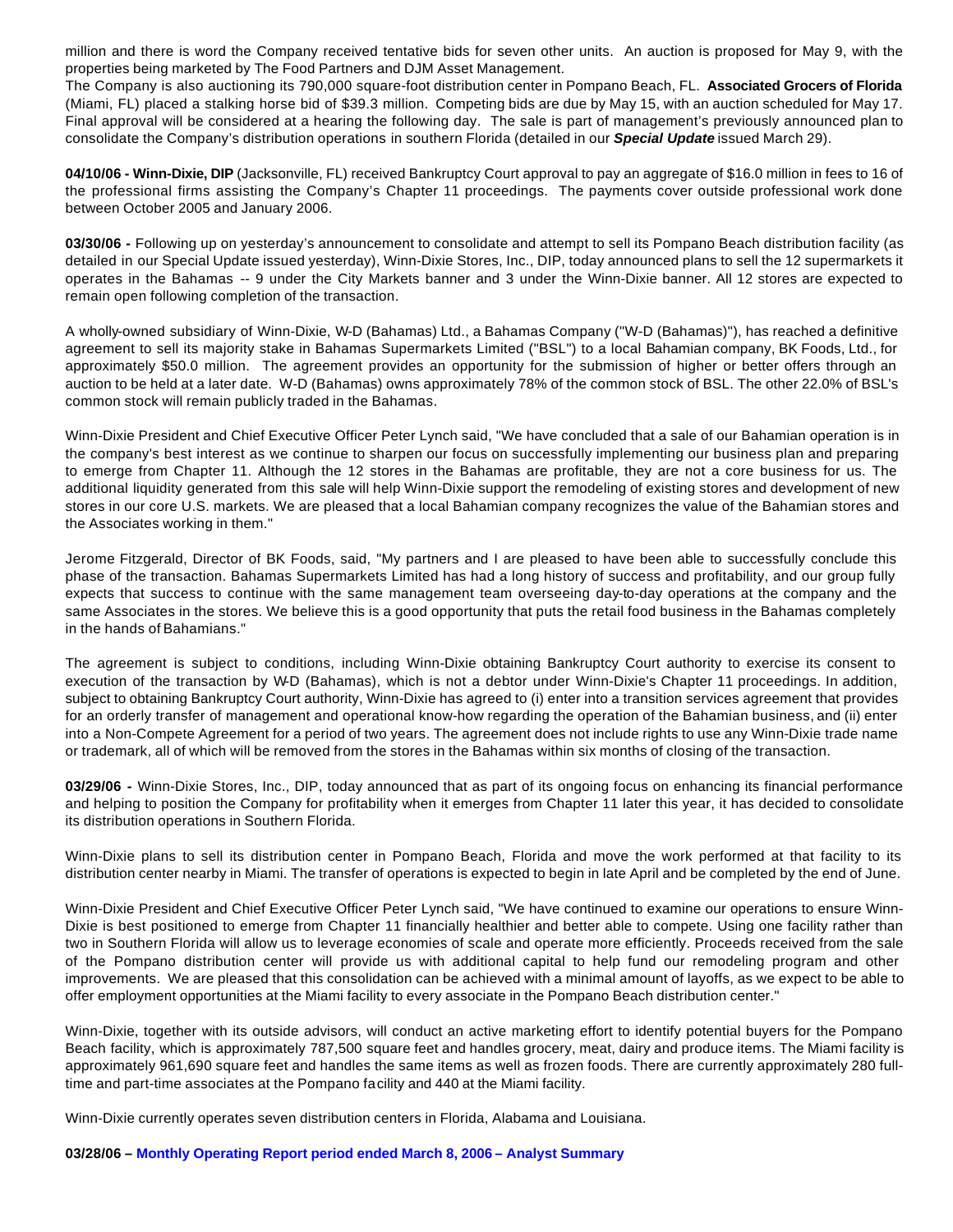Winn-Dixie managed to generate \$4 million in EBITDA during the four weeks ended March 8, 2006, on stronger sales and gross margin expansion. The positive EBITDA, and the potential to maintain that trend over the next few months, is critical considering the Company expects to soon file its plan of reorganization (the deadline to file a plan was recently extended to April 19, 2006) and emerge from bankruptcy by this summer. In anticipation of its upcoming exit, the Company completed a review of its store portfolio in February and decided to sell or close 35 more stores leaving it with a footprint of 550 continuing stores. Borrowings under the \$800 million DIP credit facility were relatively unchanged (cash levels increased approximately \$6 million) from February 8, 2006, although availability declined as a result of a drop in inventory levels and the corresponding impact on the borrowing base.

**03/13/06 -** *Ready to Turn the Page in Chapter 11*… As detailed in our *ISC Chapter 11 Case Update* issued March 10, **Winn-Dixie, DIP** (Jacksonville, FL) received court approval to extend by 30 days its exclusivity periods and the period to approve or reject leases. In other news, the Company opened the first of its new generation of stores. The 48,000 square-foot unit is located in Crawfordville, FL. Following six months of renovations, the store now features a pharmacy, coffee shop/soda fountain, seasonal merchandise and upgraded/expanded deli, meat, produce, natural and organic departments. The store also carries the Company's new logo. The first step in a turnaround is to find a successful format. Should this be "the one," management must still come up with the capital to expand the design to the Company's other 549 stores.

**03/10/06 -** Winn-Dixie, DIP, received court approval for its motion requesting an extension of the exclusive periods to file a Plan of Reorganization and solicit acceptances to the plan. The new extension gives Winn-Dixie until April 19, 2006 to file a plan and until June 21, 2006 to secure approvals of the plan. The periods to file a plan and solicit acceptances to the plan were set to expire March 20, 2006 and May 22, 2006, respectively.

The Company also received court approval to extend the period within which they must approve or reject unexpired leases through and including the date upon which a confirmed Plan of Reorganization becomes effective.

The Company had previously commented that it was targeting a June emergence date; however, the current extension could push that target out to July.

**02/28/06 -** Winn-Dixie Stores, Inc., DIP, today announced that in anticipation of its expected emergence from the Chapter 11 reorganization process in the summer of 2006, the Company has completed a review of its entire store portfolio and, as a result of this review, has decided to sell or close 35 more stores leaving it with a footprint of 550 continuing stores. On a side note, just days following Winn-Dixie's Chapter 11 filing on February 22, 2005, F&D Reports prepared an Enterprise Valuation analysis, which included a projected continuing store base of 550.

The closing of these stores is intended to enhance Winn-Dixie's financial performance and help position it for profitability. The Company, together with its outside advisors, is conducting an active marketing effort to identify potential buyers for these stores. Stores that cannot be sold will be closed. The Company's deadline to reject unexpired leases is March 20, 2006.

Winn-Dixie president and CEO Peter Lynch said, "Over the past several months, we have thoroughly reviewed our store base in an effort to ensure Winn-Dixie is able to emerge from Chapter 11 as a healthier and more competitive company. We have now completed this review and identified 35 stores to be sold or closed because they do not meet our financial requirements going forward. We believe the 550 stores in our continuing footprint will provide us with the most solid possible foundation on which to build a more profitable future for Winn-Dixie. At this time, we do not expect any other store closings as part of our Chapter 11 reorganization process."

**02/06/06 -** *Bonus Reduction* … Prompted by the Creditors Committee, **Winn-Dixie, DIP** (Jacksonville, FL) revised its request for a retention bonus to entice CEO Peter any sought Bankruptcy Court approval of a \$2.0 million retention bonus. Winn-Dixie's new request, which reportedly has support of the Creditors Committee, is \$1.2 million. Lynch received a retention bonus of \$1.5 million in 2005. Lynch to remain at his post through the end of 2006. As mentioned in the January 24 issue of this publication, the Comp In other news, the Company announced last week that it supported the decision of the US Trustee to disband the Equity Security Committee. Management indicated that although it supported the creation of the Equity Committee, "Winn-Dixie has now concluded that the US Trustee's disbandment of the Equity Committee is appropriate in light of current information," which includes Winn-Dixie's recent financial statements and its recently completed confidential business plan." According to management, although the business plan shows that Winn-Dixie will be able to reorganize successfully, it also makes it relatively clear that there is "no substantial likelihood of a meaningful recovery for existing shareholders under a plan of reorganization". Management also commented that it is "seeing tangible improvements in our performance including an increase in identical store sales of more than 7% for the second quarter of fiscal 2006." However, these numbers seem kind of lofty considering they had previously indicated that comps were up 2.9% for the first two months of the quarter.

The Company also indicated that the Equity Committee has filed a motion for reinstatement.

**01/23/06 -** As mentioned in last week's issue of this publication, the US Trustee in the **Winn-Dixie, DIP** (Jacksonville, FL) Chapter 11 case disbanded the Equity Security Committee. A hearing on the Equity Committee's motion to set aside the disbandment is scheduled for January 30, with objections due by January 25.

In other news, the Company is seeking Bankruptcy Court approval of a \$2.0 million retention bonus to entice CEO Peter Lynch to remain at his post through the end of 2006. Lynch received a \$1.5 million retention bonus in 2005.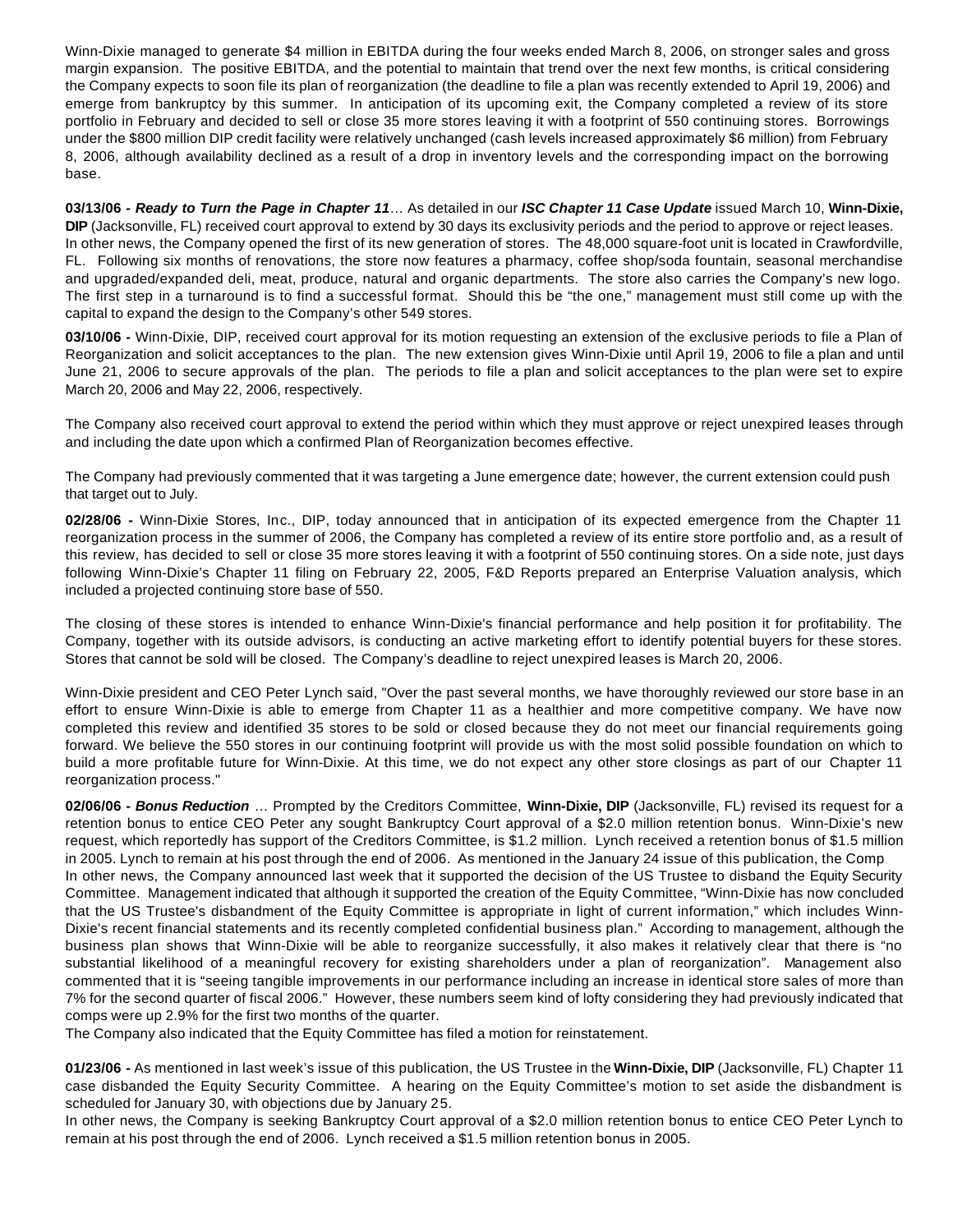**01/16/06 -** Last week the US Trustee in the **Winn-Dixie, DIP** (Jacksonville, FL) Chapter 11 case disbanded the Equity Security Committee. According to counsel for the US Trustee's Office, the Trustee will confer with Winn-Dixie and the Creditors Committee to discuss issues raised by the former equity committee.

**01/09/06 - Winn-Dixie, DIP** (Jacksonville, FL) sold its distribution center in Sarasota, FL for \$30.0 million. The nearly 1.0 million square-foot warehouse has been shuttered since 2004.

#### **01/04/06 –** Monthly Operating Report Issued for period ended 12/14/05

**01/03/06 - Winn-Dixie, DIP** (Jacksonville, FL) received Bankruptcy Court approval to sell its Miami, FL dairy plant to McArthur Dairy for \$5.8 million. Proceeds will be applied to the Company's \$800.0 million DIP facility. As of November 16, 2005, there was \$182.2 million available under the facility.

**12/16/05 -** Today, F&D reports confirmed with Skadden, Arps, Slate, Meagher & Flom, LLP, attorneys for debtor, that Winn-Dixie received court approval for its motion requesting a 90-day extension of the exclusive periods to file a Plan and solicit acceptances to the Plan. The motion was approved despite objections filed by unsecured creditors, who argued that a 30-day extension was more appropriate (see our ISC update on December 13).

The new extension gives Winn-Dixie until March 20, 2006 to file a plan and until May 22, 2006 to secure approvals of the plan.

**12/13/05 -** Today, the official committee of unsecured creditors appointed in the chapter 11 cases of Winn-Dixie Stores, Inc., has filed an objection to the Company's motion requesting a 90-day extension of the exclusive periods to file a Plan and solicit acceptances to the Plan as detailed in the December 5 Issue of Scrambled Eggs. After receiving two initial 90-day extensions, the newly proposed deadlines would be March 20, 2006 and May 22, 2006, respectively.

The Committee stated; "the Debtors stand poised to file a plan immediately and to move as quickly as possible towards confirmation and emergence from chapter 11…A prolonged stay in chapter 11 is not only unnecessary, but it may erode value and undercut restructuring efforts. There is no reason to delay the formulation and the filing of a Plan. [and as such] the Committee believes that a 30-day extension is therefore more appropriate."

The Committee stated that it did not easily or quickly arrive at its decision but stressed that the case has been pending for over 300 days and that the cases have been periodically sidetracked with various disputes, including the current litigation surrounding the propriety of an equity committee, which a prompt emergence would moot along with other disputes that may arise.

The filing continued, "Now that the Debtors have finalized their business plan the formulation of a plan of reorganization premised on that Business Plan is a relatively easy task…The Committee believes that any reorganization plan should distribute all of the common stock of the reorganized company to unsecured creditors. Given this and other realities the Debtors should be able to formulate a reorganization plan with the Committee in a matter of a few days. The Committee is ready, willing and able to expend all necessary efforts to assist in drafting a consensual plan of reorganization that can be filed on or before January 19, 2006….and extending the Debtor's exclusive right to solicit acceptances of the Plan to March 20, 2006."

**12/12/05 -** Peter Lynch, president and CEO of **Winn-Dixie, DIP** (Jacksonville, FL), recently indicated management's objective is to emerge from Chapter 11 by June 2006. In the meantime, a hearing to consider the Company's request to extend its exclusive periods to file a Plan and solicit acceptances to the Plan by 90 days to March 20 and May 22, respectively is set for December 15. For a wealth of additional information about the Company, its ongoing results and Chapter 11 proceedings, please refer to our Snapshot Report and *Insolvency Support Center* emails issued last week.

**12/05/05 -** In the **Winn-Dixie, DIP** (Jacksonville, FL) Chapter 11 case, the Company filed a motion requesting a 90-day extension of the exclusive periods to file a Plan and solicit acceptances to the Plan. If approved at the December 15 hearing, the new deadlines would be March 20, 2006 and May 22, 2006, respectively.

In the motion, management indicated Winn-Dixie has completed the sale of 81 stores, generating gross proceeds in excess of \$40.0 million. The Company also indicated that approximately \$136.0 million of additional proceeds have been generated through liquidation sales at 245 other stores.

Meanwhile, at the request of the Equity Security Holders Committee, the Company's annual meeting of shareholders, scheduled for December 8, has been postponed indefinitely. According to the Company, the Equity Committee requested the postponement "to allow time for there to be an independent review of the events and circumstances that led up to the filing of the Company's Chapter 11 cases, as well as other related matters."

The US Trustee in the case continues to re-evaluate the need for an Equity Committee. In the interim, the Court approved the Equity Committee's request to hire two law firms.

Finally, the Bankruptcy Court approved an additional \$23.4 million in fees and expenses for attorneys and consultants. Hon. Jerry Funk presiding over the case also appointed a fee examiner to review and determine the propriety of all future fees. In August the Court approved fees and expenses totaling \$15.0 million.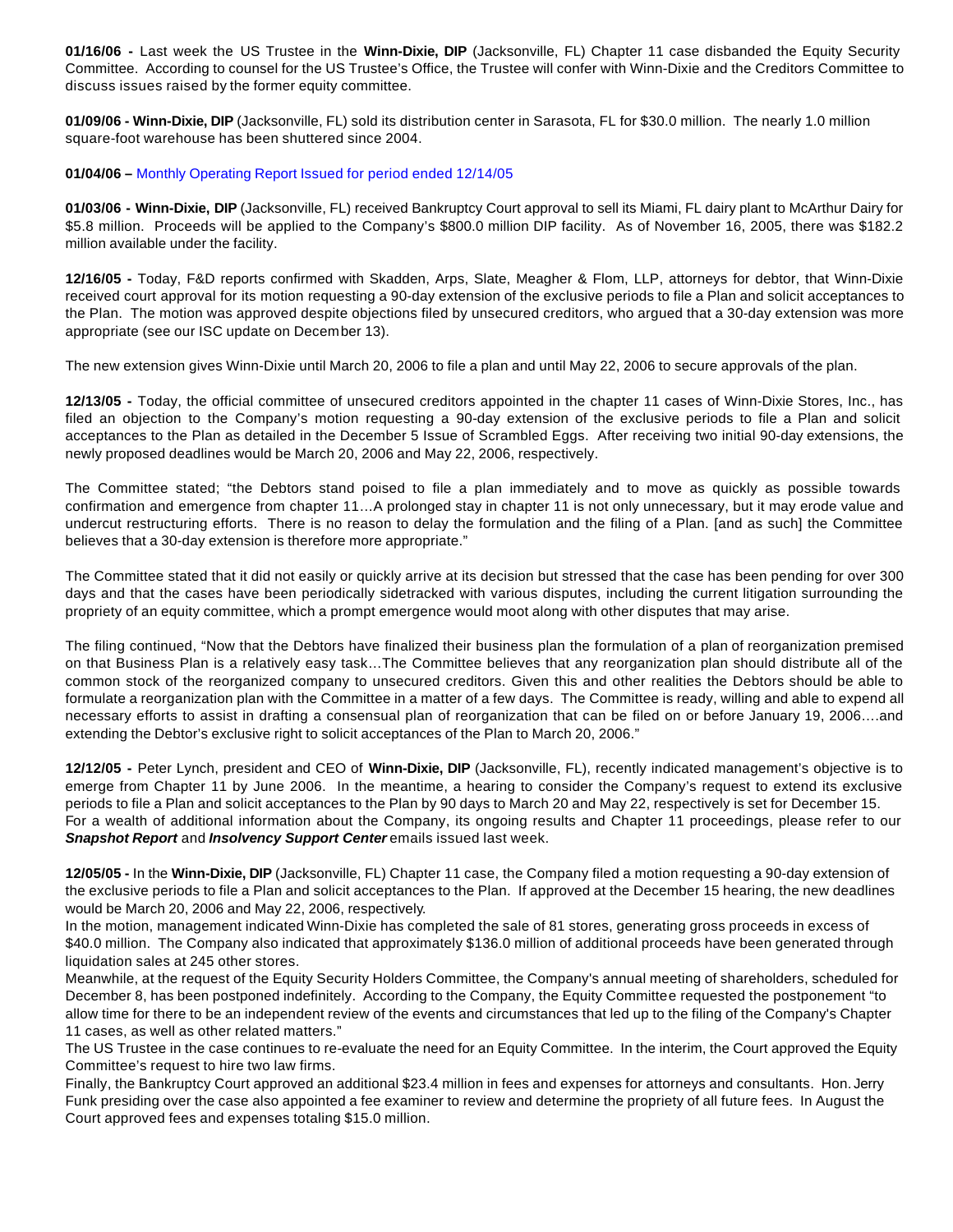**11/21/05 -** *Going Once! Going Twice!*… In the **Winn-Dixie, DIP** (Jacksonville, FL) Chapter 11 case, an online auction will be held next month to dispose of equipment used at the Company's Deep South food processing facilities in Jackson and Fitzgerald, GA. The auction will be conducted by The Branford Group on December 7 and 8.

**11/07/05 - Winn-Dixie, DIP** (Jacksonville, FL) is seeking Bankruptcy Court approval of a financing agreement with AFCO Premium Credit that would enable the Company to pay insurance premiums totaling \$2.3 million. According to management, such a financing arrangement would be "more favorable" than borrowing under the Company's \$800.0 million DIP Facility. A hearing to consider the matter is scheduled for November 17.

Meanwhile, Winn-Dixie's largest shareholder, D.D.I., has been subpoenaed by the Creditors Committee. However, the firm filed a motion seeking to dismiss the subpoena because it "has no active involvement in the bankruptcy case." The subpoena is related to the Creditors Committee's efforts to disband the Equity Security Holders Committee.

D.D.I., an investment company controlled by the founding Davis family, owns 36% of Winn-Dixie's stock.

A hearing on the motion to disband the Equity Security Holders Committee was scheduled for November 16; however, the disbandment proceedings have been put on hold while the US Trustee in the case re-evaluates the need for such a committee.

**11/03/05** – (If interested in receiving a copy of the below mentioned analysis *click here.*)

Good morning,

Our Analysts have attempted to quantify what a liquidation versus a reorganization "going concern" sale might look like should the Company not begin showing improvement. Our latest analytical iteration which reflects reasonable ranges for a general unsecured claims recovery under those scenarios **(each is marked by separate tab at the bottom of the spreadsheet)** is available upon request**.**

Taking a look to the future following last week's 10K release by Winn Dixie and this week's NT filing...one must ask if the deck isn't already stacked against them. First the filing without adequate planning to incentivize trade creditors back in quickly, then the disruption of changing venues, next management's focus on closing stores rather than attracting customers into those that are to remain..... let's throw Mother Nature into the mix and hammer the Louisiana Gulf Coast with Katrina and Rita then move to South Florida and have Wilma cut a path across the entire state from Marco to Ft. Lauderdale....the combination of these events have made even more complex the task of breathing life into a chain already struggling to find an identity between price leader Wal-Mart and service leader Publix. The next several months are critical toward finding some positive news to build on....otherwise the options are limited with meltdown certainly high on the list.

**11/01/05 -** Following up on last week's delayed 10-K filing with the SEC, Winn-Dixie DIP filed a Form NT 10-Q for its first quarter ended September 21, 2005. The filing stated, "Due to the Chapter 11 filing and the additional and critical demands that the filing has placed on the time and attention of our senior management, as well as the significant time and attention devoted to the Restructure Plan, the delay in completion of the internal control assessment for fiscal year 2005, the delay in completion of our annual financial statements for fiscal year 2005, as well as additional effort involved in the large number of store sales and closures, we have been unable to complete all work necessary to timely file the quarterly report on Form 10-Q without unreasonable effort or expense. The Form 10-Q is now expected to be filed on or before November 5, 2005."

Winn Dixie DIP anticipates significant changes in the results of operations for the first quarter of fiscal 2006 from the corresponding period of fiscal year 2005. The results will be impacted by the following items:

- Lease termination and severance charges related to store, warehouse and manufacturing plant closures.
- Reclassification of previous year results of operations to Discontinued Operations for stores closed as part of the Restructure Plan.
- Gain/loss on disposition of property and equipment, including pharmacy prescription files.
- Reversal of LIFO reserves due to significant inventory liquidations.

**10/28/05 -** Winn-Dixie filed its 10-K this week for the fiscal year ended June 29, 2005, which was late due to the effects of Hurricane Katrina as well as the chain's ongoing restructuring. Net loss from continuing operations grew from \$50.8 million to \$691.3 million for fiscal 2005. The fiscal 2005 and 2004 periods included impairment charges of \$264.8 million and \$35.0 million and restructuring charges of \$84.0 million and \$9.0 million, respectively. At FYE, the Company rejected 163 leases (mostly including dark stores from the April 2004 restructuring and stores closed prior to that), which resulted in a maximum lease rejection claim liability of \$100.9 million filed with the bankruptcy court, and an additional \$185.6 million benefit related to the rejected leases (for the reversal of previous accrual charges recorded when the stores were initially closed), included as net income under reorganization items in the fiscal 2005 income statement. On a net basis, Winn-Dixie recorded net income from reorganization items of \$148.3 million during fiscal 2005, including the \$185.6 million related to lease rejection income. Due to Hurricane Katrina, the Company reported damage at 110 of 125 stores in the New Orleans region. On October 20, 2005, 112 stores were open for business, and the Company expects to reopen most of the 13 still closed stores. Total costs from the storm exceeded \$100 million, but Winn-Dixie expects these costs will ultimately be fully covered by insurance. However, there was more bad news in October due to Hurricane Wilma which hit Florida. As of Wednesday evening, the Company had 20 stores still closed while another 69 were open but operating with a generator and selling non-perishables only.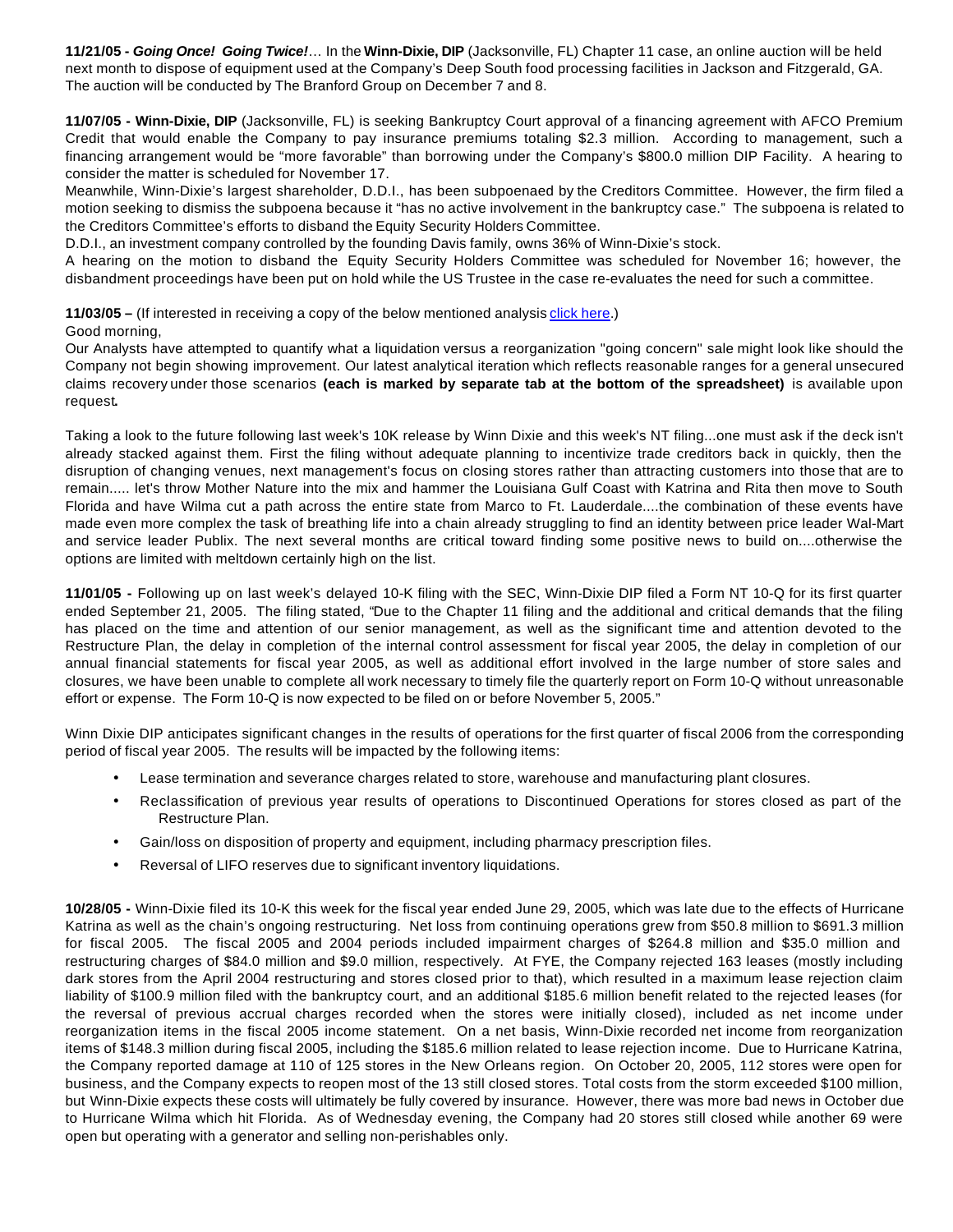As previously disclosed, Winn-Dixie received court approval for its reclamation settlement process, allowing vendor reclamation claims to be settled if the vendor returns to customary payment terms, or 20 days, whichever is less. As a result, the Company anticipates the program will have a \$130 million positive impact on liquidity, net of settlement payments. However, settlements only began in late August, with the first payment date of September 30 for those participating.

At FYE June 29, 2005, Winn-Dixie had 913 stores, 10 manufacturing operations and 11 distribution centers. As of October 20, 2005, the Company completed the sale of 81 stores, for proceeds of \$40.8 million and inventory liquidations on an additional 245 closed stores by September 21, 2005, the end of 1Q 2006, leaving a core base of 575 stores in the US and 12 in The Bahamas. Winn-Dixie also ceased operations on three distribution centers and two dairies. In aggregate, Winn-Dixie anticipates proceeds of \$250 million resulting from its 2005 restructuring plan, including \$165 million from inventory liquidations completed by the end of 1Q 2006. However, because of the corresponding impact on the DIP credit facility borrowing base from the lower carrying inventory levels, there was minimal impact on total liquidity from the inventory liquidations. With \$40.8 million already received from the sale of 81 stores, the Company expects about \$44 million from future asset sales. Winn also expects \$450-\$550 million in costs related to the closings. \$400-\$450 million of the closing costs will be non-cash costs for lease terminations, which is expected to be substantially reduced as the Company files lease rejections with the bankruptcy court. The remaining \$50-\$100 million will be funded by proceeds from asset sales. Net sales of the 326 closed stores were \$2.50 billion in fiscal 2005.

Under the Company's \$800 million DIP credit facility, based on a subsequent operating report, there was net borrowing availability of \$142 million, in addition to cash and marketable securities of \$74.8 million at August 24, 2005. Fiscal 2005 capex was \$111.5 million. Fiscal 2006 capex is projected to be \$86.6 million. Management says it will need to accelerate major remodels at a cost of \$1.5-\$2.5mm per store, but "doesn't currently have the funds necessary for this capital spending."

Finally, the Company also noted that an internal evaluation and an auditors opinion noted that internal controls of financial reporting was not effective due to material weakness relating to procedures to review multi-year incentive contracts.

**10/14/05 -** Winn-Dixie Stores, Inc., DIP today received approval from U.S. Bankruptcy Judge Jerry Funk to reject leases on three distribution centers, two dairies and a pizza company. The rejections will reportedly save the Company \$700,000 a month in rent expenses.

The distribution centers slated for closure include one each in Atlanta, GA, Charlotte, NC, and Greenville, SC. The Judge also approved rejecting leases for dairies in Greenville, SC and High Point, NC, and a pizza plant in Montgomery, AL.

To date, Winn-Dixie has sold more than 100 stores and sent lease rejection notices to another 200 stores as part of its plan to close 326 stores.

As previously reported, Winn-Dixie has extended its deadline to December 19, 2005 for it to assume or reject leases for stores, distribution centers and other facilities.

**10/04/05 -** On September 12, 2005, Winn-Dixie, DIP (Jacksonville, FL) notified the SEC that the Company is unable to file its Form 10-K (for the period ended June 29, 2005) as scheduled due to the effects of Hurricane Katrina, as well as the chain's ongoing restructuring. The Company indicated to us that with the lapse of the 15-day extension they approached the DIP lenders and obtained a waiver on this requirement to file the financials through October 31. The Company is optimistic that the filing will not take that long as they are awaiting the accountants to wrap up their audit. The next monthly operating report for the period ended September 21, 2005 is due next Tuesday, October 11, but the Company indicated it will likely seek an extension on that filing as well.

**09/26/05 -** Last week the US Bankruptcy Court in the **Winn-Dixie, DIP** (Jacksonville, FL) Chapter 11 case approved a motion to sell furniture, fixtures and equipment at its facilities in Jacksonville, FL and Fitzgerald, GA, which manufacture the Company's Astor and Deep South private label lines.

A liquidating group (Gordon Company, Branford Industrial Group, Vision Equipment & Auction Company, and Rabin Worldwide) paid \$575,000 for the rights to liquidate the Jacksonville plant, and \$1.1 million to liquidate one of the manufacturing lines at the Fitzgerald facility. Sales proceeds will be split between the two parties on a sliding scale, after the initial prepayments have been recouped.

According to an attorney for the Company, production of these private label manufacturing lines will be outsourced.

Meanwhile, we are still waiting for Winn-Dixie's monthly operating report for the four week period ended August 24, which management had expected to file on September 20.

**09/19/05 - Winn-Dixie, DIP** (Jacksonville, FL) recently notified the SEC that the Company is unable to file its Form 10-K as scheduled due to the effects of Hurricane Katrina, as well as the chain's ongoing restructuring. Management indicated it expects full-year losses from continuing operations will swell to approximately \$666.0 million from \$50.8 million last year. That may not be the only eye-opener in the 10-K. Winn-Dixie indicated "We expect the report of our independent registered public accounting firm will contain an explanatory paragraph stating that significant matters exist concerning us that raise substantial doubt about our ability to continue as a going concern."

Meanwhile, the Bankruptcy Court approved an extension of the deadline to assume or reject unexpired leases from September 19 to December 19.

In a recent conversation with officials at Winn-Dixie, *F&D Reports* Analysts were informed the Company's monthly operating report for the four week period ended August 24 is expected to be filed tomorrow.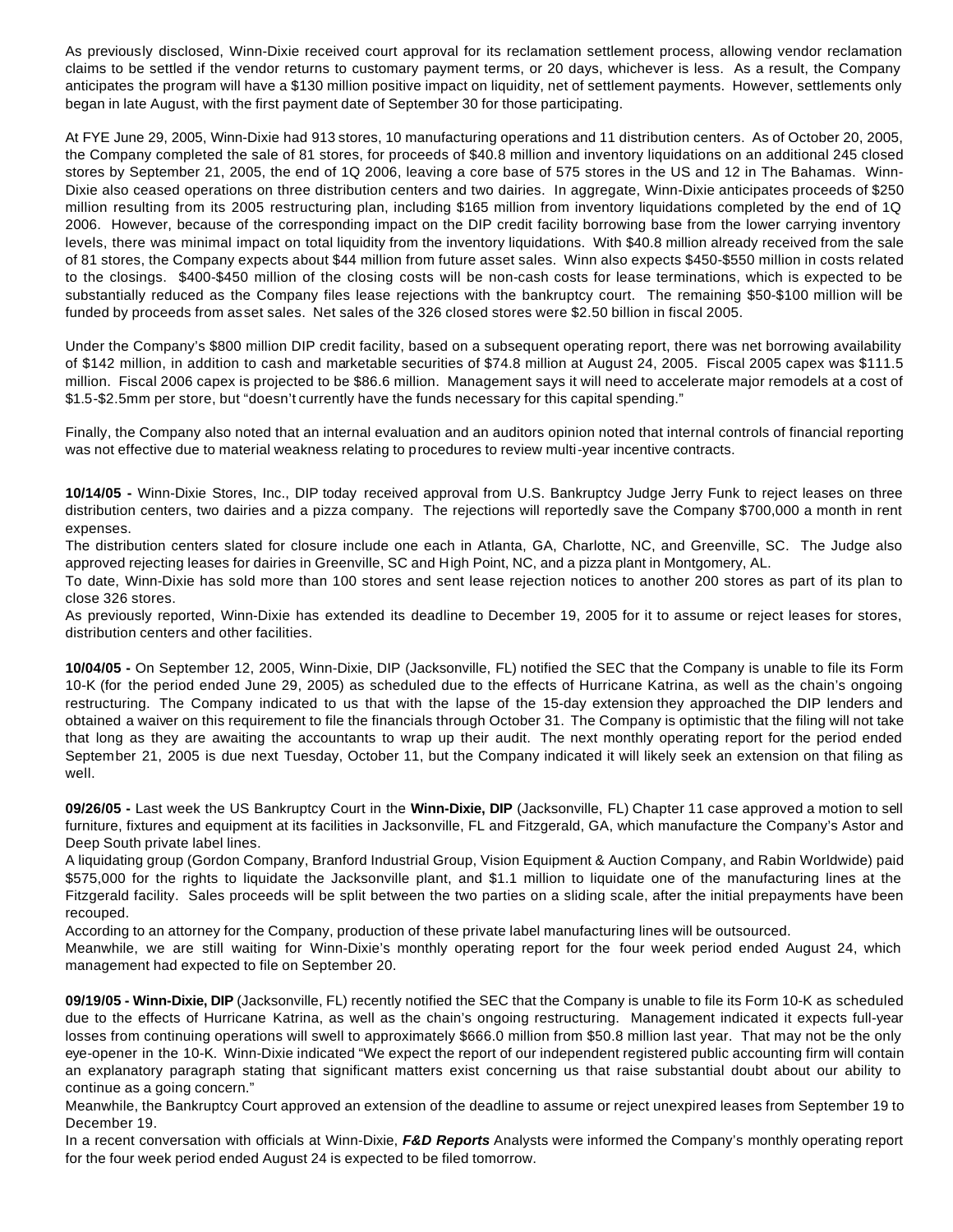**09/16/05 -** Winn-Dixie Stores, Inc., DIP today provided an update on the impact of Hurricane Katrina, including its progress in reopening stores in its New Orleans operating region, which includes the New Orleans, Mobile-Pensacola, Baton Rouge, Panama City, Lafayette, Biloxi-Gulfport, Hattiesburg-Laurel, and Meridian Designated Market Areas (DMAs).

Winn-Dixie has 125 ongoing operating stores in its New Orleans Region, all of which were impacted by Hurricane Katrina. As of today, 102 of those stores, or 82%, are open for business. The Company is working to re-open additional stores and currently expects to re-open substantially all of the 23 stores that remain closed. The timing for doing so is being determined on a store-bystore basis, taking into account, among other things, damage assessments and repairs, the rebuilding of local infrastructure and the return of the region's population. At this time, the Company estimates that eight of the stores that remain closed may be opened within approximately six weeks, while another three may re-open within approximately four months. The Company has not yet been able to establish a timeline for re-opening the remaining 12 stores, which, because they are located in Orleans and St. Bernard's Parishes, have not been fully assessed by the Company.

The Company's Hammond, Louisiana, distribution center served as a shelter for many of the Company's Associates during the storm and has continued to operate uninterrupted after the storm. The center initially utilized generator power, but had full utility power restored shortly after the storm. It continues to meet the needs of the stores it serves.

The Company noted that since the storm hit two-and-a-half weeks ago, sales levels in the New Orleans operating region are within 1% of sales levels in the five-week period immediately preceding the hurricane. Sales increases in the stores that are open are substantially compensating for the lost sales in the stores that are currently closed because of storm damage.

The Company's insurance for named windstorms and floods covers losses resulting from inventory damage, property damage, power outages, preparation and cleanup expenses and civil authority closings, and also includes business interruption coverage. The Company expects to be fully covered for losses due to Hurricane Katrina in excess of its \$10.0 million annual windstorm and \$5.0 million annual flood insurance deductibles. The impact of property and inventory losses related to the hurricane, which may exceed \$100.0 million, is not expected to have an adverse effect on earnings in the current or future quarters due to insurance recoveries expected in excess of out-of-pocket costs. Expenditures on storm damage repair and replenishment of inventory, however, are expected to generally be required in advance of the receipt of insurance proceeds, which will negatively impact Company liquidity. The Company is preparing its claim for business interruption and other loss coverage. As of the latest filing for the period ended July 27, 2005, the Company had \$125.0 million in availability under its DIP revolver and \$38.0 million of useable operating cash.

**09/12/05 -** In the **Winn-Dixie, DIP** (Jacksonville, FL) Chapter 11 case, the Company's exclusive periods to file a Plan and solicit acceptances to the Plan have been extended by 90 days to December 19 and February 20. According to an attorney for the Company, management expects to deliver its business plan to the Creditors Committee by the end of October.

Meanwhile, the Court allowed the Creditors Committee to file under seal a request that the recently formed Equity Security Holders Committee be disbanded. As mentioned previously, the Creditors Committee indicated the motion includes details of Winn-Dixie's strategy for its new footprint, confidential business plan and asset valuation.

#### **09/06/05 – Special Analysis**

#### **ASSET SALES**

F&D Reports recently held a conversation with management at Winn Dixie to obtain an update on the store sale/closure process. Of the initial 326 stores held for sale, the Company had obtained bids on 102 of the stores for \$45.6 million, excluding inventory. After seeing bids for 32 properties withdrawn, the Company sold 70 stores which will remain in operation along with another 14 leases for \$42.8 million. At a second auction held on August 9, another 15-20 leases were sold. The Company began the liquidation process on the balance of the stores in early August and confirmed that they essentially completed the process last week with just three remaining properties in the final stages of closure. However, while inventory liquidations at the approximately 225 stores that were closed are now substantially complete, additional time will be needed to empty and clean the stores to have them in condition to disavow the leases. The fate of three DC's is also still being considered. As such the September 19 deadline for assuming/disavowing leases will likely need to be extended.

#### **LIQUIDITY**

According to Winn Dixie's Monthly Operating Report (MOR) for the period ended July 27, inventory levels were down \$45.0 million from June 29. However, the Company's borrowing base, which is predominantly related to inventory fell \$50.0 million for the month. Net of \$5.0 million in lower borrowings under the DIP, availability was down \$45.0 million for the month to \$125.0 million with useable operating cash of \$38.0 million. In the next monthly operating report for the period ended August 24, the Company advised that we should see a good portion of proceeds from inventory liquidations. The Company also confirmed that although declining inventory levels will reduce the borrowing base further (The DIP facility utilizes a 70% advance rate on inventory), they are confident that the liquidations would have a positive effect to liquidity. The rapid pace of the inventory liquidations is surely not going to help the recovery and we estimate the boost to liquidity net of the borrowing base reduction could be as little as \$25-\$50 million. Proceeds from the sale of stores and leases will also help generate as much as \$50.0 million, although that will not be recognized until after August 24. In early August the Company also sold prescription files for \$16.5 million.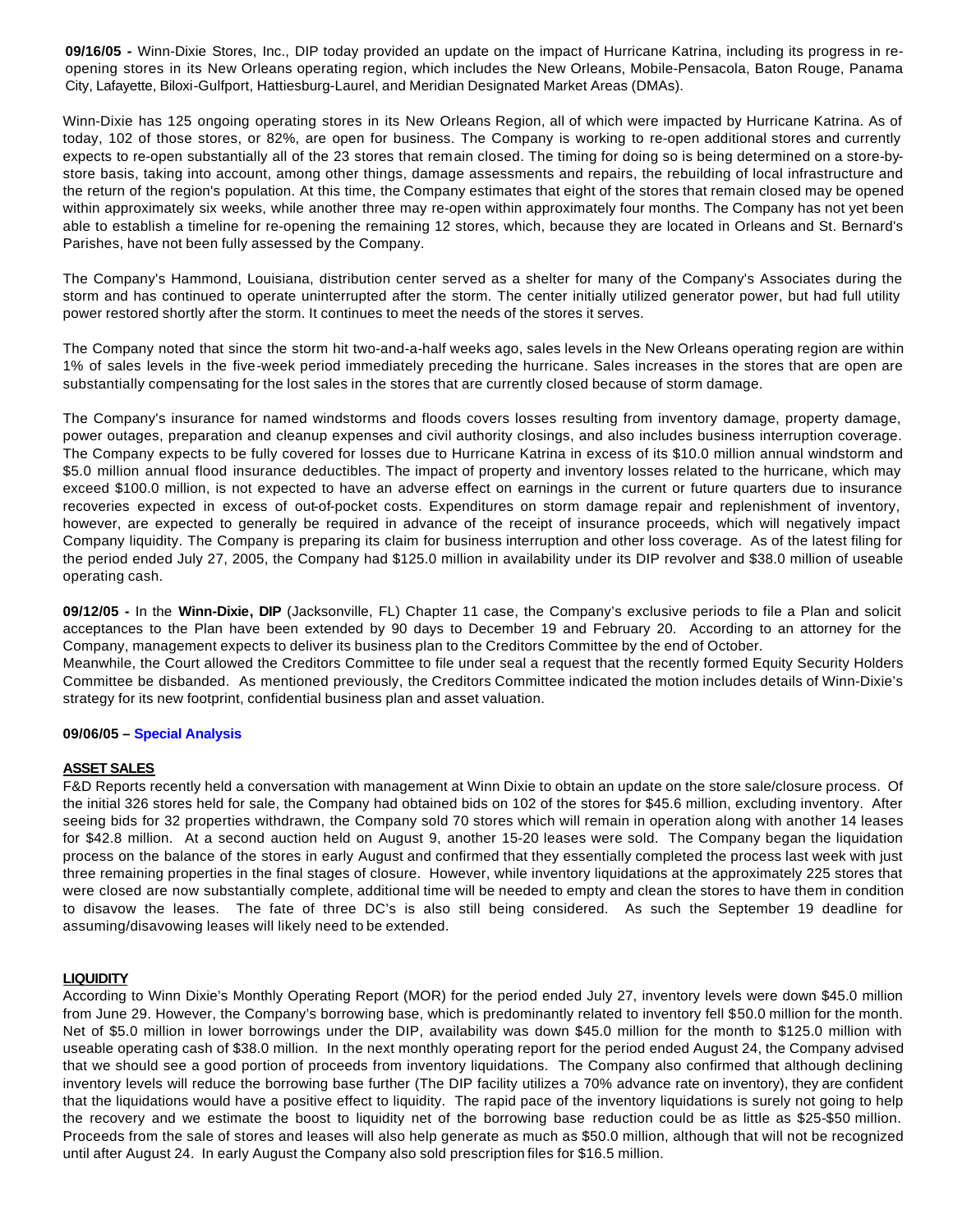The final expected liquidity boost will be tied to any growth in vendor support related to the reclamation and trade lien agreement. Some close to the Company have anticipated as much as a \$100.0 million boost to liquidity as vendors sign up for the trade lien agreement, which would appear to assume that nearly all participate. The Company acknowledged that initial participation has been slow but they are counting on September sign ups. The agreement calls for the first reclamation payment for those participating to go out on September 30 and then monthly thereafter. It is important to consider that this support will benefit shortterm liquidity but will eventually be offset equally by reclamation payments of a same amount over a nine-month period.

The Company must comply with just one covenant, minimum EBITDA which is recorded over a moving 6-month period. Projections were provided to the banks in June so thus far most of the calculated projection is based on historic information, meaning the Company is well within compliance. The test will come with projecting how soon and how effective the Company is at turning around performance on the core store base. With the non-core store base now essentially gone, some operational stability will be the next goal post. The Company has recorded about \$225.0 million in operating losses and over \$90.0 million in reorganization costs over the five months that have been reported thus far through July 27. Although operating losses have shrunk over the past three months, they were still \$45 million, \$36 million and \$33 million, respectively. As of July 27, the Company reported \$163.0 million in DIP availability and useable cash, which is likely to be further supported by up to another \$150.0 million as detailed above (including four reclamation payments made during the balance of the year). The Company's consultants commented in early June that the Company's operating projections would leave it with north of \$200.0 million in cash at year-end. This would mean the Company would have to cut average operating losses combined with reorganization expenses to about \$20.0 million per month for the remaining five reportable months of the year.

There are many disbelievers in the Company's ability to engineer a successful turnaround. The sale of under a third of the non-core store base (less than a quarter will continue to operate as food stores), is not a great start. The fact that Hurricane Katrina has closed over 6% of the Company's go-forward store base and another 4% is now operating on backup generators, surely does not help matters. The Company's 46-store New Orleans division was considered one of its stronger markets. That said, the first nearly six months since filing for bankruptcy has been dedicated to selling unwanted and unprofitable assets. The more difficult chore will be turning around operations at a chain that has been headed in the wrong direction for the better part of the last decade. Liquidity does not appear to be a major concern currently but will definitely be dependent upon the Company's ability to somehow present a well defined road map to profitability before exiting bankruptcy, which is no small order.

**09/06/05 -** *Eliminating Equity?*… The Creditors Committee in the **Winn-Dixie, DIP** (Jacksonville, FL) Chapter 11 case is requesting the Bankruptcy Court disband the recently formed Equity Security Holders Committee. The motion will be filed under seal because it includes details of Winn-Dixie's strategy for its new footprint, confidential business plan and asset valuation. The matter is scheduled to be considered at a hearing on September 8.

In other news, the Company announced that as of last Thursday, 38 stores in Louisiana (32), Mississippi (5), and Alabama (1) were closed as a result of Hurricane Katrina. Another 23 stores (four in Louisiana, 9 in Mississippi and 10 in Alabama) are open on generator power and selling non-perishables only. For more information on the impact of Hurricane Katrina, please refer to our special report issued August 31.

This morning, *F&D Reports*' Private Client Group subscribers received an update that included a conversation with management regarding the newest details on the store closure/sale program, as well as an outlook on liquidity for the balance of the year.

**08/22/05 - Winn-Dixie, DIP** (Jacksonville, FL) is seeking Bankruptcy Court approval of a "claims resolution procedure" expected to accelerate the resolution of approximately 3,800 prepetition claims for such things as slip-and-falls. The motion requests the Court allow the parties to try resolving pending litigation through mediation. If a resolution cannot be reached with the help of a mediator, the matter will be turned over to an arbitrator. Awards exceeding \$50,000 require Bankruptcy Court approval. Additionally, awards of more than \$5,000 cannot be paid until the Company's Plan of Reorganization is approved. A hearing on the matter is scheduled for September 1.

**08/15/05 -** *And So It Begins*… Last week **Winn-Dixie, DIP** (Jacksonville, FL) began G.O.B. closing sales at 257 Winn-Dixie and SaveRite stores in North Carolina (57), Georgia (53), Florida (43), South Carolina (40), Alabama (27), Mississippi (17), Louisiana (15), Tennessee (4) and Virginia (1). According to the Company, more than \$200.0 million of merchandise will be offered at discounts of 30% – 50%. The G.O.B. sales are being conducted by Hilco Merchant Resources and Gordon Brothers Group.

**08/08/05 -** *More Stores for Sale*… As part of its previously announced sale of 102 stores to 30 purchasers (detailed in our *Special Update* issued July 19), **Winn-Dixie, DIP** (Jacksonville, FL) is selling six stores to **Delhaize Group's** (Belgium) Food Lion chain. The locations include one store in Georgia and five stores in North Carolina.

Additionally, **Ruddick's** (Charlotte, NC) Harris Teeter chain indicated it expects to complete the acquisition of six Winn-Dixie locations by August 17. The Company had bid on nine units, but was outbid on three. The aggregate purchase price was \$18.9 million (\$15.9 million for the stores and \$3.0 million for inventory). According to the Company, aggregate gross minimal lease payments will be approximately \$24.0 million per year. In conjunction with the acquisition, Harris Teeter plans to close three existing stores in close proximity to the acquired locations.

In a related matter, Winn-Dixie is scheduled to hold a second store auction tomorrow. The Company has yet to find buyers for 224 of the 326 stores targeted for closure in June. It should be noted that these are in addition to the 156 stores targeted for closure in 2004.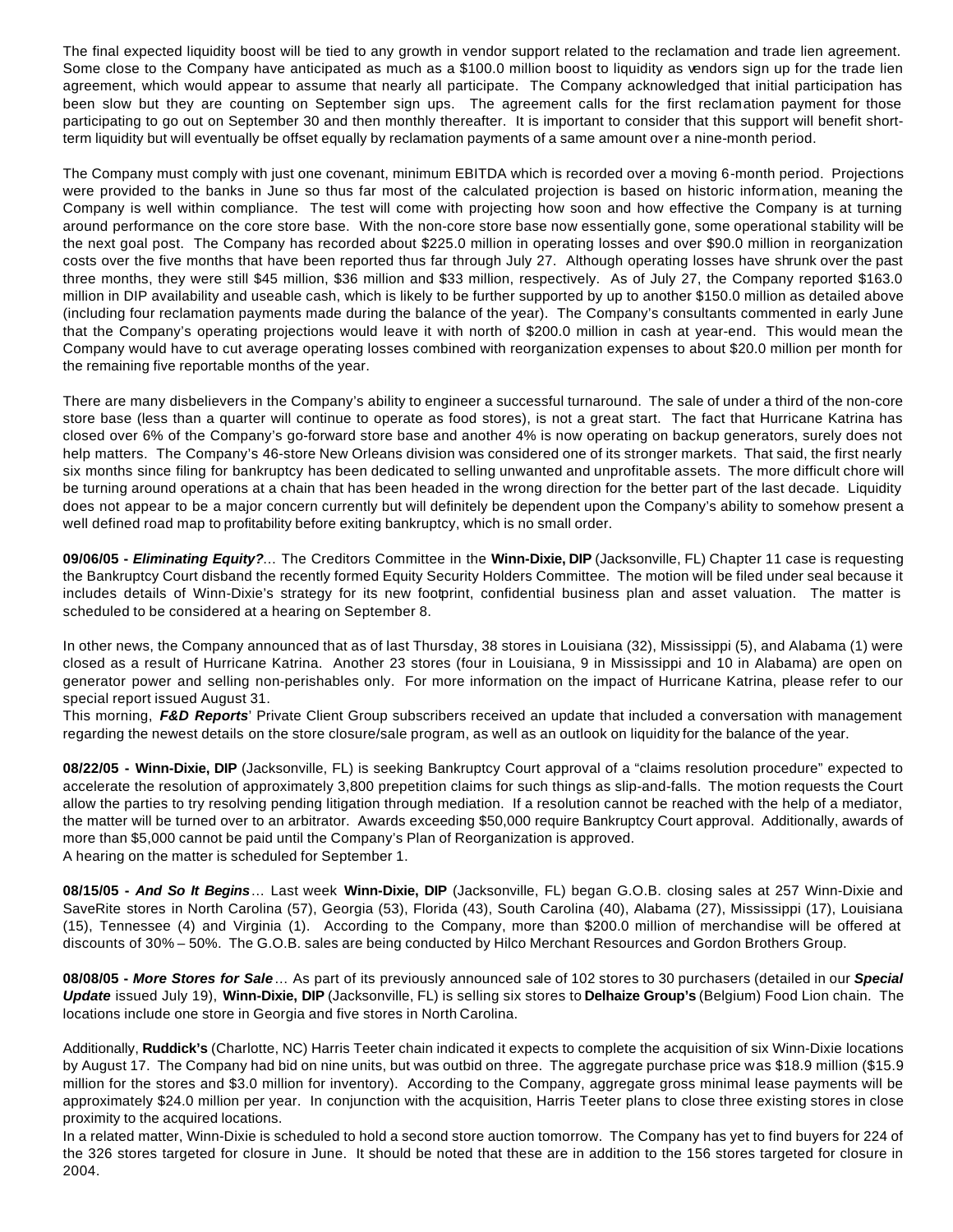#### <<<<<>>>>>

The US Bankruptcy Court in the **Winn-Dixie, DIP** (Jacksonville, FL) Chapter 11 case authorized approximately \$15.0 million in fees and expenses for attorneys and consultants. In conjunction with the decision, the Court approved a motion filed by DIP lender Wachovia Bank to hire a fee examiner to sort through the piles of fee applications and raise questions where appropriate

**08/01/05 -** On Friday the US Bankruptcy Court approved the Motion regarding reconciliation and treatment of trade vendors' reclamation claims and establishing a post-petition trade lien program. As detailed in our July 1 ISC Update, valid reclamation claims of participating vendors will be paid out over nine equal monthly installments provided that the supplier agrees to provide "customary" credit for the next year. Specifics regarding processes for participation have yet to be released. F&D Reports will provide additional details as soon as available.

Winn-Dixie officials expect that most of the 480 outstanding pre-petition claims by vendors will be resolved through this program. Steve Busey, Winn-Dixie's lead co-counsel says the move will free about \$100.0 million in trade liquidity for Winn-Dixie.

The Court also approved the sale of 34 stores, roughly the final third of stores that had received bids during Winn-Dixie's July 18 to 19 auctions. Winn-Dixie sold 84 stores during the three days of hearings, for a total of \$42.8 million.

**08/01/05 -** In the **Winn-Dixie, DIP** (Jacksonville, FL) Chapter 11 case, the US Bankruptcy Court approved the sale of prescription files from 139 stores. The files were sold for an aggregate of \$16.5 million to 10 different buyers including **CVS** (Woonsocket, RI), **Jean Coutu Group's** (Longueuil, ON, Canada) Eckerd chain, **Kroger** (Cincinnati, OH), **Target** (Minneapolis, MN), **Publix Super Markets**  (Lakeland, FL), **Walgreen** (Deerfield, IL), **Fred's** (Memphis, TN), **Rite Aid** (Camp Hill, PA), **Wal-Mart** (Bentonville, AR) and **BI-LO Holdings** (Greenville, SC).

In other Winn-Dixie news, the Bankruptcy Court approved the motion regarding reconciliation and treatment of trade vendors' reclamation claims and establishing a post-petition trade lien program. As detailed in our *ISC Update* issued July 1, valid reclamation claims of participating vendors will be paid out over nine equal monthly installments provided that the supplier agrees to provide "customary" credit for the next year. Specifics regarding processes for participation have yet to be released.

**07/25/05 -** As detailed in our *Special Update* issued last Tuesday, **Winn-Dixie, DIP** (Jacksonville, FL) reached an agreement to sell 102 stores to 30 purchasers. If you would like to see the complete list of stores involved, their respective buyers, and estimated transaction values, please respond to Al Furst.

Commenting on the Company's ongoing efforts to reorganize, president Peter Lynch said, "There's more to come, but it's too soon to talk about it." He also laid the groundwork for potential additional closings, saying management will continue to examine each surviving store on the basis of market share, cash flow, profitability, real estate quality and financial outlook.

Finally, Winn-Dixie requested Bankruptcy Court approval to post \$65.0 million in letters of credit to renew its insurance and workers' compensation programs. The Company will also be responsible for \$4.6 million in premiums. A hearing on the matter is scheduled for August 4.

**07/19/05 -** Winn-Dixie Stores, Inc., DIP, today announced that, following a successful auction on July 18, it has reached an agreement to sell 102 stores to 30 purchasers, the substantial majority of which intend to operate these locations as food and beverage stores. These stores are part of the 326 locations that the Company previously announced it intends to sell or close in conjunction with its new "store footprint" strategy. On June 21, 2005, Winn-Dixie reported that it was taking action to strengthen its performance and achieve long-term profitability by focusing on its strongest markets and reducing the size of its store base from 913 stores in the U.S. and the Bahamas to 587 stores.

On July 1, we issued a *Special Update* detailing Winn-Dixie's preliminary agreement to sell 79 stores to 20 potential buyers, including Harris Teeter's agreement to purchase nine stores located throughout its core markets of North Carolina for an aggregate purchase price of \$16.75 million (see our *Special Update* dated July 5). The additional stores and buyer are the result of an auction held in New York on July 18.

**07/18/05 -** *HQ Cuts*… According to an attorney for **Winn-Dixie, DIP** (Jacksonville, FL), the Company plans to eliminate as many as 400 headquarters positions as it reorganizes. There are approximately 1,400 workers at the Company's Jacksonville offices. Further details about the cutbacks were not disclosed.

Meanwhile, the Company received Bankruptcy Court approval to pay nearly \$12.2 million in retention bonuses to approximately 290 key executives and up to \$113.9 million in severance benefits to 73,000 former employees who worked at least 60 days before being terminated.

**07/11/05 -** *Gone With the Winn*… As mentioned in last week's issue of this publication, **SUPERVALU** (Eden Prairie, MN) is offering to pay \$9.5 million to acquire 37 of the 79 stores being divested by **Winn-Dixie, DIP** (Jacksonville, FL). It appears 28 of the units, including 27 SaveRites, are located in the Atlanta area, while the remaining nine are located in Mississippi (8) and Alabama (1). Meanwhile, **BI-LO Holdings** (Greenville, SC) bid on 20 stores, offering \$9.0 million. The units are located in Alabama, Mississippi, North and South Carolina, and Tennessee.

As mentioned previously, all bids are preliminary and are subject to higher and better offers at an auction to be held July 18 – 19, 2005. Auction results will be considered by the US Bankruptcy Court on July 27. The Company plans to begin closing sales at stores not sold around August 1. The liquidations are expected to conclude in September.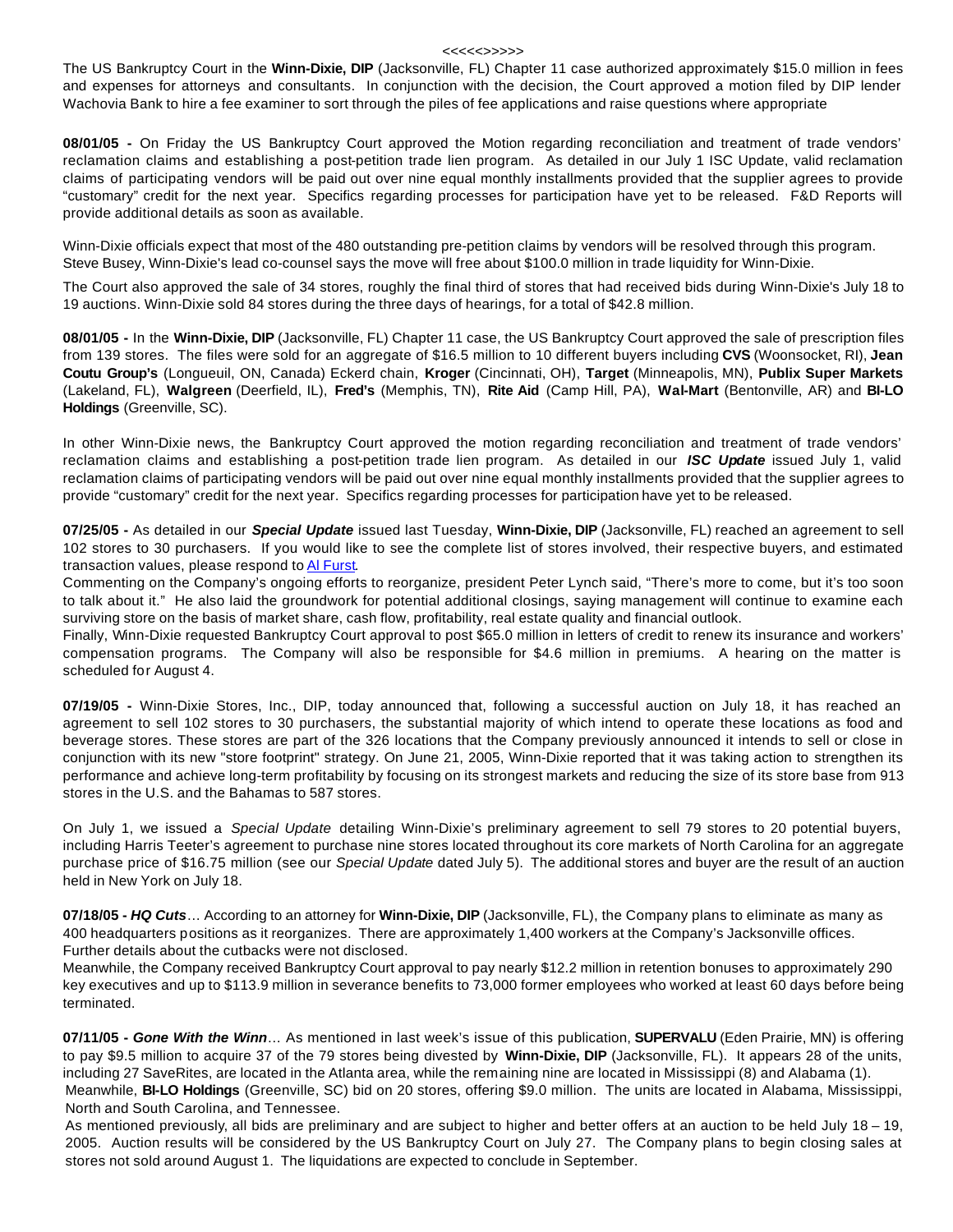In other news, the Bankruptcy Court denied a motion to form a separate committee representing beneficiaries of the Company's two retirement plans. The ruling comes more than a month after the US Trustee in the case indicated she is opposed to the formation of such a committee. As mentioned previously, the Company estimates there are about 1,000 participants in the plans with claims totaling approximately \$100.0 million.

**07/05/05 -** On July 1 we issued a *Special Update* detailing Winn-Dixie Stores, Inc.'s, DIP, preliminary agreement to sell 79 stores in conjunction with its new "store footprint" strategy. Today, Ruddick announced that its Harris Teeter supermarket subsidiary entered into an agreement to purchase nine supermarket stores located throughout its core markets of North Carolina from Winn-Dixie. The agreement calls for the purchase of the leasehold interest for each of the nine supermarkets for an aggregate purchase price of \$16.75 million. In addition, Harris Teeter is required to purchase other assets, including inventories, and to assume the leases. The agreement permits Winn-Dixie to continue to solicit offers for the stores until the time of the bankruptcy court approval. Assuming bankruptcy court approval is received, closing is expected to occur during early August.

**07/05/05 -** *Credit, Stores & Football*… As detailed in our *ISC Chapter 11 Case Update* issued Friday, **Winn-Dixie, DIP** (Jacksonville, FL) reached an agreement which should clear the way for the restoration of trade credit. Pursuant to the agreement, valid reconciled reclamation claims will be paid over a period of nine months beginning on the later of September 30, 2005 or the date reconciled. In addition, any unpaid portion of the reclamation agreement as well as the post petition credit provided by participating suppliers will be secured by a Junior Trade Lien. The agreement also provides for the waiver of preferences except for those that are alleged to have occurred on or after February 10, 2005.

In our *Special Update* also issued Friday, we reported Winn-Dixie's announcement that it has reached preliminary agreements to sell 79 stores to 20 potential purchasers. Although none of the purchasers were identified, published reports subsequently indicated **SUPERVALU** (Eden Prairie, MN) bid \$9.5 million to acquire 37 of the stores while **Ruddick's** (Charlotte, NC) Harris Teeter chain offered an undisclosed amount to purchase four units in North Carolina's Triad area. The locations of the 37 stores targeted by SUPERVALU were not reported.

F&D Reports has obtained a complete list of the 79 stores being sold. If you would like a copy, please contact Al Furst.

Finally, the Company received Bankruptcy Court approval to end its eight-year, \$12.0 million sponsorship pact with the Tampa Bay Buccaneers. Conversely, the Company will continue to sponsor the Jacksonville Jaguars. It also maintained its sponsorship of last Friday night's Winn-Dixie 250 NASCAR Bush series race at the Daytona International Speedway.

**07/01/05 -** An agreement has been reached with Winn Dixie which should clear the way for the restoration of trade credit. The highlights of the Motion which was filed today are as follows:

• Valid reconciled reclamation claims will be paid beginning on the later of September 30, 2005 or the date reconciled. The reconciled amount will be reduced by 4% representing assumed "consumption". Of the 4%, 1% will be moved back to the creditor's general unsecured claim and 3% will be waived. Payment will be made in nine equal monthly installments. To participate, the creditor must agree to provide "customary" credit to the DIP for a period of one year. If credit is withdrawn within that period any amount paid under the agreement must be disgorged.

• Any unpaid portion of the reclamation agreement as well as the post petition credit provided by participating suppliers will be secured by a Junior Trade Lien.

• The agreement also provides for the waiver of preferences except for those that are alleged to have occurred on or after February 10, 2005.

If you would like a copy of the complete Motion as filed, please reply.

**07/01/05 -** Today Winn-Dixie Stores, Inc. DIP announced that it has reached preliminary agreement to sell 79 stores to purchasers who intend to continue operating these locations as food and beverage stores. These stores are part of the 326 locations that the Company previously announced it intends to sell or close in conjunction with its new "store footprint" strategy. (For details see our Special Update issued on June 21, 2005).

In motions filed with the Bankruptcy Court today, Winn-Dixie is seeking authorization to sell a total of 79 stores to 20 potential buyers, all of whom intend to operate these stores on an ongoing basis. These agreements are preliminary and subject to higher and better offers that may be received at an auction to be held July 18-19, 2005. Agreements include a provision related to hiring Winn-Dixie Associates.

The Company noted that its marketing effort is ongoing and that it is continuing to work to identify potential buyers particularly for those stores for which there is currently no sale agreement.

The aggregate purchase price in the preliminary agreements for leases and equipment at the 79 stores is approximately \$38.7 million. This amount does not include inventory to be purchased and is subject to change due to the outcome of the auction. Winn-Dixie is also seeking Court authorization to conduct store-closing sales at locations that it is unable to sell at the auction as food and beverage stores. Subject to Court approval, the Company anticipates that these sales would begin on or about August 1, 2005 and be completed in early to mid-September. The Court is expected to rule on these motions at a hearing scheduled for July 27-29, 2005.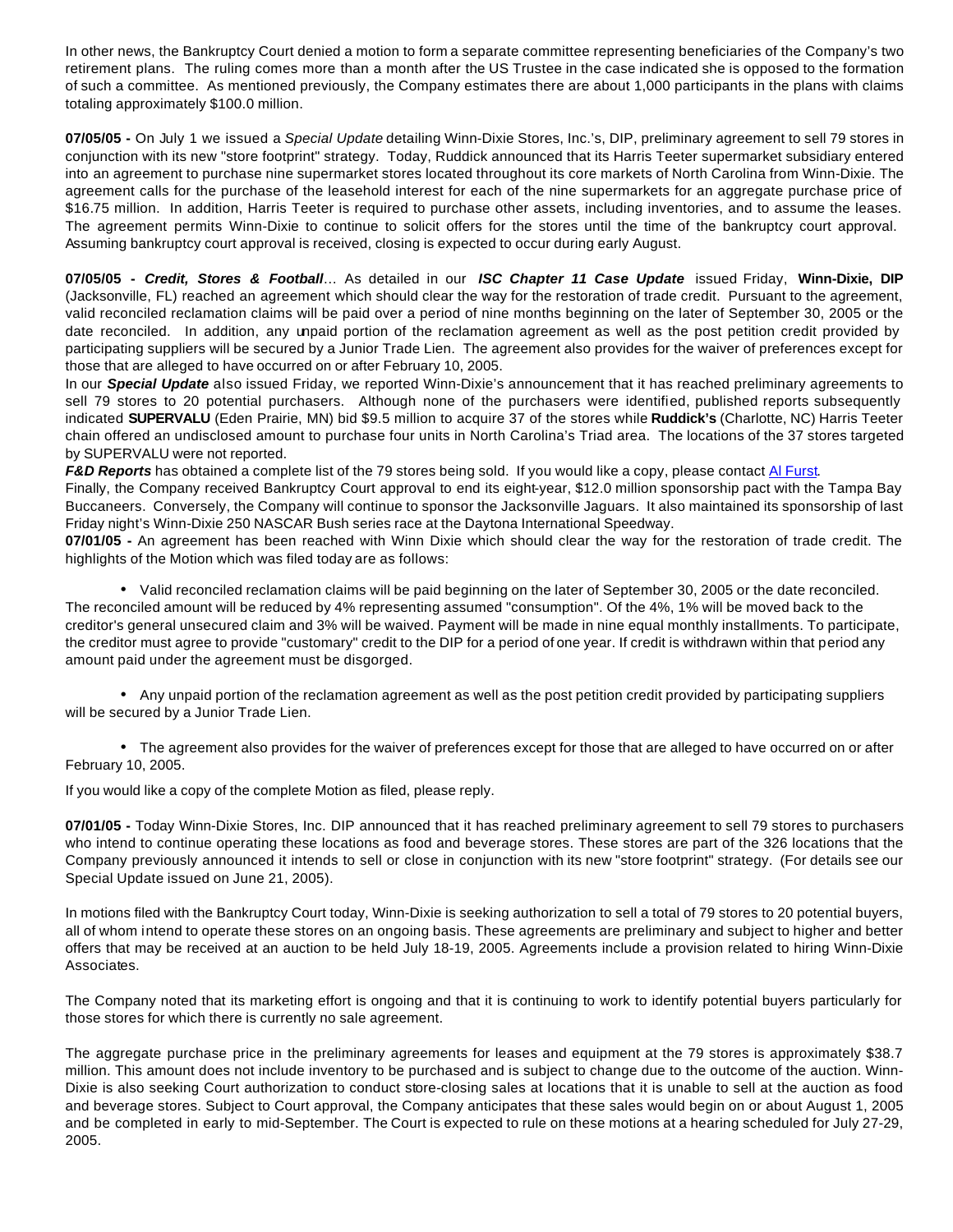Peter Lynch, President and Chief Executive Officer of Winn-Dixie, said: "To date, we have sales agreements for 79 stores. We are working hard to find buyers for additional stores who will continue to operate them as well as offer employment opportunities for our Associates. We sincerely regret the impact that our plans will have on many of our Associates who will not be offered opportunities with new owners. We recognize this is a difficult time, and we will provide severance and other assistance to these individuals through their transition."

**06/27/05 – Winn Dixie, DIP's** (Jacksonville, FL) store closure plan is not expected to have a "material impact" on real estate investment trusts that lease stores to the Company. New Plan Excel Realty Trust has the largest exposure with eight of its 19 Winn-Dixie stores expected to close. The closing stores generate about \$2.1 million. Other REITs with exposure include Equity One Inc., Regency Centers Corp., Kimco Realty Corp., Kite Realty Group Trust, Ramco Gershenson Properties Trust, and Weingarten Realty.

#### **<<<<<>>>>>**

*Eyes Peeled…* Following Wednesday's announcement by **Winn-Dixie, DIP** (Jacksonville, FL) that it will be closing 326 stores, rivals have been wasting no time considering possible acquisitions. In metro Atlanta, the Company intends to shutter 40 SaveRite stores as part of its plan to close 68 stores in Georgia, pulling out of metro Atlanta, Augusta and Savannah entirely. The stores are all leased and expected to close within the next few weeks or months. According to a SaveRite manager, Winn-Dixie located a buyer for 31 of the metro Atlanta stores but did not identify the buyer. Area real estate experts say **Delhaize's** (Salisbury, NC) Food Lion, **Trader Joe's** (Monrovia, CA) and **Wal-Mart's** (Bentonville, AK) Neighborhood Market concept are among the chains considering the SaveRite stores. Kroger is currently the market leader in the Atlanta DMA with 139 stores and a 29.7% market share, while Wal-Mart and Food Lion control respective market shares of 18.9% and 0.7%.

At the same time, **Kroger** (Cincinnati, OH) immediately began soliciting Atlanta's SaveRite shoppers, running a newspaper ad including the message that Kroger "Welcomes SaveRite Customers!", as well as aggressive pricing deals open to holders of its Kroger Plus loyalty card.

**06/21/05 -** Today Winn Dixie Stores, Inc. DIP announced a series of actions "intended to enhance the Company's financial performance and position it for profitability in the long term". The cornerstone of the Company's plan consists of focusing on its strongest markets, where it typically has a significant market share position, and reducing its store "footprint" from 913 stores in the U.S. and the Bahamas to 587 stores.

#### New Footprint

Winn-Dixie currently operates 901 stores in nine states and 12 in the Bahamas. These stores are located in 37 Designated Market Areas (DMAs). Once the footprint plan is implemented, Winn-Dixie will operate approximately 587 stores in 23 DMAs in Florida, Alabama, Louisiana, Georgia, Mississippi, and the Bahamas. Of the 326 stores that the Company will sell or close, 233 stores are in DMAs the Company is leaving entirely. The other 93 stores are located in DMAs in which Winn-Dixie will remain, but these particular stores do not meet the Company's financial requirements going forward. Winn-Dixie's anticipated annual revenue following these store dispositions will be approximately \$7.50 billion, compared to approximately \$10.00 billion today.

#### Distribution and Manufacturing

In connection with the new store footprint, Winn-Dixie is also making changes in its distribution and manufacturing plant operations. Specifically, the Company will be exiting 3 of its 10 distribution centers. These facilities are located in Atlanta, Georgia; Charlotte, North Carolina; and Greenville, South Carolina. The Company will also close the portion of the Montgomery, Alabama distribution center that handles dry grocery. The "perishables" portion of the Montgomery distribution center will remain open, and the Company will be expanding the use of the Hammond, Louisiana dry grocery facility to accommodate the dry grocery items now handled in the Montgomery facility.

In addition, Winn-Dixie is marketing for sale its manufacturing plants, including its six dairy and culture plants, its pizza plant in Montgomery, Alabama, and its Chek Beverage/Deep South Products plant in Fitzgerald, Georgia, which produces Chek soda, shelfstable juices and condiments. If buyers are not found, the Company will continue to operate the Chek Beverage plant and the Hammond, Louisiana and Plant City, Florida dairies. The Company is also working to find a third party to produce elsewhere the items made at its Astor Products plant in Jacksonville, Florida and the condiments at the Deep South plant. Once third parties are secured, those plants will be closed.

The Company, together with its outside advisors, is conducting an active marketing effort to identify potential buyers for the stores, distribution centers and manufacturing plants that it will no longer operate. Stores that cannot be sold will be closed. The Company expects to announce the results of this marketing effort within several weeks.

#### DMAs/Stores to be Exited

In determining its future store footprint, Winn-Dixie conducted a thorough analysis of its store base, including stores' market share, cash flow, profitability, real estate quality, and financial outlook. In the 14 DMAs it is exiting, the Company has either had a difficult market position, unsatisfactory financial performance, and limited opportunities for profitable sales growth, or it has determined that the stores in a particular DMA are too distant from its continuing distribution facilities to be operated on a cost- effective basis.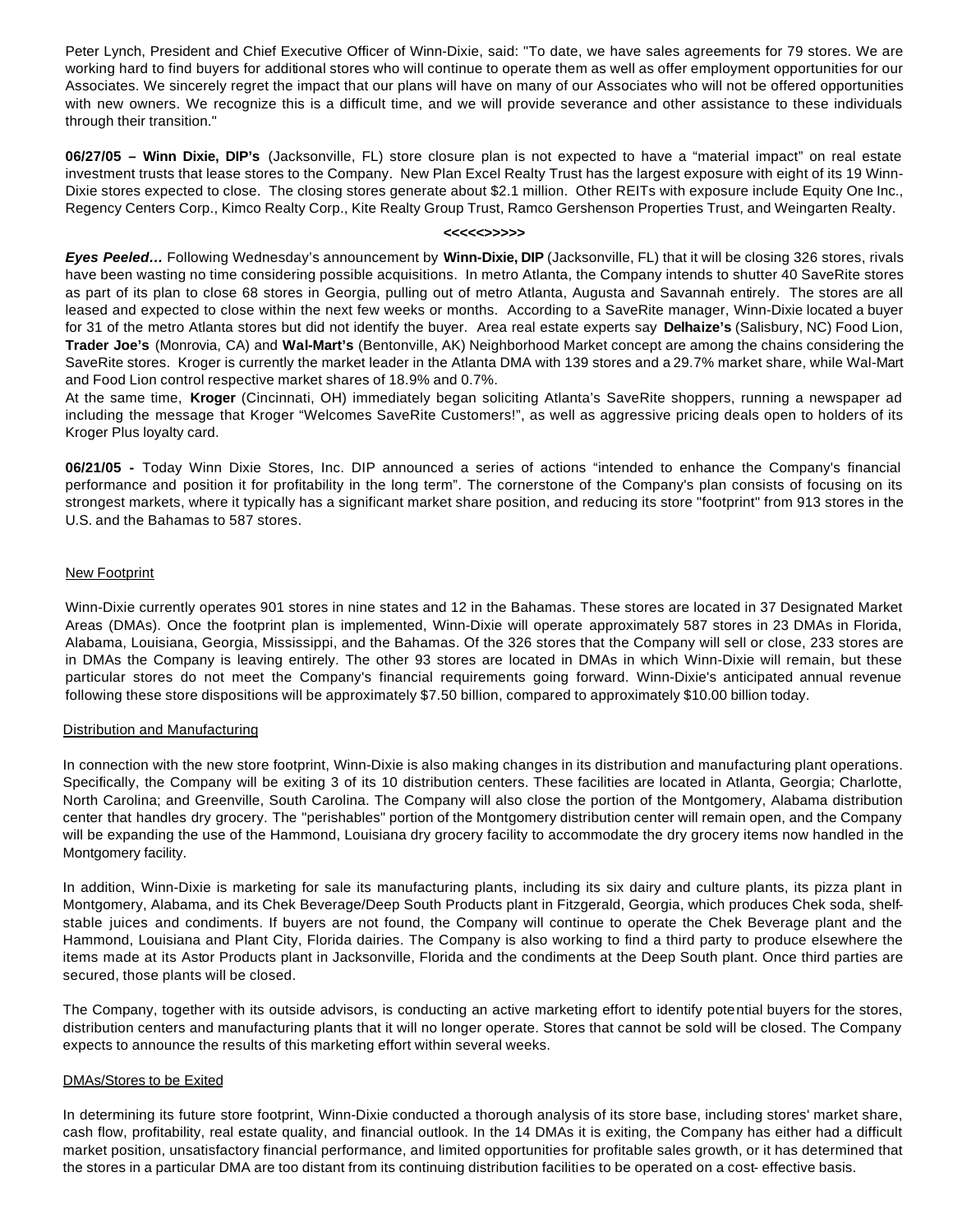The DMAs that Winn-Dixie is exiting are the marketing areas of: Alexandria, Louisiana; Atlanta, Georgia; Augusta, Georgia; Charleston, South Carolina; Charlotte, North Carolina; Chattanooga, Tennessee; Columbia, South Carolina; Columbus-Tupelo, Mississippi; Greensboro-High Point, North Carolina; Greenville-Spartanburg, South Carolina; Huntsville, Alabama; Jackson, Mississippi; Raleigh-Durham, North Carolina; and Savannah, Georgia.

As a result of the actions announced today, Winn-Dixie expects that its workforce will be reduced by approximately 28%, or 22,000 positions. Where practicable, the Company will seek to offer affected Associates positions at other Winn-Dixie operations. In addition, the Company is reviewing its corporate organization and plans to make reductions in headquarters and support personnel reflecting the smaller store footprint that the Company will operate. An announcement regarding a corporate restructuring is expected to be made later this summer.

Peter Lynch, President and CEO of Winn-Dixie, said: "Creating a smaller, but more profitable store base will best position Winn-Dixie for long-term financial health and a successful future. We will be focusing our resources on markets where Winn-Dixie has a strong presence and there are compelling opportunities. This will allow us to build on our strengths and take advantage of the considerable potential we see to improve the shopping experience for our customers. Already, we have made significant strides. The steps announced today will help us to continue our progress as we strive to make Winn-Dixie a stronger company, better able to compete in the marketplace with a strong foundation for the future."

The Company has also confirmed for us that they expect the next Monthly Operating Report to be filed either today or within the next several days.

**06/20/05 -** Following creditor objections, **Winn-Dixie, DIP** (Jacksonville, FL) revised its Bankruptcy Court request to pay nearly \$14.0 million in retention bonuses to approximately 290 key executives and up to \$120.0 million in severance benefits to 73,000 former employees who worked at least 60 days before being terminated. At Thursday's hearing to consider the matter, the Court approved the modified plan, which lowered maximum retention bonuses to \$12.2 million and maximum severance benefits to \$113.9 million. The Company also received Bankruptcy Court approval to extend its exclusive periods to file a Plan of Reorganization and solicit acceptances. However, the periods were extended by 90 days, not 120 as requested. The exclusive periods are now scheduled to expire September 19 and November 21, respectively. They were previously set to expire June 21 and August 22.

**06/13/05 - Winn-Dixie, DIP** (Jacksonville, FL) requested the Bankruptcy Court keep bid protections sealed to preserve the Company's negotiating leverage with prospective stalking horse, or lead bidders. The Company indicated it would provide an unredacted version of bid protection details to various creditor groups, the Creditor's Committee, the US Trustee and other parties the Court identifies as needing the information.

Although Winn-Dixie has not yet disclosed the number of stores that will be closed as part of its Reorganization Plan, recent speculation is in the neighborhood of 300 stores, possibly including all the Company's stores in Georgia, Mississippi, Tennessee, Virginia and the Carolinas. Back in February, our internal analysts had projected a go forward store base of as few as 550, which primarily includes stores in Florida.

In other news, a retired Winn-Dixie employee is asking the judge to deny Company efforts to spend about \$14.0 million in bonuses for 290 employees and use the funds to preserve the pension plans of retirees. A hearing on the bonus plan is scheduled for June 16.

**06/06/05 - Winn-Dixie, DIP** (Jacksonville, FL) is seeking Bankruptcy Court approval to pay nearly \$14.0 million in retention bonuses to key executives and up to \$120.0 million in severance benefits to former employees who worked at least 60 days before being terminated. Amounts would be paid in three installments. The retention program would cover approximately 290 executives, whereas the severance plan would encompass 73,000 former employees. A hearing to consider the matter is scheduled for June 16.

In other news, Holly Etlin, a principal of the consulting firm hired to assist management with formulating its restructuring strategy, recently testified the Company is confident it has sufficient cash available to continue operations, even though it has been burning through cash at the rate of approximately \$25.0 million per month. Etlin further indicated, "There's going to be a dramatic change" as the Plan of Reorganization is expected to stabilize operations and stop the cash drain. According to the Company's business projections, it will have more than \$200.0 million in available cash at the end of this year, she said.

**05/31/05 - Winn-Dixie, DIP** (Jacksonville, FL) received Bankruptcy Court approval to sell three stores, plus inventory, to **Delhaize Group's** (Belgium) Food Lion chain for \$1.0 million. As previously detailed, all three stores are located in Virginia (Midlothian, Highland Springs, and Quinton) and are the last stores to be sold as part of the Company's 2004 asset rationalization plan. To consummate the deal, Winn-Dixie must make \$80,147 in cure payments to the landlords.

In other news, the US Trustee in the case indicated she is opposed to the proposed formation of a separate committee to represent beneficiaries of the Company's two retirement plans. As mentioned previously, the Company estimates there are about 1,000 participants in the plans with claims totaling approximately \$100.0 million.

Meanwhile, the Company is seeking Bankruptcy Court approval to extend its exclusive periods to file a Plan of Reorganization and solicit acceptances to the Plan until October 19 and December 20, respectively. The periods are currently set to expire June 21 and August 22. A hearing to consider the matter is scheduled for June 16 with objection due June 9.

Last week, we issued a Summary of Winn-Dixie's operating report for the four weeks ended May 4. As detailed, the Company's borrowings under its DIP Facility increased \$90.5 million to \$196.8 million. The increase in borrowings was the result of a \$45.4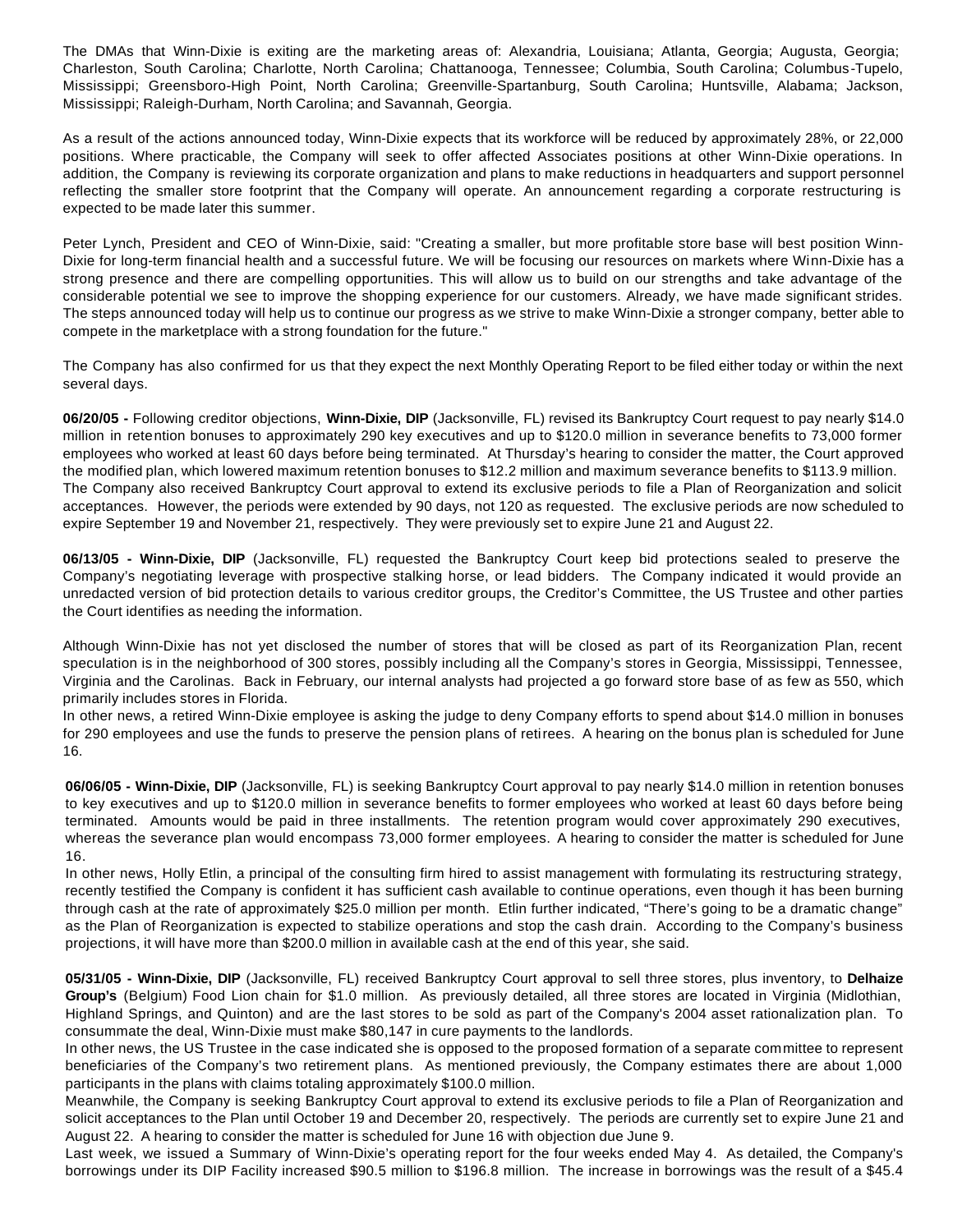million net loss, plus working capital requirements, increased inventory levels and lower accounts payable levels. The Company also sold \$15.5 million in assets, as cash increased \$19.5 million.

**05/23/05 -** In the **Winn-Dixie, DIP** (Jacksonville, FL) Chapter 11 case, the US Bankruptcy Court approved the sale of a second corporate jet. The winning bid was \$16.4 million.

Meanwhile, in a recent conversation with Company officials, *F&D Reports* Analysts confirmed the next Monthly Operating Report will be filed Thursday, May 25. Our **Summary** will be issued shortly thereafter.

Finally, the Court approved a motion to extend the time within which the Company may file a statement of reclamation until June 30, 2005. The time within which the Company or any other party may file value notices was similarly extended.

#### **05/17/05 – April Operating Report Issued**

**05/16/05 -** In the **Winn-Dixie, DIP** (Jacksonville, FL) Chapter 11 case, beneficiaries of the Company's two retirement plans are seeking Bankruptcy Court approval to form a separate committee. The Company estimates there are about 1,000 participants in the plans with claims totaling approximately \$100.0 million.

**05/09/05 - Winn-Dixie, DIP** (Jacksonville, FL) is seeking Bankruptcy Court approval to obtain \$9.7 million in insurance premium financing from AFCO Premium Credit. According to the Company, the financing will enable it to maintain property insurance coverage and preserve its cash flow. If approved, Winn-Dixie would make a \$3.4 million down payment, followed by eight monthly payments of \$802,247. A hearing on the matter is scheduled for May 19, with objections due by May 12.

At the same hearing, the Court will also consider the Company's request to sell a corporate jet for \$15.3 million.

In other news, the Company won Court approval to extend the period to assume or reject unexpired leases by 150 days until September 19, 2005. Winn-Dixie's request to sell three stores to **Delhaize Group's** (Belgium) Food Lion chain for \$1.0 million was also approved.

**05/02/05 -** A hearing to extend the deadline to assume or reject leases in the **Winn-Dixie, DIP** (Jacksonville, FL) Chapter 11 case is scheduled for May 6. The Company is seeking Bankruptcy Court approval to extend the dealine by 150 days to September 19, 2005. At the hearing, the Court will also consider the proposed sale of three stores to **Delhaize Group's** (Belgium) Food Lion chain for \$1.0 million.

In other news, a bar date of August 1, 2005 has been set.

According to published reports, the Company has begun discussing its Reorganization Plan with creditors.

**04/25/05 -** *Three of a Kind*… Last week **Winn-Dixie, DIP** (Jacksonville, FL) filed a motion requesting Bankruptcy Court authorization to sell three leased stores to **Delhaize Group's** (Belgium) Food Lion chain. The purchase price is \$1.0 million plus the value of inventory at closing. All three stores are located in Virginia and are the last stores to be sold as part of the Company's 2004 asset rationalization plan. As previously detailed, the plan included the sale or closure of 156 stores. A hearing to consider the matter is scheduled for May 6, which represents a shortening of the 20-day notification period typical to a Chapter 11 case.

According to Winn-Dixie, the deal must be completed by May 27 or it could fall through. Now we will watch for what is certain to be a much larger round of closings that Mr. Lynch has identified.

Jumping back to Delhaize for a moment, the Company's Delhaize America subsidiary replaced its \$350.0 million secured revolving credit facility maturing July 31, 2005 with a new \$500.0 million unsecured revolver. The new facility will mature April 22, 2010 and will be utilized to provide backup for seasonal working capital needs and general corporate purposes. The sole lead arranger and bookrunner of the new facility was J.P. Morgan Securities.

**04/18/05 -** *Playing it Close to the Vest*… Apparently newly installed **Winn-Dixie, DIP** (Jacksonville, FL) president and CEO Peter Lynch has been busy in the four months he has been on the job. According to published reports, Lynch emailed Company employees to inform them that management has developed and the board has approved a "footprint" plan contemplating which stores will be closed during the Company's Chapter 11 proceedings. Details of the plan will not be publicly announced for another several months.

**04/13/05 -** Winn-Dixie Stores, Inc. DIP announced that the U.S. Bankruptcy Court has agreed to transfer the Company's Chapter 11 case from the Southern District of New York to the Jacksonville Division of the Middle District of Florida.

In a ruling issued yesterday, Judge Robert D. Drain of the Southern District of New York ordered that the Winn-Dixie proceedings be moved to Jacksonville following an orderly transition. Winn-Dixie does not expect that this transition will significantly delay or otherwise materially affect its reorganization proceedings.

The Court's ruling followed a hearing at which a number of creditors argued in favor of moving the case to Jacksonville, while a number of others -- including the official committee of unsecured creditors -- argued in favor of having the case remain in New York. Winn-Dixie had requested that the Court transfer its case to Jacksonville after determining that this matter was threatening to disrupt the Company's Chapter 11 proceedings.

In his ruling, Judge Drain noted that the record of the court hearing demonstrated that Winn-Dixie's initial decision to file its case in New York was made "entirely in good faith" and, contrary to reports suggesting otherwise, was "not an attempt to hide anything" from creditors or other parties nor an attempt to obtain favorable treatment from the Court.

Jay Skelton, Chairman of the Winn-Dixie Board of Directors, said, "We are pleased that the Court has agreed to transfer Winn-Dixie's Chapter 11 case to our hometown of Jacksonville and, by doing so, has resolved a matter that was becoming an unnecessary distraction for the Company and its creditors. Today's Court ruling confirms our strong belief that we have acted appropriately, legally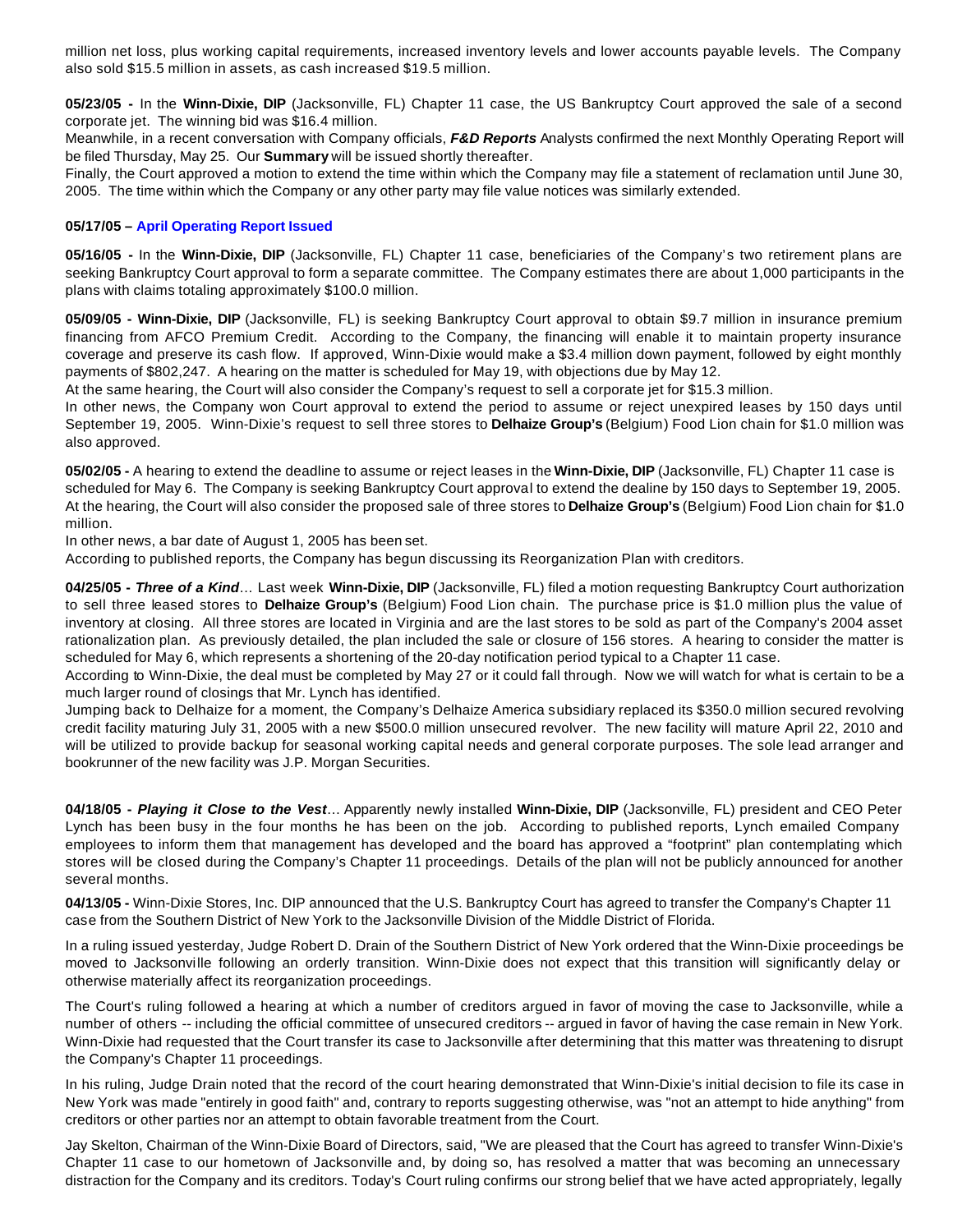and in good faith throughout this matter. Now that this issue has been decided, we are confident all parties involved in Winn-Dixie's Chapter 11 proceedings will move forward in a spirit of cooperation and a renewed focus on achieving a successful reorganization."

A judge and case number have not yet been assigned to the Winn-Dixie case by the Bankruptcy Court in Jacksonville.

**04/11/05 - Winn-Dixie, DIP** executives are expressing their concerns about money owed to them under two retirement plans. Meanwhile, creditors are split over next week's fight over whether the Company's bankruptcy case should remain in New York or move to Florida or Louisiana. A hearing is scheduled for tomorrow in Manhattan on a motion brought by Buffalo Rock Co., an Alabama bottler that wants the case moved south.

In other news, Moody's has withdrawn its rating on the Company due to its bankruptcy.

**04/04/05 -** *What's Available?*… As detailed in our *ISC Chapter 11 Case Update* issued last Wednesday, **Winn-Dixie, DIP** (Jacksonville, FL) is now supporting the transfer of its Chapter 11 case from the Southern District of New York to the Jacksonville Division of the Middle District of Florida. In a subsequent conversation with Company officials, *F&D Reports* Analysts learned current availability under the \$800.0 million DIP Facility is approximately \$350.0 – \$360.0 million. Including cash total liquidity is in the neighborhood of \$400.0 million.

**03/30/05 -** Today, Winn-Dixie Stores, Inc., DIP, announced that it has requested that the U.S. Bankruptcy Court transfer its Chapter 11 case from the Southern District of New York to the Jacksonville Division of the Middle District of Florida.

Winn-Dixie president and CEO Peter Lynch said, "We have always been comfortable having our Chapter 11 case heard in our hometown of Jacksonville. When we initially made the decision to file in New York, it was with the understanding that creditors preferred that location because of its convenience. In fact, our research showed that most of our major creditors either have offices or legal representation in New York. Now that an objection from a creditor has caused this matter to become an unnecessary distraction, we have asked the court in New York to agree to move the case to Jacksonville as soon as possible."

On March 14, 2005, a Winn-Dixie trade creditor, Buffalo Rock Company, filed a motion seeking to transfer venue. In its response to this motion, filed with the Court today, Winn-Dixie said it disputes Buffalo Rock's assertions. Nonetheless, Winn-Dixie has concluded that the issue has become a distraction and that protracted litigation over venue would only further distract the Company and its creditors from the fundamental issues to be resolved in Winn-Dixie's Chapter 11 cases, all of which relate to the successful reorganization of the Company and its emergence from Chapter 11 as a profitable, viable business.

A court hearing on Winn-Dixie's request to change venue has been scheduled for April 12, 2005. If the court agrees to a change in venue, procedures would be implemented that would allow for an orderly transition of the case to the Jacksonville Court. Winn-Dixie does not expect that such a transition would significantly delay or otherwise materially affect its reorganization proceedings.

**03/28/05 - Winn-Dixie, DIP** (Jacksonville, FL) is seeking Bankruptcy Court approval to sell its corporate jet for \$15.2 million. A hearing to consider the matter is scheduled for March 30.

The Company also asked the Court to extend the deadline to assume or reject store leases by 150 days. The deadline is currently set for April 22. According to the Company, it needs more time to determine which locations would be vital to its business plan. The matter will be considered at a hearing scheduled for April 12.

**03/21/05 -** In the increasingly contentious **Winn-Dixie, DIP** (Jacksonville, FL) Chapter 11 case, one of the creditors filed a motion seeking to shift the proceedings from New York, NY to either Jacksonville, FL or another Bankruptcy Court in the southeast. Accusing the Company of "venue shopping," the creditor questioned the creation of Dixie Stores, Inc., a New York-based subsidiary formed 12 days before the parent filed Chapter 11. The matter will be considered at a hearing scheduled for April 12. Objections are due April 5.

In other news, the Company indicated it expects to file a list of potential store closings by mid-April. The locations and number of stores involved were not disclosed.

Finally, as detailed in our *ISC Chapter 11 Case Update* issued last Friday, the Company received Bankruptcy Court approval of three proposed Final Orders: (i) granting authority to pay prepetition claims arising under PACA; establishing procedures for treatment of reclamation claims; and authorizing full access to the \$800.0 million DIP Facility. Please refer to the Update for full details.

**03/18/05 -** Today, in the Winn-Dixie Stores, Inc. DIP Chapter 11 proceeding, the Bankruptcy Court held a hearing concerning three proposed Final Orders: granting the Debtor's authority to pay prepetition claims arising under PACA ("PACA Order"); establishing procedures for treatment of reclamation claims ("Reclamation Claims Procedure Order"); and authorizing the Debtors to obtain full access to the previously approved DIP financing ("DIP Order"). The hearing took into consideration the issues raised by Wachovia and the Debtor as we reported yesterday.

First, the Court approved the entry of the PACA Order establishing a \$30.0 million reserve against the Debtor's DIP financing facility to pay allowed prepetition PACA Claims.

The Court next addressed the Debtor's motion to approve the Reclamation Claims Procedure Order. The Debtor waived a number of defenses to the payment of reclamation claims, however, preserved its "valueless" defense. The Debtor has 60 days to either resolve its reclamation claims or assert a "valueless" defense where the original Order preserved defenses through Confirmation.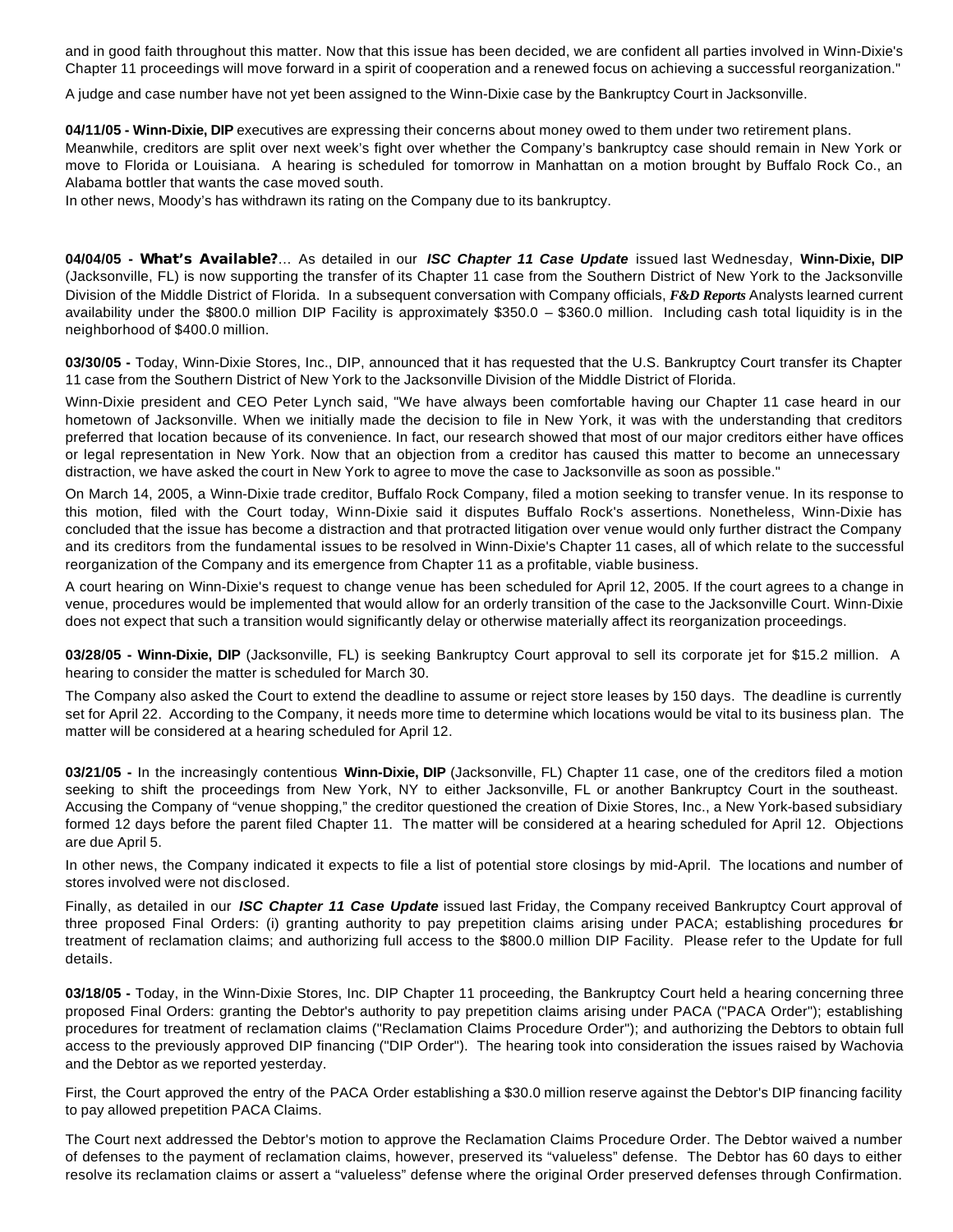In addition, the Debtor consented to a shift of the burden of proof from the claimant to the Debtor to prove that the goods were not on the Debtor's premises at the time of the filing of the reclamation claim. Entry of a final Reclamation Claims Procedure Order is not expected for several days.

Lastly, the Court approved an \$800.0 million DIP financing facility from Wachovia Bank, National Association. The Bankruptcy Court so ordered the record, and written confirmation of the DIP Order is expected by Monday morning March 21.

**03/17/05 -** Today, Wachovia Bank, National Association (as Administrative and Collateral Agent for the post-petition credit agreement), represented by Otterbourg, Steindler, Houston & Rosen P.C., has filed a reply memorandum relative to the DIP financing motion arguing that objections to the Winn Dixie Reclamation Procedures and PACA orders, in addition to the issues raised by certain landlords, should be overruled by the court. With respect to reclamation, Wachovia is taking the position that its security interest trumps that of any reclaiming creditor. It is their contention that trade creditors are not entitled to marshal assets, therefore, the inventory subject to the trade creditors claims will be used to satisfy the DIP lender and consequently not available to the reclaiming creditor. They go on to say that only after the DIP lender is paid in full could reclamation rights be asserted and only then if the actual product shipped or the traceable proceeds from those goods was available.

Based on the foregoing, it is Wachovia's position that reclamation claims are valueless.

In responding to the PACA objection, Wachovia's position is at least somewhat less ominous in that they are not arguing that valid PACA claims are not senior to the DIP secured position, however, they are arguing that establishing a \$30 million fund is in their words "premature, costly, and unnecessary". They also indicate that "the additional liquidity that will be provided by the \$800.0 million DIP Financing Facility provides an adequate source of payment for all valid PACA claims."

The debtor has also filed a brief today with the court which point-by-point supports each of the arguments presented within the Wachovia motion *including the basis by which they believe applicable case law has established reclamation claims to be valueless*.

We will report on how the court rules after the hearing, which remains set for tomorrow.

**03/15/05 -** Today, Winn-Dixie's, DIP, final hearing date for DIP financing and motion for an order authorizing reclamation procedures and payment of PACA claims was continued, with the hearing scheduled for March 18, 2005. The extension was apparently necessary in response to a large number of objections filed to both the reclamation procedures and DIP financing. The respective

**03/14/05 - Reclaiming Reclamation**... Two objections were filed last week to the **Winn-Dixie, DIP** (Jacksonville, FL) Reclamation Procedures interim order set for a final hearing tomorrow. Although the objections lay out other issues as well, the basic relief sought in both is to avoid the preservation of defenses from hanging over trade creditors heads. In short, the objecting trade creditors want to force the debtor to make its case now with respect to any attempt at rendering claims valueless rather than give the impression that all valid claims will ultimately be paid only to drop a hammer later.

#### <<<<<>>>>>

Foreshadowing its bankruptcy filing, **Winn-Dixie, DIP** (Jacksonville, FL) agreed four days before filing Chapter 11 to pay new president and CEO Peter Lynch a \$1.5 million retention bonus. According to the Company, the bonus is separate from Lynch's employment agreement and is meant to ensure his continued service at least through December 31, 2005

**03/03/05 -** On March 1, 2005, the Office of the US Trustee for the Southern District of New York appointed a seven member Unsecured Creditors Committee shown below. The Committee is comprised of three note-holders, a Realty Trust (New Plan), the Trustee for the Winn-Dixie Pass-Through Trust Certificates (Deutsche Bank) and two trade vendors.

| R2 Investments, LDC                  | Pepsico & Subsidiaries                |
|--------------------------------------|---------------------------------------|
| Deutsche Bank Trust Company Americas | OCM Opportunities Fund V, L.P.        |
| New Plan Excel Realty Trust, Inc.    | Capital Research & Management Company |
| Kraft Foods                          |                                       |

The law firm of Milbank, Tweed, Hadley & McCloy LLP has been selected to represent the Committee of Unsecured Creditors while financial advisors have yet to be chosen.

In a vendor conference hosted yesterday by the Company, CEO Peter Lynch stressed that "at this point approximately 53% of the top 289 vendors ("top tier vendors") have now come back to provide some form of credit support, while 39% remained on some form of cash basis and 8% have yet to be contacted." He also indicated that "credit support was being provided to some extent by about 58% of the next tier vendors, of which there are about 4,000."

**02/28/05 -** As previously announced, **Winn-Dixie, DIP** (Jacksonville, FL) received interim approval for \$600.0 million of its \$800.0 million DIP Credit Facility. Upon receipt of the interim approval, Winn-Dixie made an initial drawdown of approximately \$440.0 million. Of the initial borrowings under the DIP Facility, approximately \$268.0 million in proceeds were used to repay the outstanding indebtedness under the Company's prepetition senior credit facility, and approximately \$10.0 million in proceeds were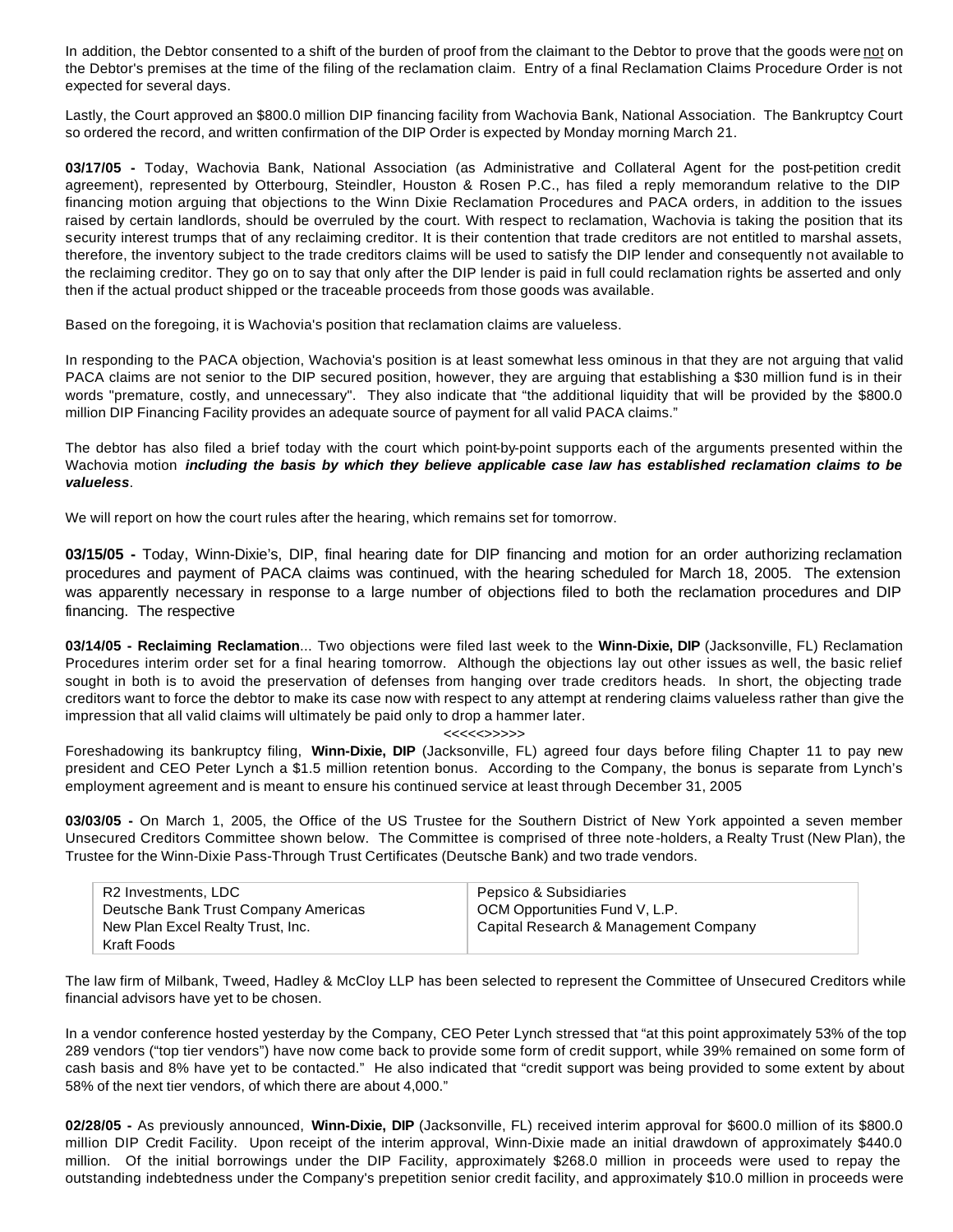used to pay costs, expenses, and fees in connection with the DIP Agreement and bankruptcy filing. In addition, approximately \$162.0 million was issued as letters of credit under the DIP Facility in replacement of the letter of credit obligations under the prepetition senior credit facility. Reflecting the above, the Company had approximately \$222.0 million of liquidity (cash plus availability under the DIP Facility) to meet its vendor and other obligations as of February 23, 2005.

Winn-Dixie's W-D (Bahamas) Limited subsidiary, which is 70% owned by the Company, continues to operate outside of bankruptcy court protection. W-D Bahamas has about a dozen supermarkets under the City Market and Winn-Dixie banners in Freeport and Nassau, Bahamas, which are independently supplied. Sales for W-D Bahamas are estimated at roughly \$130.0 million.

One final piece of Winn-Dixie news: an organizational meeting for unsecured creditors will be held tomorrow at 2:00 p.m. in the Gershwin Ballroom ( $4<sup>th</sup>$  floor) at The Westin New York at Times Square. The address is 270 West  $43<sup>rd</sup>$  St.

**02/25/05 -** An interim order has been entered with respect to procedures and treatment of reclamation claims subject to a final hearing set for March 4, 2005. The order authorizes Winn Dixie to return any goods subject to reclamation for credit to be applied to that creditor's pre-petition claim. If the Company chooses to not return the goods, valid reclamation claims are granted administrative expense status. The order also sets forth that: (a) the demand was made timely (within 10 days of the delivery of the goods or, if those 10 days expire after the petition date, within 20 days of receipt of goods), (b) the goods were identified by invoice and proof of delivery, (c) the debtor has elected not to return the goods, and (d) the claim is otherwise valid. The debtor is also authorized to make an "on hand" determination, which may be based on statistical historical consumption data.

Winn Dixie has 120 days to then provide each reclaiming creditor with a reconciliation statement of each claim indicating the amount considered valid. Within the ensuing 60 days each creditor may then accept the reconciled amount or challenge the finding after which the Company is authorized to negotiate a settlement. Absent a negotiated settlement, the matter would be resolved by a Motion for Determination being filed with the Court.

The order authorizes the payment of valid reclamation claims in conjunction with a confirmed Plan of Reorganization or earlier. However, if paid prior to Confirmation, the debtor has reserved all defenses.

In other Court action, yesterday an order was entered authorizing the payment of all valid PACA claims.

**02/23/05** - At the conclusion of the second day of the Winn Dixie hearings, we have confirmed that the Court has approved \$600 million of the total \$800 million DIP financing agreement. **The Final Hearing on the DIP financing will be held at 10 a.m. on March 15th**. Debtor's counsel advised that the Judge indicated his agreement to sign the order authorizing the Procedures for Treatment of Reclamation Claims, but has not in fact signed that order as of this writing. We will continue to monitor all relevant activity and issue updates as deemed appropriate.

**02/23/05 -** Following Winn Dixie's Chapter 11 filing on Monday, we have updated our attached Enterprise Valuation Model (please email isc@fdreports.com for a copy of the updated Enterprise Valuation Model) first sent to you last August. As indicated, the analysis is based on a "going concern" assumption with low, mid, and high range EBITDA multiples driving the anticipated value. Additionally, we have drastically reduced the reorganized debtor store base to 550 units centered around its current 450 store Florida operations envisioning the closing/liquidation of approximately 360 existing stores on top of the 150 units already dark.

Please note that we have taken the potential unsecured creditor recoveries and expressed them as both an absolute percentage and a present value recovery assuming 24 months at 10%. The percent recovered only relates to that portion of your claim that would fall outside reclamation which we have factored in at a100% recovery.

Let us know if you have any questions or comments.

**02/22/05 -** We attended the Winn Dixie hearing this afternoon which has now been adjourned until tomorrow morning. The proposed orders seeking initial approval of \$600 of the total \$800 million DIP financing and the motion laying out Reclamation Claims Procedures were discussed and put over until tomorrow while purportedly minor language issues are resolved. In the meantime, the Judge did approve the temporary use of \$100 million Cash Collateral pending entry presumably tomorrow of the Interim DIP Order.

Also, the organizational meeting for the Unsecured Creditors Committee has been set for March 1, 2005.

**02/22/05 -** *Three of a Kind*… **Winn-Dixie** (Jacksonville, FL), which filed Chapter 11 late yesterday, sold three stores to **Delhaize Group** (Belgium). The stores, all located in Virginia, are part of Winn-Dixie's asset rationalization program. All three stores will close this week. Two (Highland Springs and Midlothian) will be quickly rebannered and reopened as Food Lions, while the fate of the third (Quinton) remains undetermined.

There are 27 Winn-Dixie "First Day" motions to be heard, including of particular interest DIP financing and procedures for treatment of Reclamation Claims.

**02/22/05** - Winn-Dixie Stores, Inc. and 23 of its US subsidiaries have filed voluntary petitions for reorganization under Chapter 11 of the US Bankruptcy Code in the US Bankruptcy Court in the Southern District of New York. The chapter 11 case has been assigned case number **05-11063**.

The Company has secured an \$800.0 million debtor-in-possession (DIP) financing facility from Wachovia Bank, N.A. Subject to court approval.

Peter Lynch, President and CEO of Winn-Dixie, intends to: